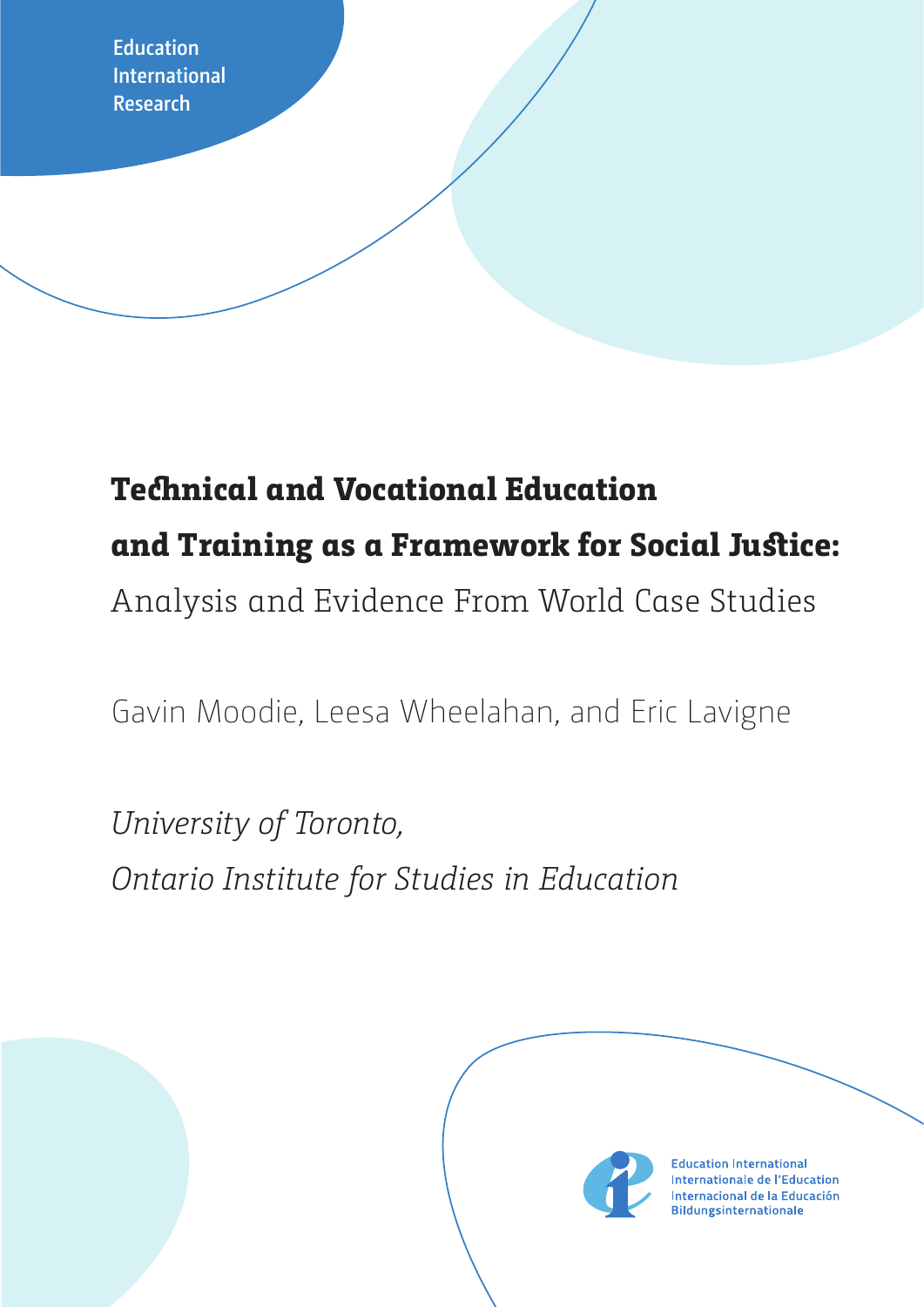# Table of Content

| Abstract                                                                               | 5  |
|----------------------------------------------------------------------------------------|----|
| Summary                                                                                | 6  |
| The Dominance and Limitations of Human Capital Theory                                  | 15 |
| Human Capital Theory does not Explain Fully the Use of Qualifications in the Workforce | 16 |
| Human Capital Theory does not Recognise the Importance of Non-Utilitarian Studies      | 18 |
| Human Capital does not Account for Education's Non-Employment Benefits                 | 19 |
| Human Capital Theory does not Account for Colleges' Institutional Role                 | 19 |
| Alternative: Human Capability                                                          | 20 |
| <b>Productive Capabilities</b>                                                         | 25 |
| <b>Vocational Streams</b>                                                              | 25 |
| Broader Resources, Institutions, and Social and Physical Infrastructure                | 27 |
| Implications of Case Studies                                                           | 28 |
| <b>Argentina: Capacity for Collective Action</b>                                       | 28 |
| <b>False Bay College, Cape Town: Physical Integrity</b>                                | 33 |
| Côte d'Ivoire: Minimal Infrastructure Requirements                                     | 35 |
| <b>Ethiopia: Strengthening the Informal Economy</b>                                    | 36 |
| <b>Australia: Developing Institutions, Systems and Teachers</b>                        | 40 |
| <b>England: Adequate Resourcing</b>                                                    | 44 |
| <b>Germany: Trust and Coordination Between Social Partners</b>                         | 49 |
| <b>Taiwan: Educating the Whole Person</b>                                              | 52 |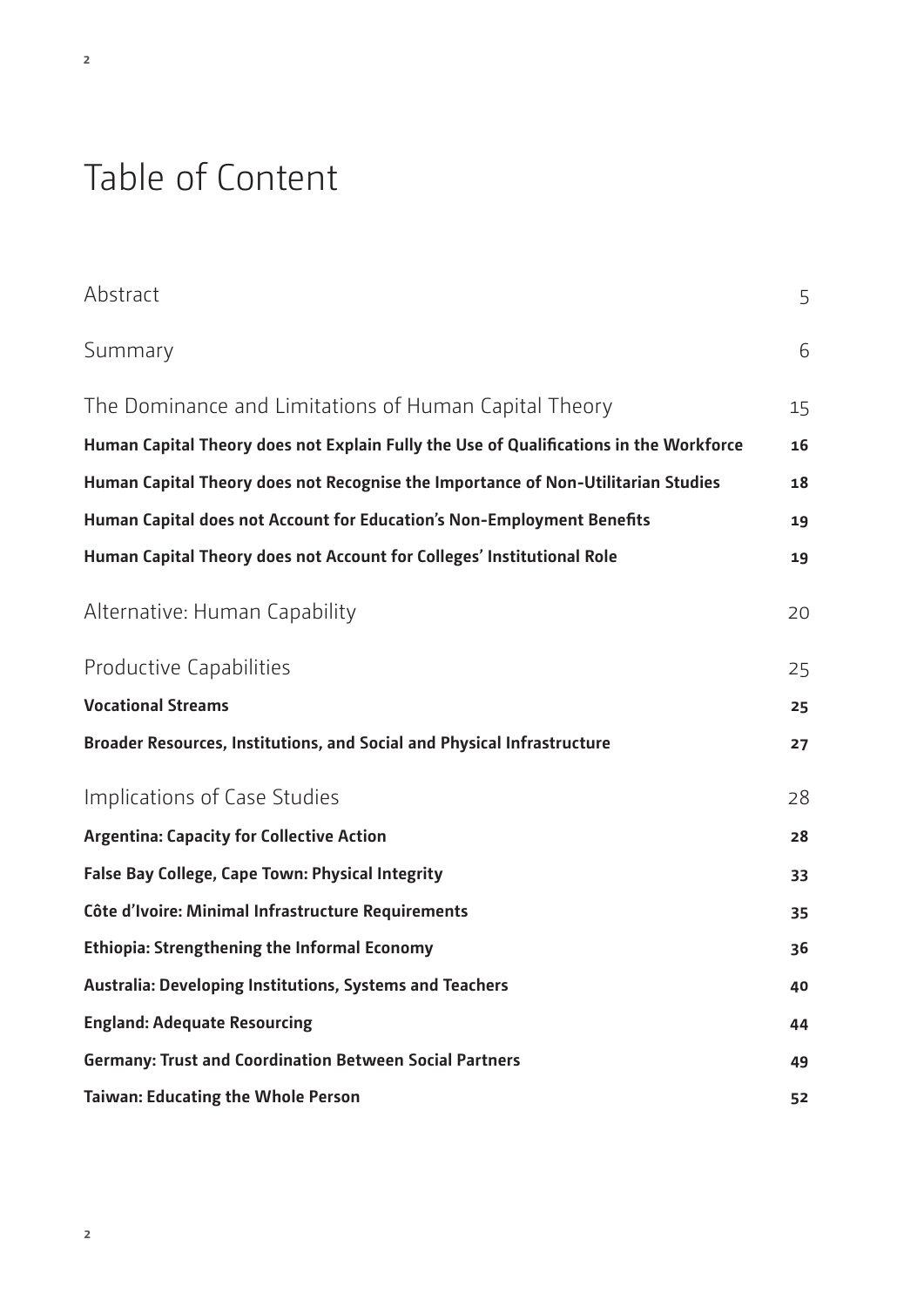| Implications for Technical and Vocational Education and Training                  | 53 |
|-----------------------------------------------------------------------------------|----|
| Technical and Vocational Education and Training's Development of its Students     | 53 |
| Technical and Vocational Education and Training's Development of its Communities  | 57 |
| <b>Technical and Vocational Education and Training's Development of</b>           |    |
| <b>Occupations and Industries</b>                                                 | 58 |
| Technical and Vocational Education and Training Colleges' Institutional Strengths | 59 |
| Conclusion                                                                        | 61 |
| Acknowledgements                                                                  | 63 |
| <b>Education International</b>                                                    | 63 |
| References                                                                        | 64 |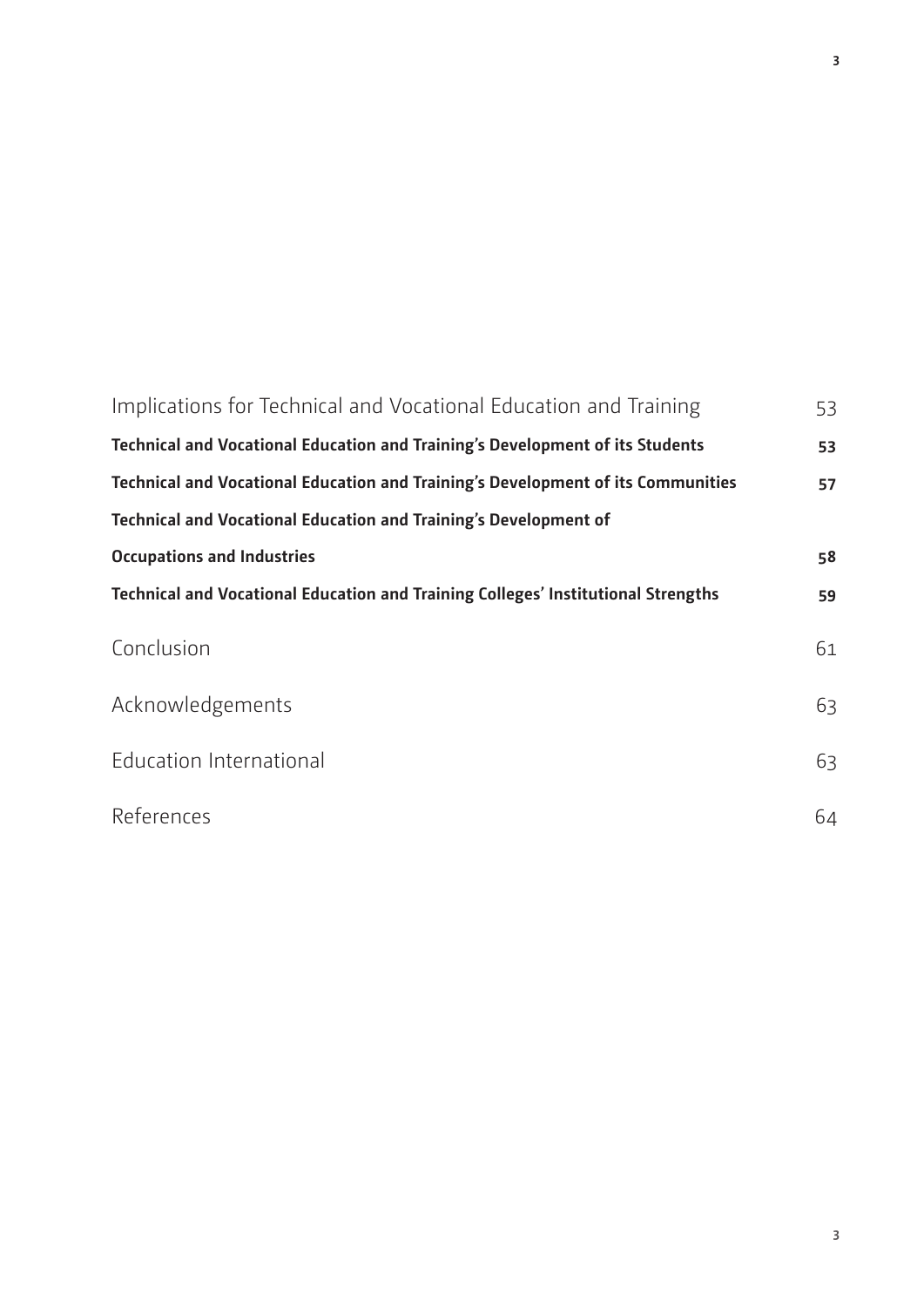# Table of Tables

| Table 1: Methods used for each national case study                                | 13 |
|-----------------------------------------------------------------------------------|----|
| Table 2: Transparency International's transparency score,                         |    |
| selected countries, 2018                                                          | 30 |
| Table 3: Capabilities and functionings identified from                            |    |
| interviews with students of False Bay College                                     | 34 |
| <b>Table 4:</b> Informal employment as % of non-agricultural employment           | 38 |
| Table 5: Number of equivalent full time students and % of                         |    |
| publicly funded load enrolled in private institutions, by sector, Australia, 2017 | 41 |
| Table 6: Number of further education students aged 19 and                         |    |
| over by level, excluding apprenticeships and community education                  | 45 |

# Table of Figures

| Figure 1. Education's contribution to economic value |    |
|------------------------------------------------------|----|
| posited by human capital theory                      | 15 |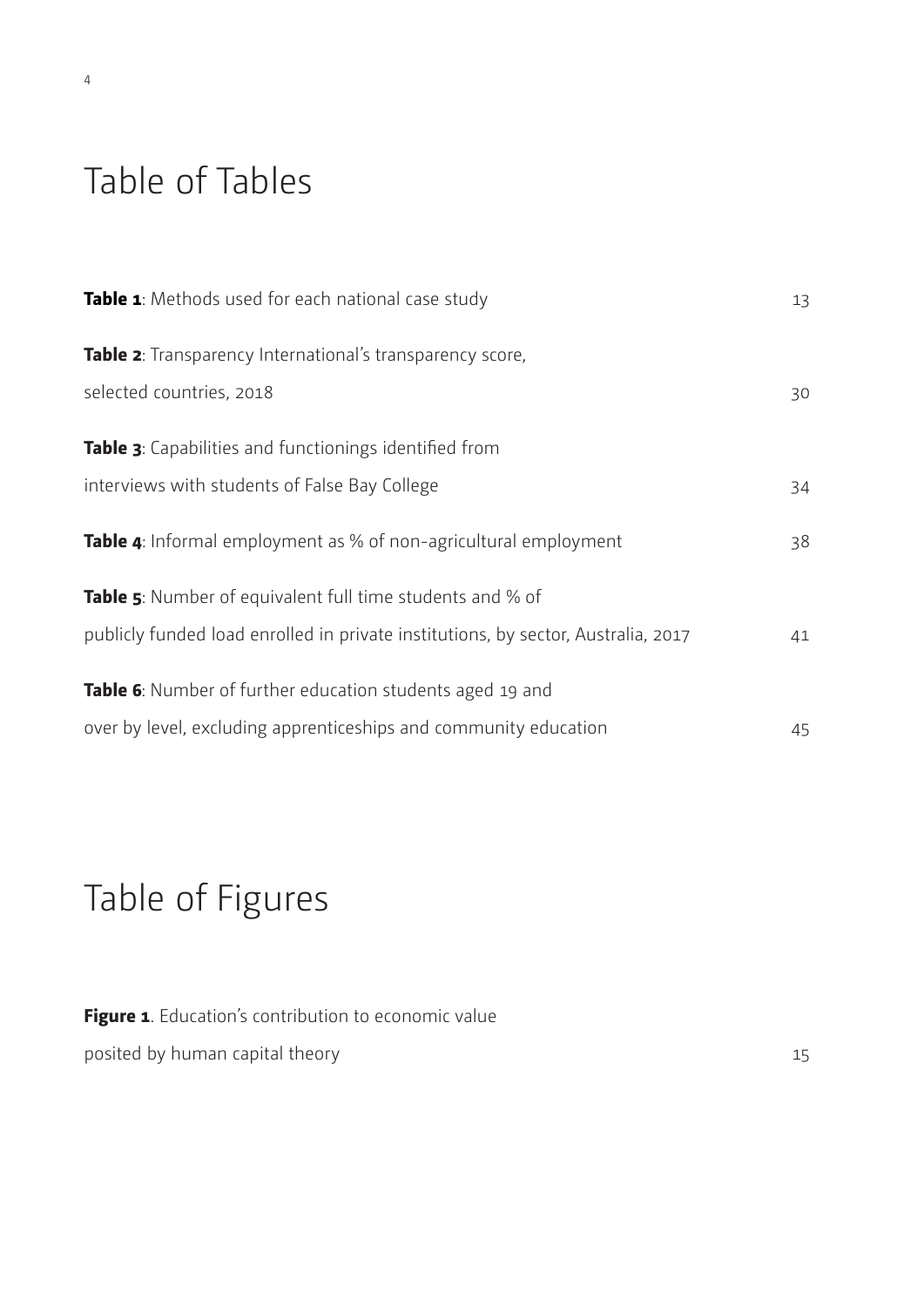## <span id="page-4-0"></span>Abstract

This report observes several limitations of human capital theory, both as a description of the way qualifications are used in the labour market, and in severely limiting the potential roles of technical and vocational education and training (tvet). It proposes as an alternative the human capabilities approach which posits that the goal should be for everyone to have the capability to be and do what they have reason to value. The paper reports the application of human capabilities to TVET as productive capabilities which are located in and concentrate on an intermediate specialised level, the vocational stream which links occupations that share common practices, knowledge, skills and personal attributes. The paper reports an application of the concept of productive capabilities to seven countries: Argentina, Australia, Côte d'Ivoire, England, Ethiopia, Germany, South Africa and Taiwan. From this the report finds that productive capabilities rest upon broader social, economic, cultural, and physical resources. These include the capacity for collective action, and the maintenance of physical integrity, physical and soft infrastructure such as legal and social institutions. The cases also illustrate the substantial role of TVET in supporting workers in the informal economy to transition to formal employment, including in developed economies where informal employment is from 10% to 15% of non-agricultural employment. Another case illustrates how marketisation and privatisation separately and together are undermining tvet provision, institutions, systems, and teachers. The report's final case illustrates the importance of tvet in educating the whole person.

The report concludes by considering implications for TVET's development of its students, communities, and of occupations and industries. The report argues that all qualifications have three roles: in education, in the labour market, and in society. It argues that to develop productive capabilities TVET should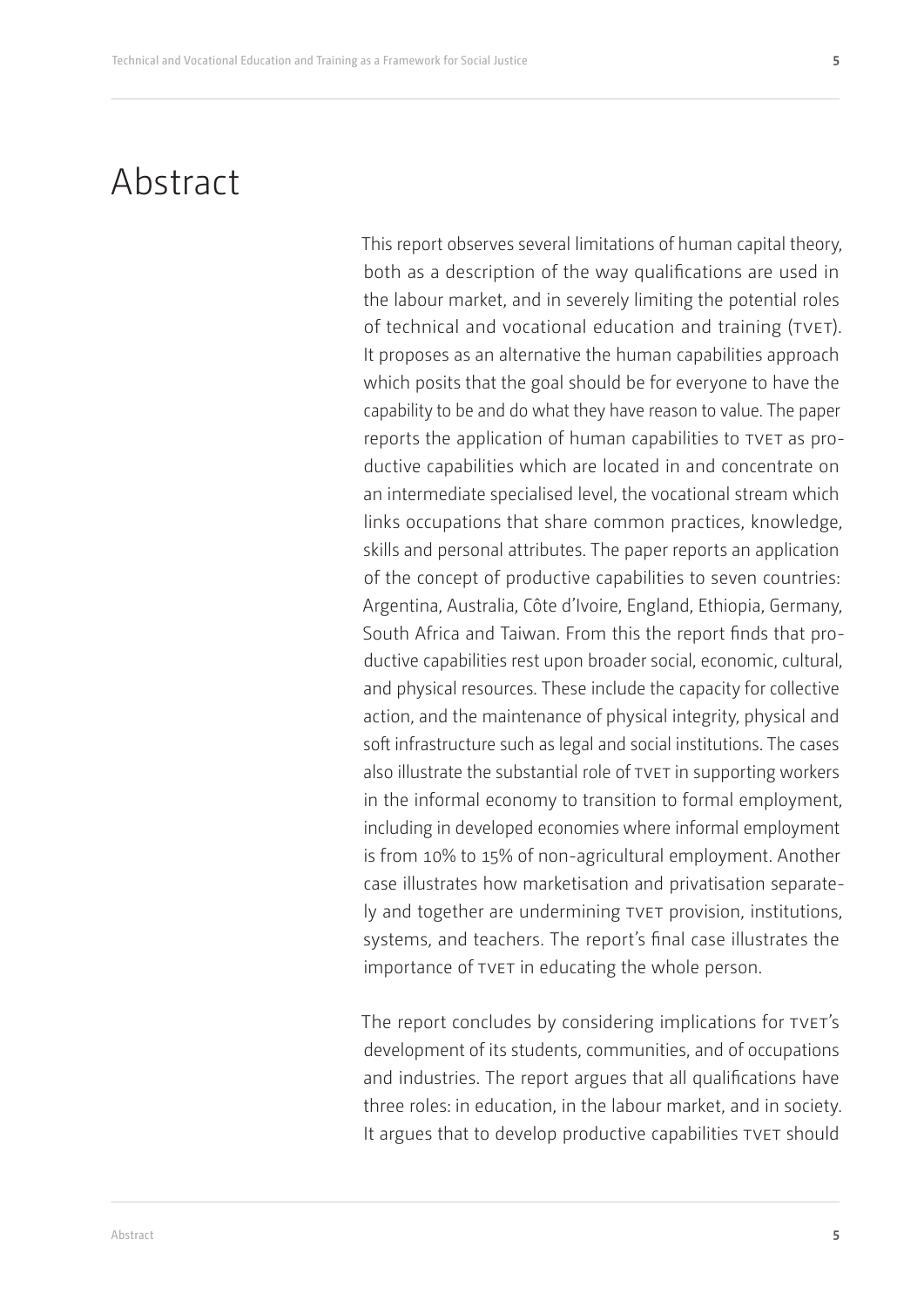<span id="page-5-0"></span>develop individuals in three domains: the knowledge base of practice, the technical base of practice, and the attributes the person needs for their occupation. TVET has important roles anchoring its communities and in developing occupations and industries. To fulfill these roles TVET needs to have strong institutions with expert and well supported staff.

## Summary

This study supported by Education International investigates the roles of technical and vocational education and training (TVET) in advancing social justice. The investigation is based on case studies of different intensities of seven countries: Argentina, Australia, Côte d'Ivoire, England, Ethiopia, Germany, South Africa and Taiwan. This work builds on work that Education International commissioned and published as Wheelahan & Moodie (2016) *Global trends in tvet: a framework for social justice.*

This report notes that TVET and indeed most postsecondary education is shaped by human capital theory, which posits that education develops skills which generate economic value. But human capital theory does not explain the roles of qualifications adequately: some employers use qualifications not to signal relevant knowledge and skills but to screen for employment potential; qualifications prepare high proportions of graduates for skilled work outside their educational field; qualifications have intrinsic educational value as well as generating cultural and social benefits; and education institutions contribute to their communities' educational, social, cultural and economic development beyond educating skilled workers.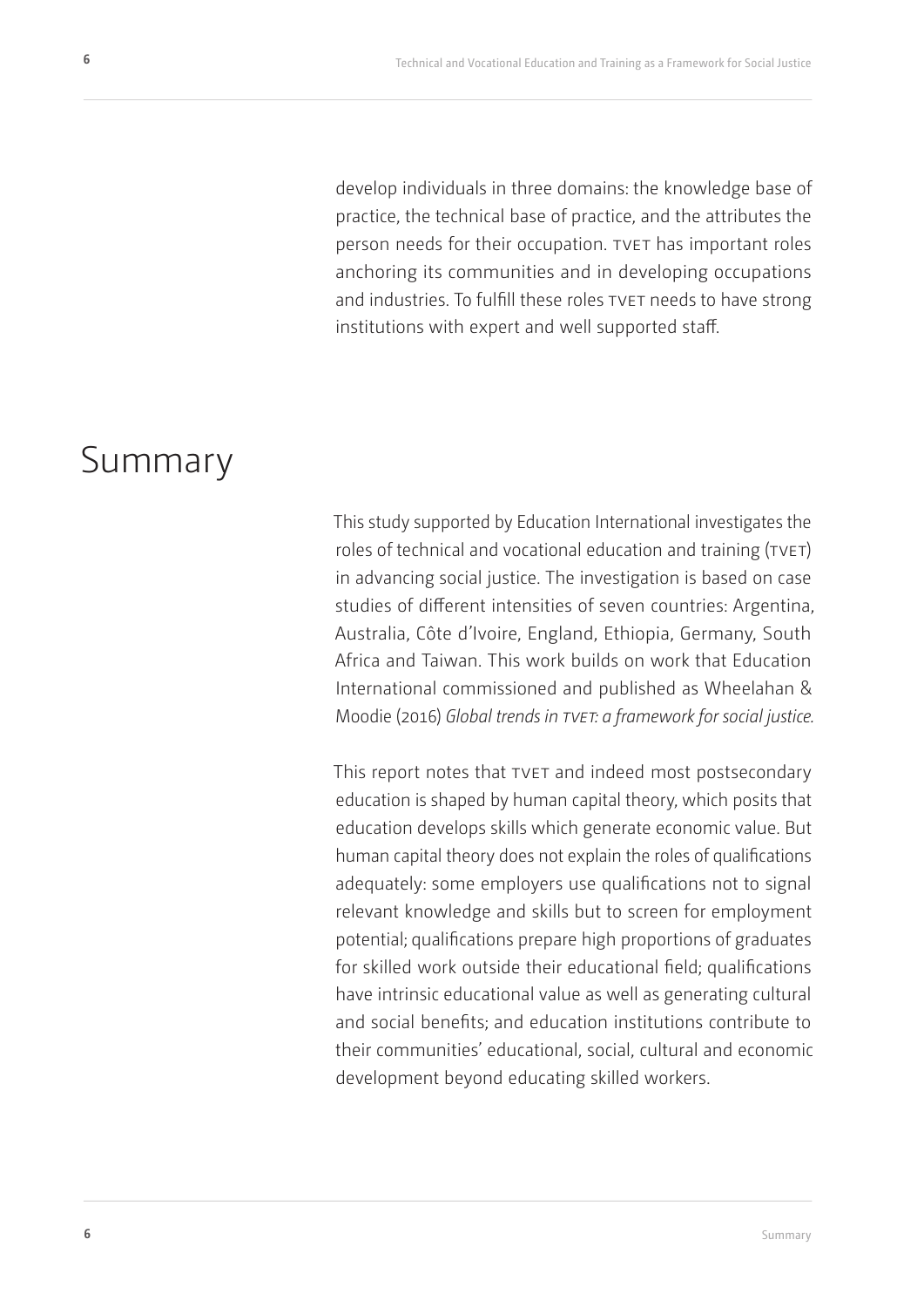An alternative is the human capabilities approach developed by the economics Nobel laureate Amartya Sen (2000, pp. 18, 285) and the philosopher Martha Nussbaum (2000, pp. 71, 78- 80) who argue that the goal should be for everyone to have the capability to be and do what they have reason to value. We argue that TVET's role in developing human capability is to develop each student as a person, as a citizen, and as a worker. By developing each student as a person, we refer to tertiary education's role in developing students' capacity to understand and manage themselves, to understand and manage their environment, and to appreciate and contribute to human culture. By 'developing each student as a citizen', we refer to tvet's role in developing students' capacity to contribute to their community and to participate in the governance of their society. By developing each student as a worker, we refer to TVET's role in developing students' capacity to be and do in work what they have reason to value.

We apply the human capabilities approach to TVET by considering what people are able to 'be and do' at work and through work to realise themselves and their goals. We understand productive capabilities to refer to the resources and arrangements of work and the broad knowledge, skills and attributes that individuals need to be productive at work, to progress in their careers, and to participate in decision-making about work. tvet students need to understand how their field of practice fits within their communities and societies, and they require the capacity to be 'citizens' within their field, so they can help shape its future.

Productive capabilities are located in and concentrate on an intermediate specialised level, the vocational stream. A vocational stream links occupations that share common practices, knowledge, skills and personal attributes. Vocational streams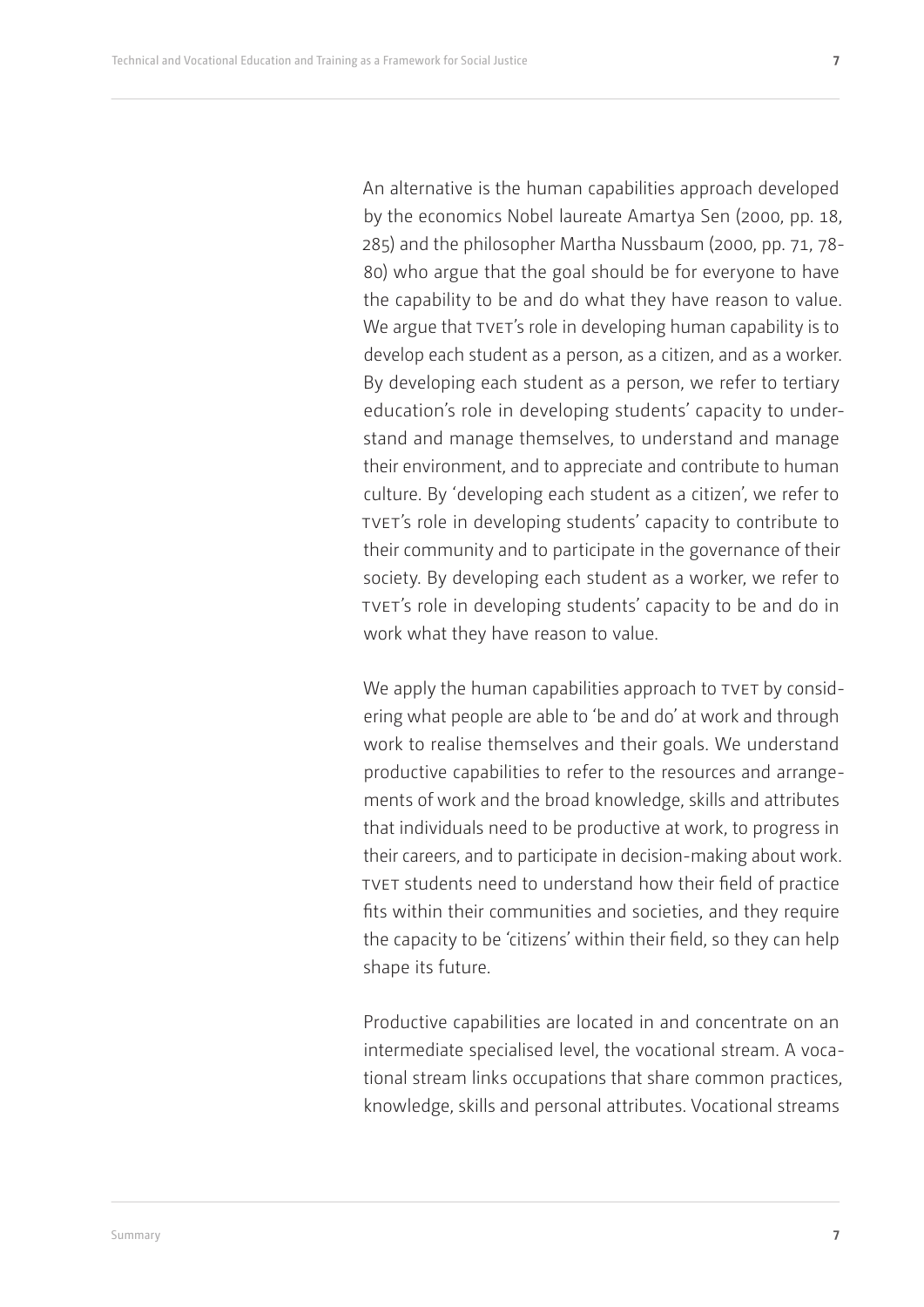increase horizontal flexibility and transferability at work by linking occupations in a broad field of practice and increase vertical flexibility and progression by supporting education and occupational progression in a broad field of practice.

Productive capabilities rest upon broader social, economic, cultural, and physical resources. While TVET should develop a broad field of practice, it should also contribute to and benefit from helping students develop the building blocks of these broader capabilities. Qualifications may do this in different ways, depending on their relationship with the structures of the labour market.

Our case studies illustrate that peoples' capabilities depend on their context and on the conditions of their society such as public health, the quality and level of education of fellow citizens, means for transport and communication, means of collective decision making, means of collective action, means of exchange of goods and services, and the sharing of facilities and resources. In particular, social capacity includes a society's capacity to support and foster the capabilities of people who are disadvantaged by, for example, having fewer resources, knowledge, skills or abilities, access to capacities, or suffering discrimination.

We identified one issue from each of the eight cases discussed in this report which has wider implications. The identification of an issue from a case does not imply that the issue did not arise from other cases, nor even that the issue arose most starkly in the case we identify, but that the case is an informative illustration of the issue. First, we use the Argentinian case study to discuss what is perhaps the most basic requirement which is a capacity for collective action, through governments, communes, cooperatives and unions. Lack of transparency, corruption, and lack of coordination are specific weakenings of the capacity for collective action. The second case is drawn from Powell and McGrath (2019) about South Africa which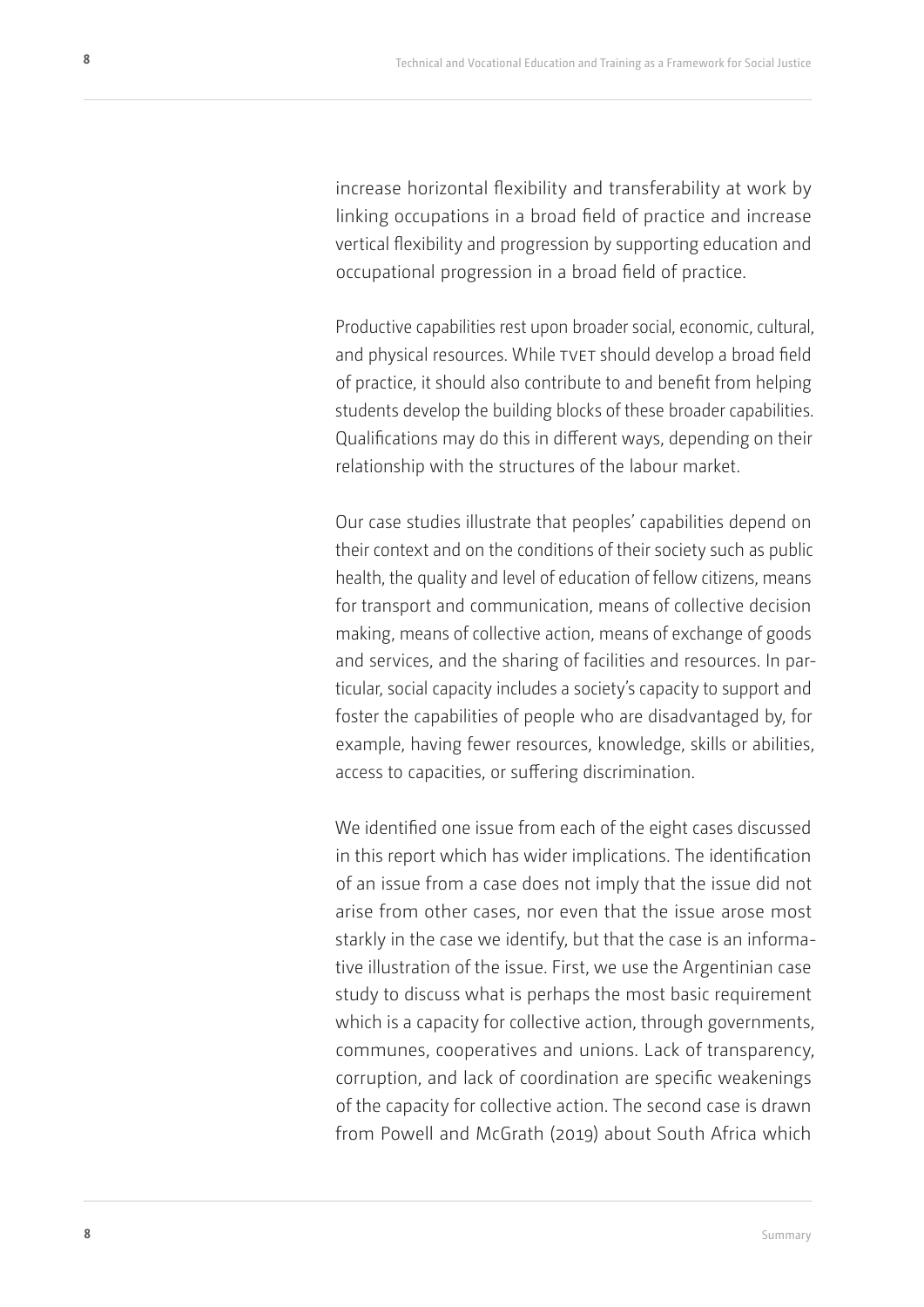we use to identify a second basic requirement, which is the maintenance of physical integrity and personal safety. This includes bodily integrity from the availability of good food and water, healthy living conditions, shelter, warmth, clothing 'to appear in public without shame' (Sen, 2005, p. 154), and good health care. The third case study on Cote D'Ivoire also includes physical integrity and the protection of physical infrastructure and resources. The fourth case on Ethiopia focuses on the informal economy and illustrates that TVET and indeed most activities, depend on physical infrastructure: utilities such as water, power, and telecommunications; transport such as roads; waste disposal; buildings; and equipment. Activities also depend on 'soft infrastructure': institutions which enable societies to operate such as the legal system, the finance system, and emergency services. Even developed economies have a substantial informal economy of from 10% to 15% of non-agricultural employment, and many workers in the informal economy are the most disadvantaged. TVET has a substantial role in supporting workers in the informal economy transition to formal employment.

The fifth case is the Australian case study and it demonstrates how marketisation and privatisation separately and together are undermining the strength of institutions, the systematic organisation of provision, and the support for teachers to offer strong TVET. The sixth case study on England shows that TVET and its institutions need adequate resourcing. The seventh case study is Germany which is well recognised for the role of its social partners in coordinating TVET and integrating it with employment, industrial and economic policy. But it also illustrates the importance of shared trust in education and the organisation of work. Our final case is of Taiwan whose adoption of Confucian values results in its having TVET, in common with all education, educate the whole person. This is notwithstanding that the same Confucian teaching values scholarship more than practice.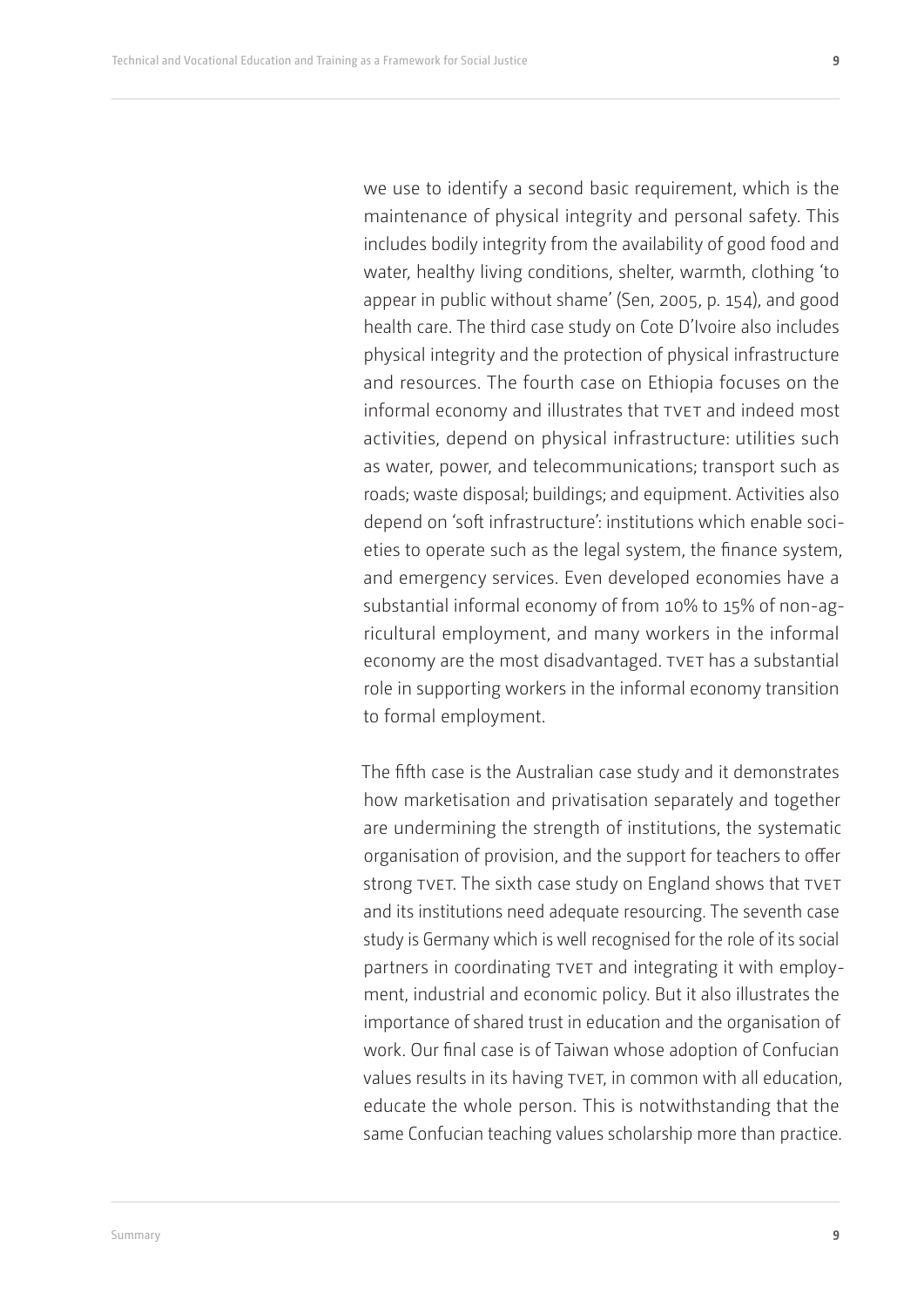This has implications for tyet's development of its students, communities, and of occupations and industries. All post-secondary qualifications should have these three roles, although the emphasis on each role may differ with each qualification:

- **1.** *Labour market.* Qualifications should provide entry to and progression in the workforce.
- **2.** *Education.* Qualifications should provide students with the knowledge and skills they need to study at a higher level in their field or a closely related field.
- **3.** *Society.* Qualifications should contribute to society by developing students' appreciation of and contribution to culture and society. They should develop individuals' capacity to contribute to their families, communities, and occupations. Qualifications also contribute to social inclusion by supporting inclusion in education and the labour market, and by contributing to a more tolerant and inclusive society.

tvet to develop productive capabilities would develop individuals in three domains:

- **1.** *The knowledge base of practice.* This includes the theoretical knowledge needed for the field of practice, but also for higher-level study within the occupation. It also includes knowledge about the history and trajectory of their field of practice, ethical dilemmas and debates, and knowledge about sustainable practices.
- **2.** *The technical base of practice.* This includes industry knowledge and skills, or the ability to perform particular roles and tasks, that transcend particular workplaces.
- **3.** *The attributes the person needs for that occupation.* This includes attributes such as ethical practice, but also effective communication skills, the capacity to work autonomously and in teams, creativity, information management and so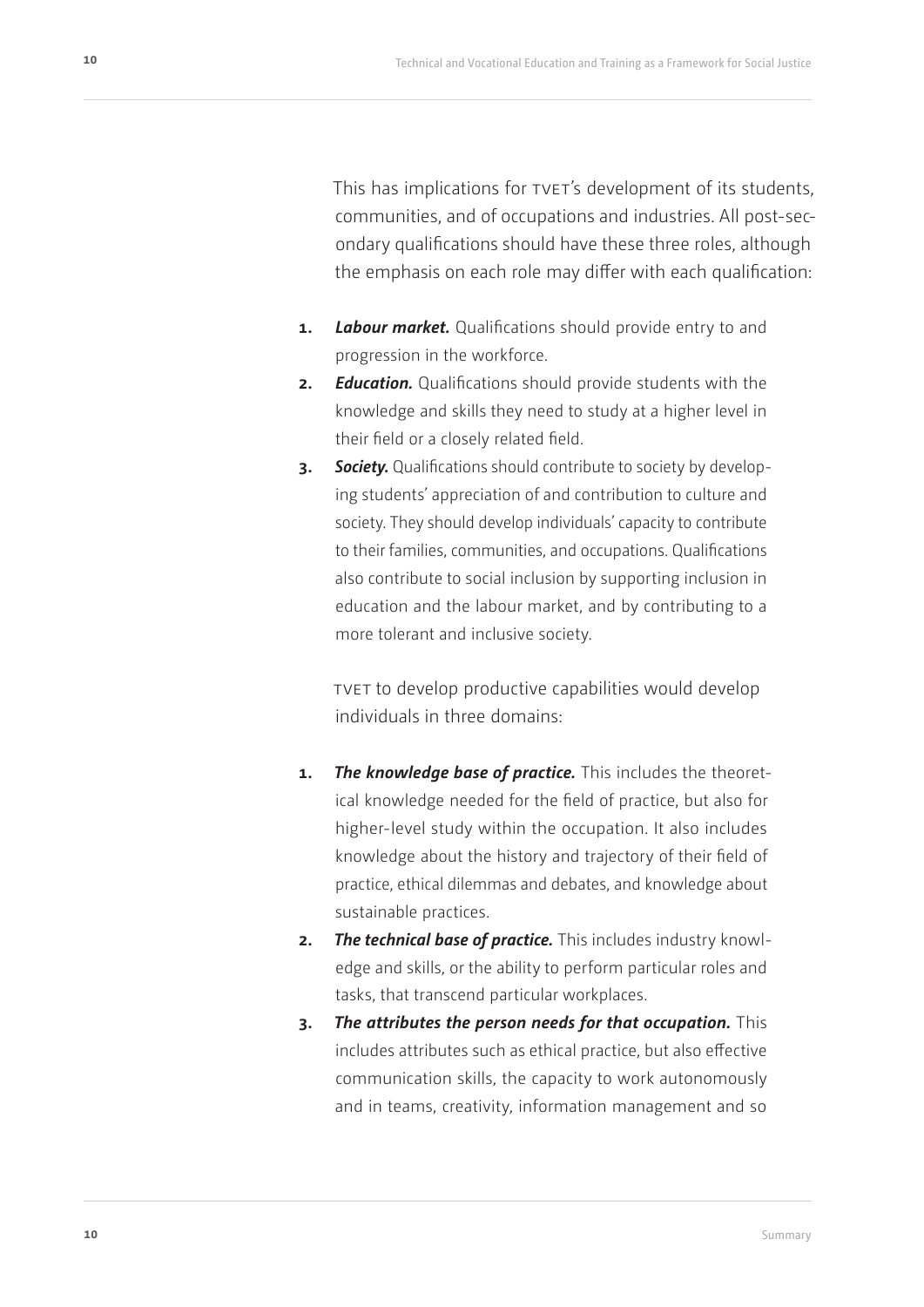forth. While these are sometimes described as general or generic, they are understood differently in different fields of practice and need to be developed in specific disciplines and occupations. Since capabilities are embedded in their context, productive capabilities require an understanding of the nature of work, the relationship between education and work, and the kind of qualified person we want to produce.

tvet have an important role anchoring their communities by:

- $\rightarrow$  proactively working with other key social partners in the region and nationally (where appropriate) to support sustainable social and economic development;
- anticipating, elaborating, codifying and institutionalising the knowledge base of practice for the future as well as the present and in considering the way work is changing and the implications that this has for a curriculum for the future. This is a crucial role that would support innovation, and requires appropriately qualified and supported teachers who engage in the scholarship of teaching and learning and in research on the way their field is changing;
- $\rightarrow$  offering students a sufficiently comprehensive range of programs that enable them to realise their aspirations and providing students with the broad range of services and supports that are needed to successfully achieve their goals; and,
- $\rightarrow$  developing qualifications that meet the needs of students, communities, local industries and regions.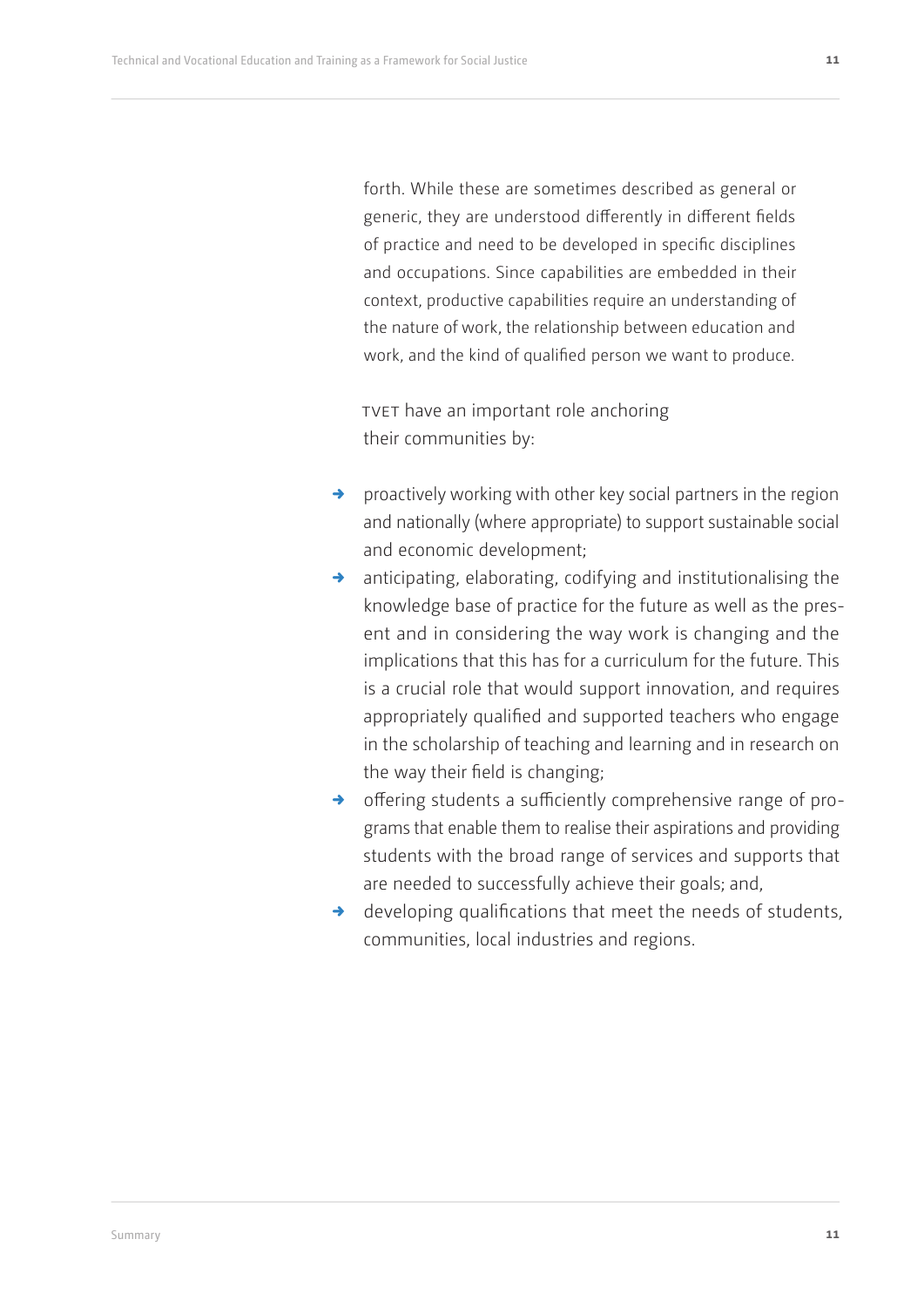tvet also has important roles developing occupations and industries. It:

- **1.** Is a reservoir of accumulated expertise and resources;
- **2.** Is expert in organising knowledge, restructuring knowledge for new purposes, and presenting it for new audiences (teaching);
- **3.** Transfers new ideas from outside the occupation and local industry; and
- **4.** Has a potentially valuable role in codifying, restructuring, and systematising rules and procedures of practice, not only to construct curriculum, but to establish assessment standards which can be important industry standards.

The report argues that to fulfill these roles TVET needs to have strong institutions with expert and well supported staff. TVET also needs to become institutionalised in the sociological sense of being generally understood by the public with established norms and organisational forms which are reinforced by the expectations and behaviour of other institutions, organisations and actors.

This is the final report of a project supported by **Education International** to examine national case studies of technical and vocational education and training (TVET) as a framework for social justice. The national case studies are investigating seven countries and are of different intensities using different methods, which are set out in Table 1.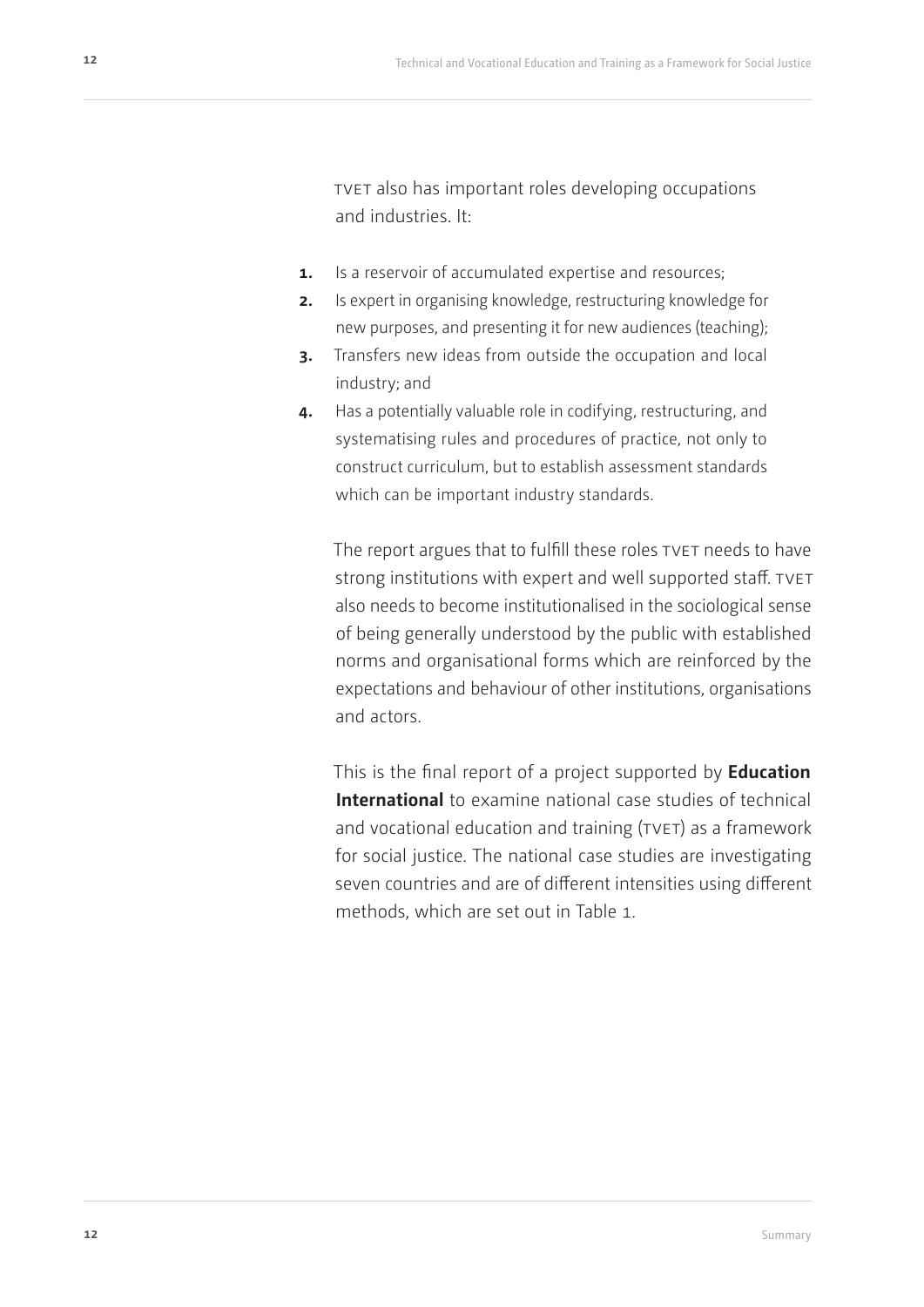| <b>Country</b>   | Literature<br>review | <b>Statistics sec-</b><br>ondary analysis | On line survey | <b>Interviews</b> | <b>Country visit</b> |
|------------------|----------------------|-------------------------------------------|----------------|-------------------|----------------------|
| Argentina        | ✓                    | ✓                                         |                |                   |                      |
| <b>Australia</b> | $\checkmark$         | $\checkmark$                              |                | $\checkmark$      | $\checkmark$         |
| Côte d'Ivoire    | $\checkmark$         | $\checkmark$                              |                | $\checkmark$      |                      |
| <b>England</b>   | $\checkmark$         | $\checkmark$                              |                | $\checkmark$      | ✓                    |
| <b>Ethiopia</b>  | $\checkmark$         | $\checkmark$                              |                |                   |                      |
| Germany          | $\checkmark$         | ✓                                         |                |                   |                      |
| Taiwan           | ✓                    |                                           |                |                   |                      |

#### <span id="page-12-0"></span>**Table 1:** Methods used for each national case study

Each case study is reported fully in a separate report for each case. This report does not summarise those reports. Rather, it develops an analysis and argument from the evidence of those reports. The argument is for a new concept of and direction for TVET, to replace the dominant human capital understanding of tvet, and indeed of most postsecondary education. The report argues that TVET should develop students' capabilities to be and do what they have reason to value. However, the report builds on and goes beyond the capabilities approach to observe how society's structures and norms shape peoples' capabilities. The report emphasises the role of institutions in constituting and changing the social and economic conditions within which individuals realise their capabilities.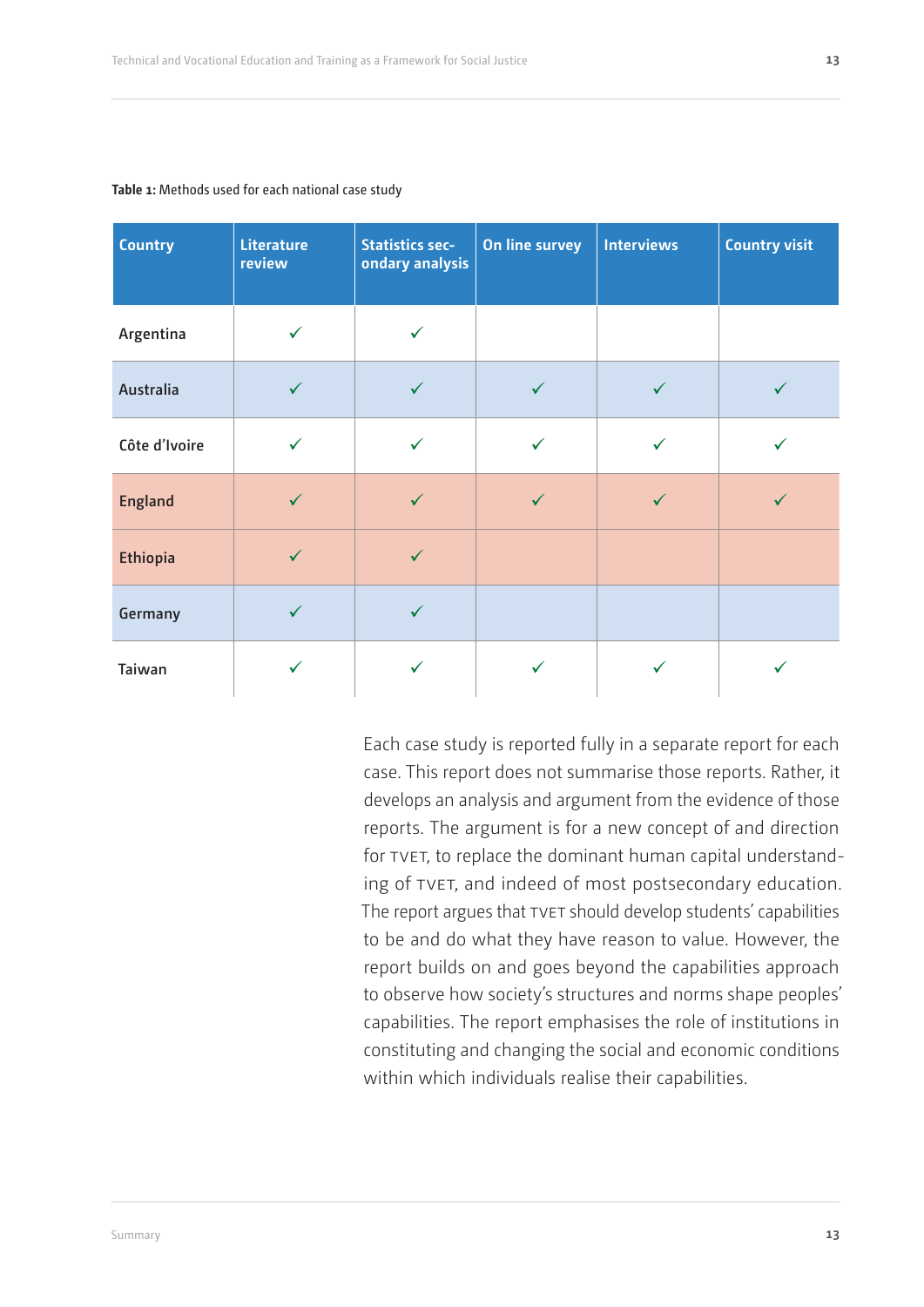This work builds on work that Education International commissioned and published as Wheelahan, L & Moodie, G (2016) Global trends in TVET: a framework for social justice<sup>1</sup>. This report observed that jurisdictions differ markedly in their resources, economic structure, politics, education system, and the interaction between those. Even within jurisdictions, there are marked differences in how sectors, industries and social partners operate. The earlier report concluded that any proposal to improve TVET needs to reflect its markedly different arrangements at the level of the individual, their work site and its broader context. The report proposed the capabilities approach as a way of relating individuals' characteristics to their broader circumstances.

1 For a copy of the report, see: http://download.ei-ie.org/Docs/WebDepot/ GlobalTrendsinTVET.pdf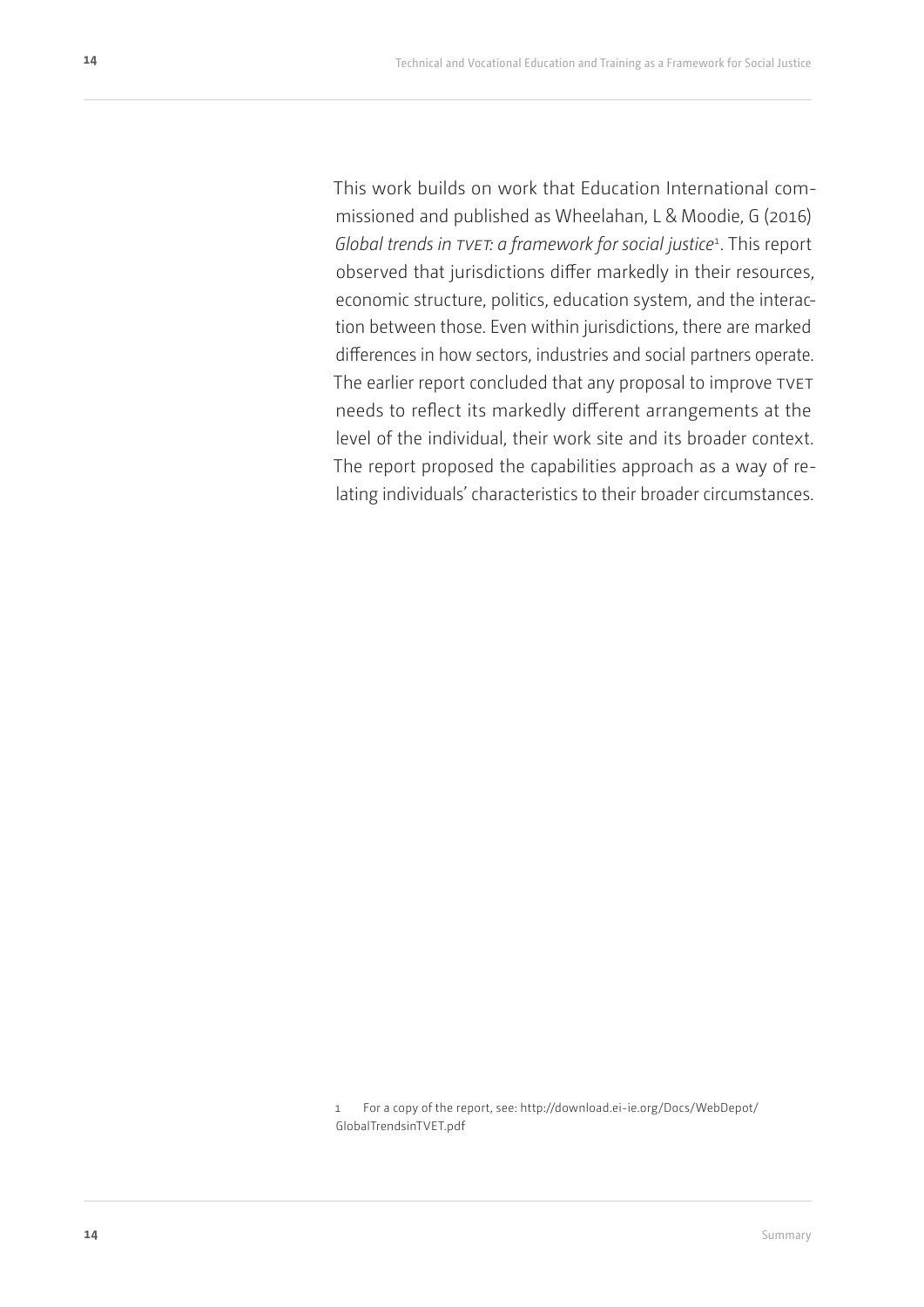# <span id="page-14-0"></span>The Dominance and Limitations of Human Capital Theory

Augmented human capital theory dominates policy on TVET and indeed policy on most postsecondary education in many countries. Human capital theory is mainly a descriptive theory that postulates that education increases graduates' skills which makes them more productive which in turn increases economic value (Figure 1). From this many derive a normative position, that the aim of education should be to increase economic value.



Figure 1. Education's contribution to economic value posited by human capital theory

Human capital theory is understood to apply at the level of the individual, group, and whole economy. Individual graduates' higher employment outcomes are ascribed to their increased human capital; more educated workers are thought to increase their productivity and hence the organisation's profitability; increasing the qualifications of members of an occupation such as technicians or financial advisers is expected to increase their effectiveness; and increasing the proportion of an economy's workers with higher qualifications is understood to increase economic growth, at least in specified circumstances.

Equity policy may also be based on human capital. The under representation of women in engineering, for example, and in senior positions is said to lose the economy valuable potential talent as well as disadvantaging women; and the lower proportions of qualified people from disadvantaged groups is thought to 'waste' human capital as well as disadvantaging individuals.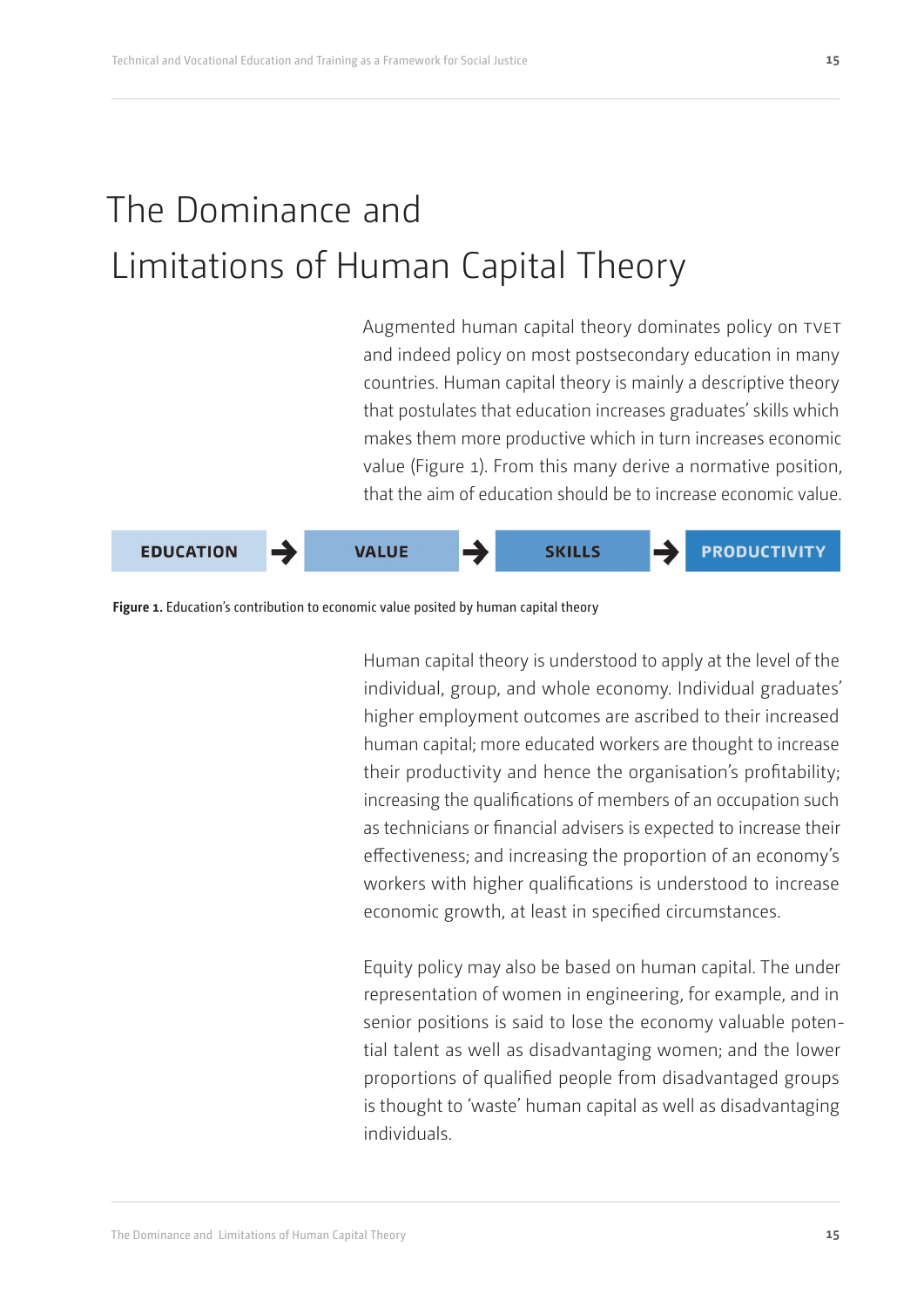Of course, equity policy may be based on other grounds, such as social inclusion (Vinson, 2009), or broad notions of justice, but a policy maker seeking a parsimonious description of policy could include most equity aims within human capital theory.

## <span id="page-15-0"></span>**Human Capital Theory does not Explain Fully the Use of Qualifications in the Workforce**

Human capital theory has been challenged on methodological grounds by Spence (1973), Stiglitz and Weiss (1990), and others who argue that much of graduates' increased earnings is due to their innate ability independent of what they learn in education, or that it reflects cultural capital (Bourdieu, 1973) or other attributes not attributable to education. While this debate has not been settled, currently the better view seems to be that while some of the return on investment in education is due to signaling or to the so-called 'sheepskin effect' (Hungerford and Solon, 1987), education still adds substantially to graduates' productivity (Bills, 2003).<sup>2</sup>

However, while graduates have higher employment rates and higher pay than people with lower qualifications, around a third of graduates are employed in jobs which do not match their qualification (Sutherland, 2012, p. 622). Well over half of adults in Australia, Canada, and the uk report that they work in a different field to the field of their highest qualification (Moodie and Wheelahan, 2018, pp. 3-4; Montt, 2015, p. 11). The match between qualifications and work differs markedly by field: they are highest in regulated fields such as nursing and technical trades, and are lowest in unregulated fields, such as business,

<sup>2</sup> The 'sheepskin effect' refers to the notion that possession of an academic degree confers an advantage "in which a degree provides a larger boost to earnings than does a single year of schooling" (Bills, 2003, p. 452). So, even though two people may have the same number of years of education, if one of them has graduated while the other has not, the graduate will earn a higher income.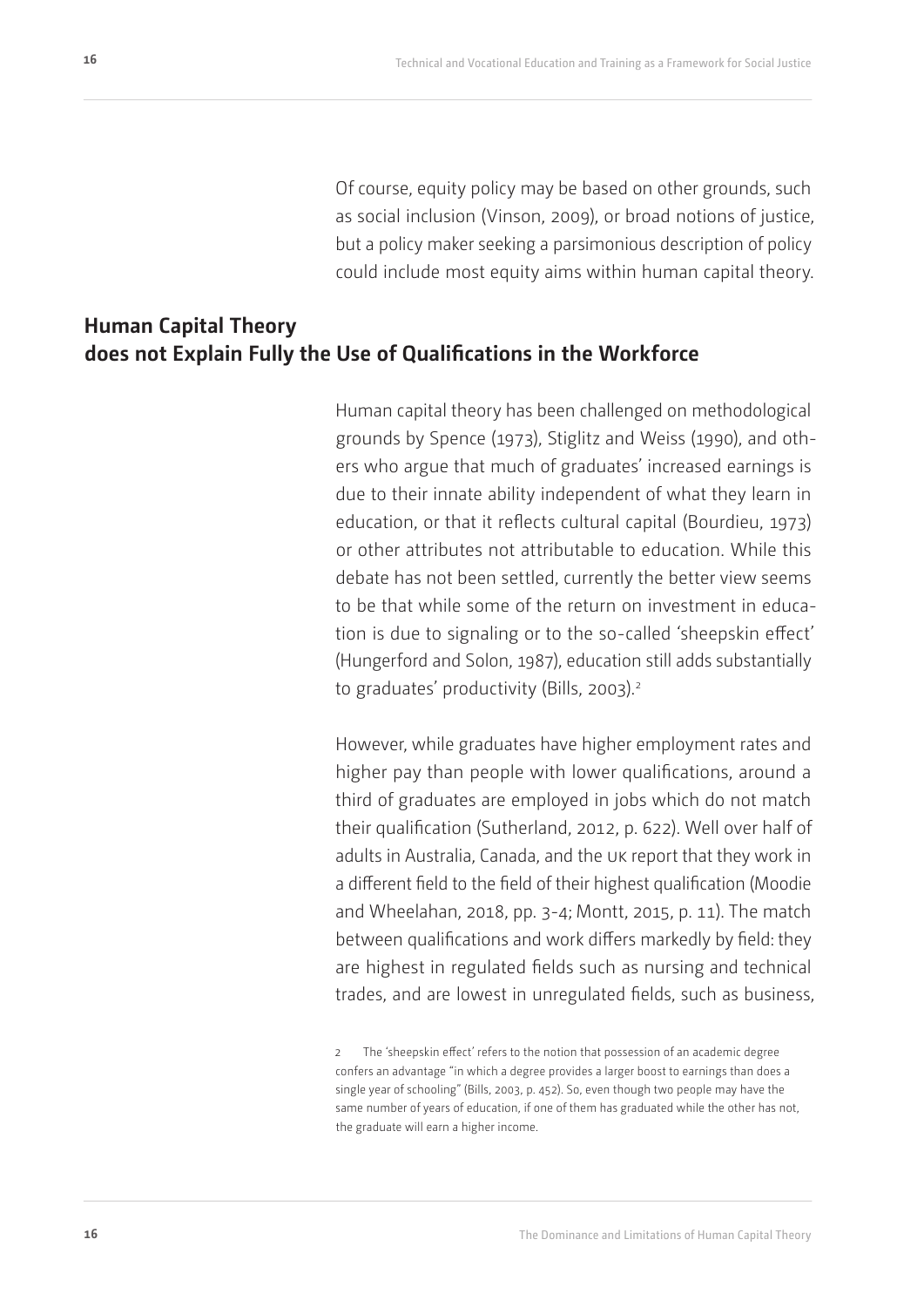administration and sales. Matches between qualifications and work also differ markedly by country, with countries with coordinated market economies having much stronger matches than countries with liberal market economies (Hall & Soskice, 2001). There is therefore not the direct relation between TVET and work skills required for specific occupations posited by human capital theory. Further, the relation is shaped as much by the nature and structure of occupations as by the characteristics of education.

A common response to the so-called mismatch between education qualifications and work is to argue that qualifications should be more closely related to the jobs for which they are meant to prepare graduates. This is misleading for at least four reasons. First, tying education even more closely to a particular occupation would reduce its relevance to the other occupations for which qualifications are currently relevant. Secondly, tying education more closely to work ignores the role of demand for graduates in shaping the match between education and work (Keep, 2016b). Thirdly, numerous studies have shown labour market forecasting to be far too imprecise to plan educational provision in detail (Clowes, 1997, p. 363; O'Toole, 1977, p. 47; Barnow, 2002; Neuart & Schömann, 2002; Sexton, 2002; Freeman, 2006/2007; Richardson & Tan, 2007, p. 9; OECD, 2010, p. 58). Anticipating the demand for workers is so notoriously unreliable that it is said that labour market forecasting was invented to give astrology a good name (attributed to Ezra Solomon in *Psychology Today* [March 1984]; also attributed to John Kenneth Galbraith in *U.S. News & World Report* [7 March 1988, p. 64]).

A fourth reason for not tying education to specific occupations is the uncertainty in future occupations expected to be brought about the introduction of new digital technologies to work and its organisation, known as 'the 4th industrial revolution' (Avis, 2018).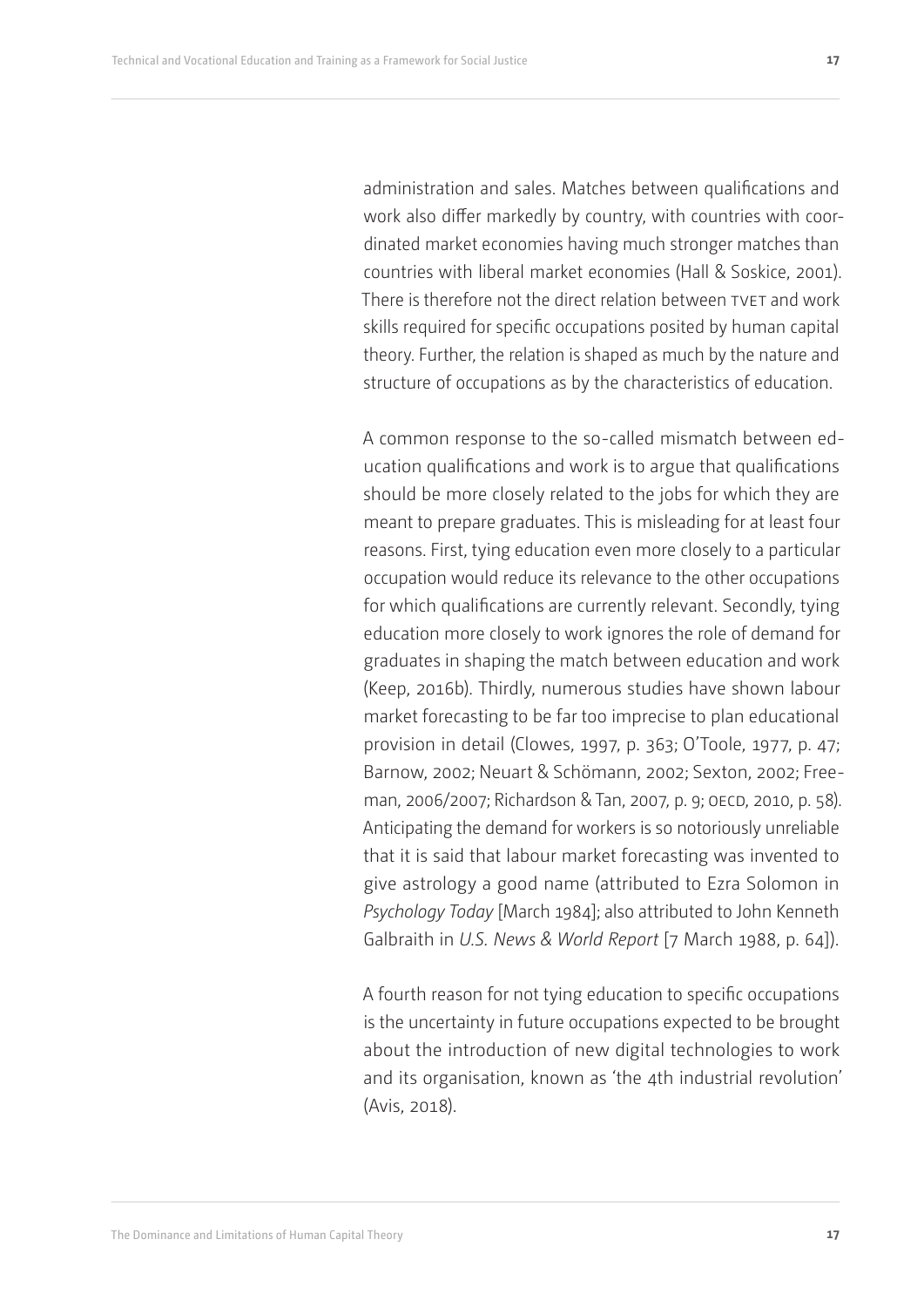<span id="page-17-0"></span>While the lack of a close match between TVET and work is not explained by the common narrow interpretation of human capital theory, it may be at least partly explained by a broader understanding of human capital. While education may not develop specific occupational skills, it may nevertheless develop skills that contribute to productivity more generally. This is not an argument for general or so-called 'generic' skills. Developing a specialised skill in depth such as mathematics or law may develop skills that are valuable in many occupations.

The loose match between TVET and the labour market may also be partly explained not by an even broader understanding of human capital, but by signalling and screening.<sup>3</sup> Qualifications may not only increase graduates' skills relevantly for employment, but signal that they have attributes valued by employers such as general aptitude, application, and determination (Spence, 1973). That is, employers may not use qualifications to select workers who have relevant skills, but to screen applicants based on their potential to be productive workers.

## **Human Capital Theory does not Recognise the Importance of Non-Utilitarian Studies**

Even the most utilitarian and materialist of TVET systems includes some provision of education for its own sake. For example, many colleges offer courses for adults in the visual and performing arts, and colleges offer courses in languages and the social sciences such as psychology and sociology. Since education's provision of creative and liberal studies cannot be justified by human capital theory, human capital theory needs to be augmented to justify this provision.

3 Screening "is a mechanism by which markets react to imperfect information about individuals" (Bills, 2003 p.445), which refers to the way that employers use qualifications to screen individuals for positions, using them as a proxy for ability and perseverance. Signalling refers to the way individuals "signal their productive capacities" (ibid) to employers.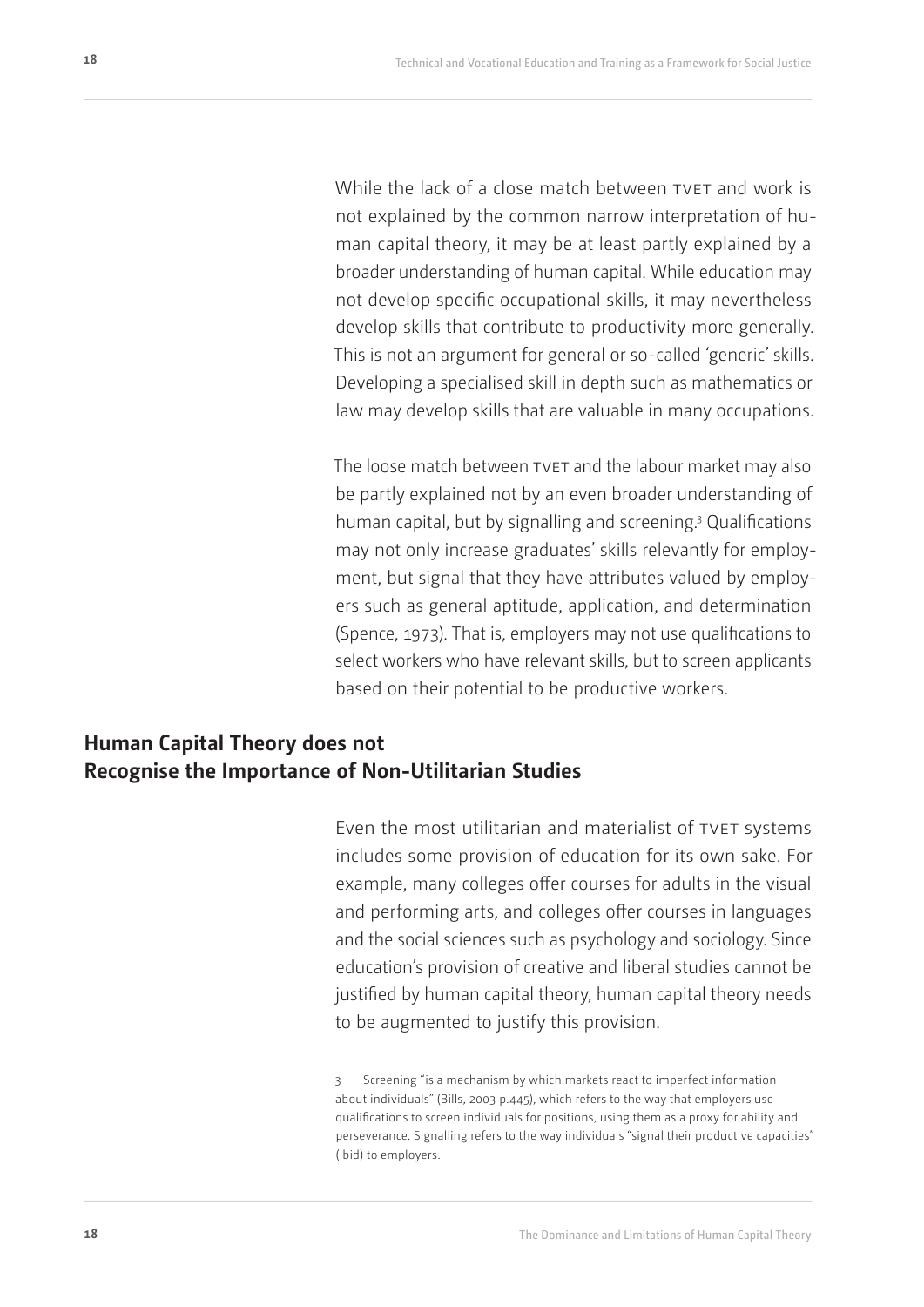## <span id="page-18-0"></span>**Human Capital does not Account for Education's Non-Employment Benefits**

Neither does human capital theory account for TVET's manifest and manifold benefits to graduates beyond the workplace. It is now well established that graduates have better health, participate more in civic activities, volunteer more for community activities, and generally have higher social capital (Walker and Unterhalter, 2007). Many colleges invest much effort in constructing opportunities for their students to participate in extra-curricular activities, service learning, and many other activities that develop graduates beyond utilitarian workforce requirements. None of these benefits is accounted for by human capital theory and, by basing tvet policy on augmented human capital theory, one either overburdens the theory with successive augmentations, or undermines these broader roles.

### **Human Capital Theory does not Account for Colleges' Institutional Role**

Human capital does not account for colleges' institutional role in developing communities, occupations, and industries. This is beyond graduating students with high occupational skills and high social capital. It is also beyond the economic benefit of the employees' wages and purchases of a public facility such as a hospital, museum, or prison. TVET colleges include an accumulation of educational facilities such as workshops, laboratories, libraries, lecture theatres and seminar rooms; and of knowledge and expertise in a range of fields. Importantly, colleges institutionalise systems of work, or ways of mobilising their resources and expertise to develop, transmit and diffuse knowledge for different purposes. This includes the familiar roles of offering expertise, advice, and consulting services formally and informally through diverse associations; of contributing to boards and committees; but also initiating the extension and reconstitution of knowledge and resources to meet new needs and stimulate new developments.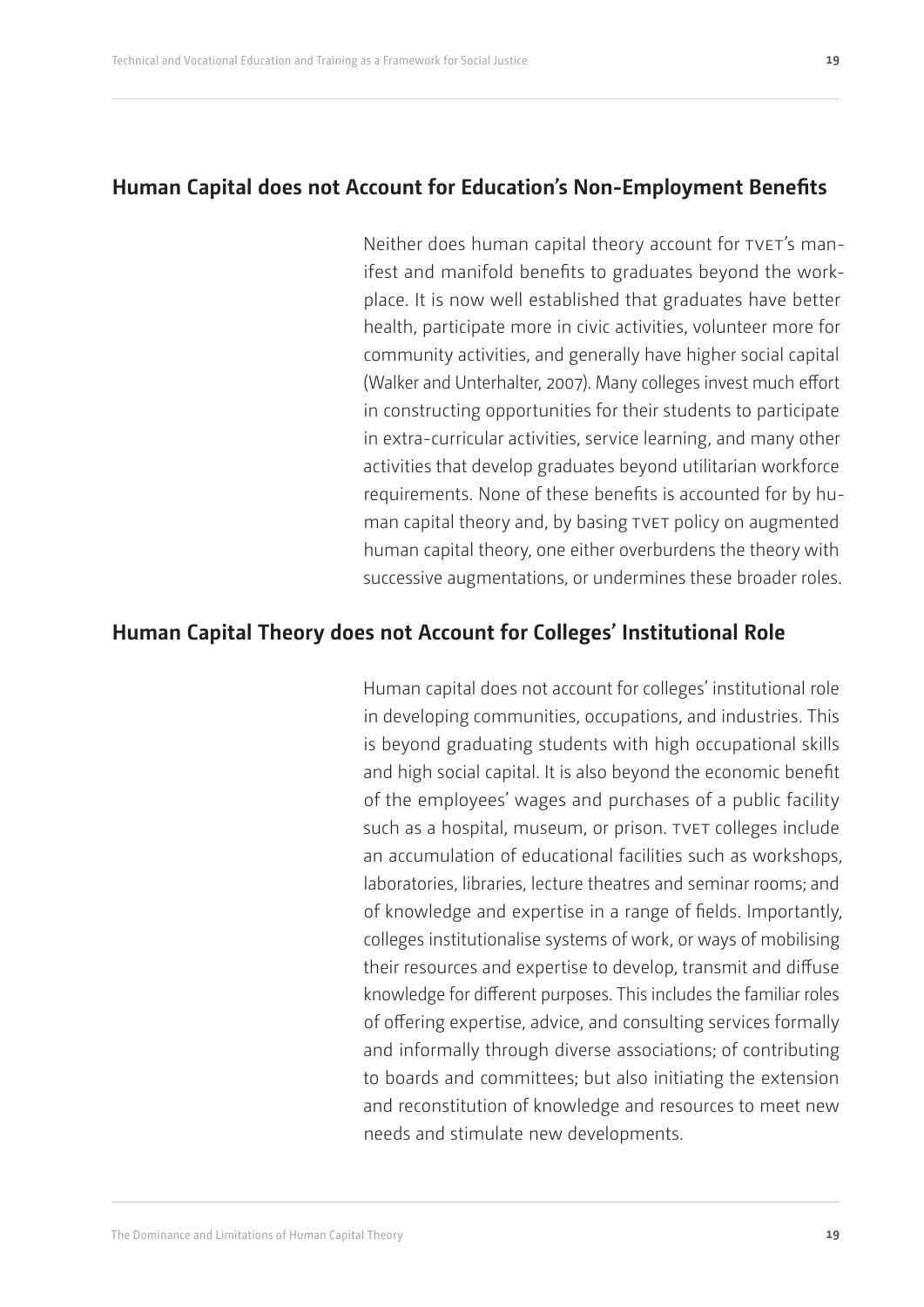<span id="page-19-0"></span>For communities, colleges provide a breadth, depth, and vitality of intellectual resources. For occupations colleges codify, restructure, and systematise rules and procedures of practice to form systematic procedural knowledge (Moodie, Skolnik, Wheelahan, Liu, Simpson and Adam, 2018). For industries, colleges provide a repository of renewing expertise and innovation. Finally, for individuals, colleges provide them with the means to take control of their lives and lead them in ways that they value. This leads us to consider human capital theory inadequate as a basis for tvet policy and propose, as an alternative, human capability.

## Alternative: Human Capability

The economics Nobel laureate Amartya Sen (2000) and the philosopher Martha Nussbaum (2000) developed the capabilities approach to state goals for human development as an alternative to the goal of increasing economic output which remains the dominant development goal, or the goal of people having the same 'equal' access to resources and outcomes, which is sometimes posited as an alternative. Sen showed that human flourishing indicated by life expectancy and literacy rate are not correlated with per capita gross national product, though in some circumstances economic growth is needed to resource increases in human welfare. Sen argued that the goal should be human welfare, not increasing economic growth. Further, people need different economic resources to flourish: people in temperate climates need less heating and lighter clothes than people living in cold climates. Even within the same region, children, pregnant women and the aged need different amounts of food and health services to flourish. Neither is it desirable to state goals as people achieving the same outcomes.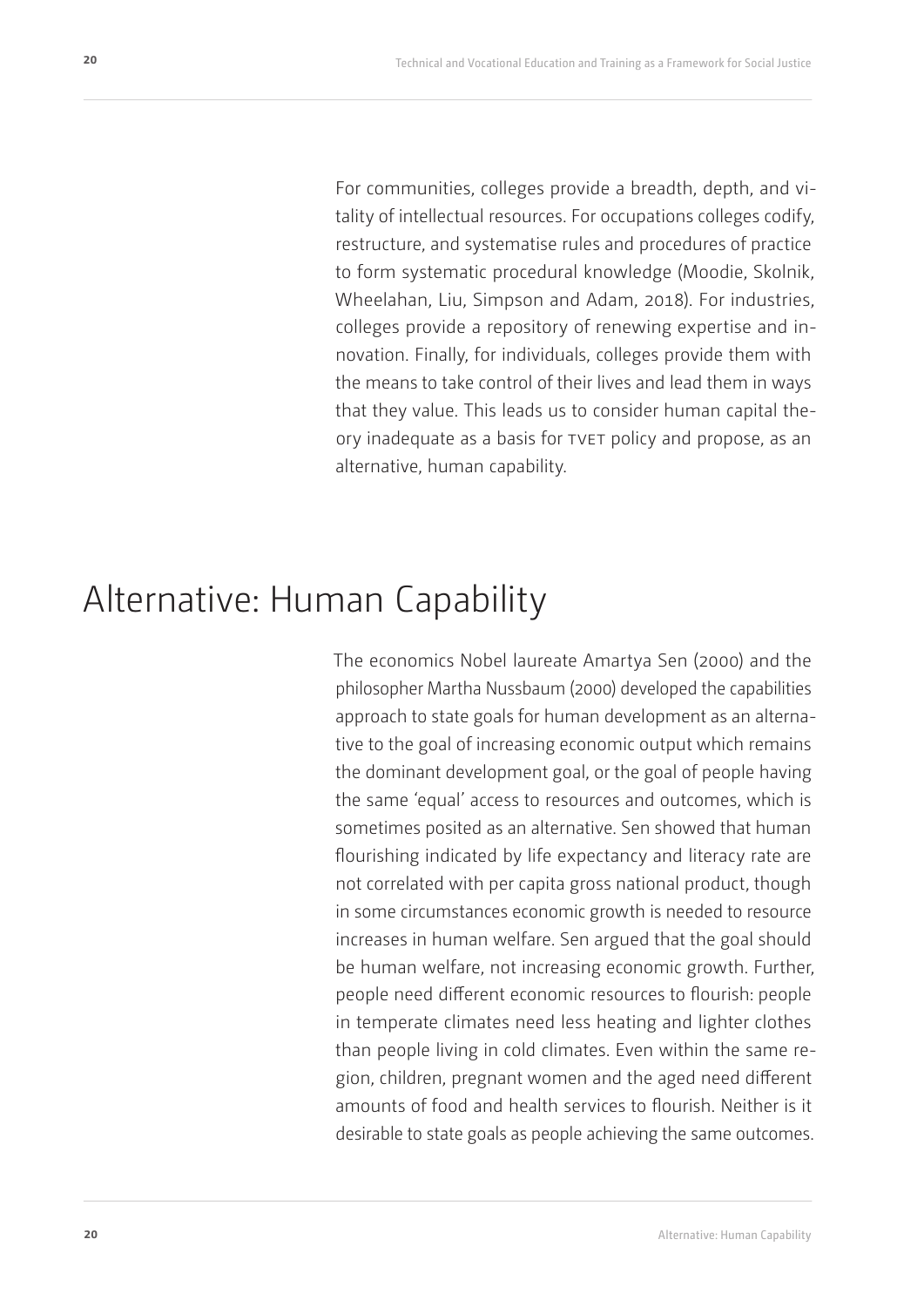For example, while it is desirable for all young people to complete a secondary school certificate and go on to complete a postsecondary qualification, this by itself will not overcome inequality in the labour market nor adverse outcomes for people who come from lower socio-economic backgrounds as well as communities that experience racism and other forms of discrimination.

Rather, Sen (2000, pp. 18, 285) and Nussbaum (2000, pp. 71, 78-80) argue that the goal should be for everyone to have the capability to be and do what they have reason to value. To identify, value, and prioritise capabilities, Sen (2005, pp. 157-160) emphasises transparent scrutiny, general social discussion, and continued public reasoning. For Sen, capabilities are contingent on circumstances, specific to their context and the purpose for which they are identified, and reflect the particular reality that any particular society faces.

Extending Sen's work, Nussbaum (2000, pp. 74-81) developed a list of central capabilities from 'years of cross-cultural discussion' and an 'overlapping consensus' which should be subject to 'continued reflection and testing against our intuitions'. Nussbaum (2000, p. 74) therefore believes that the central capabilities she identifies 'can command a broad cross-cultural consensus'. But as Powell and McGrath (2019, p. 58) observe, Nussbaum does not provide any more information on her method, so it is not open to evaluation.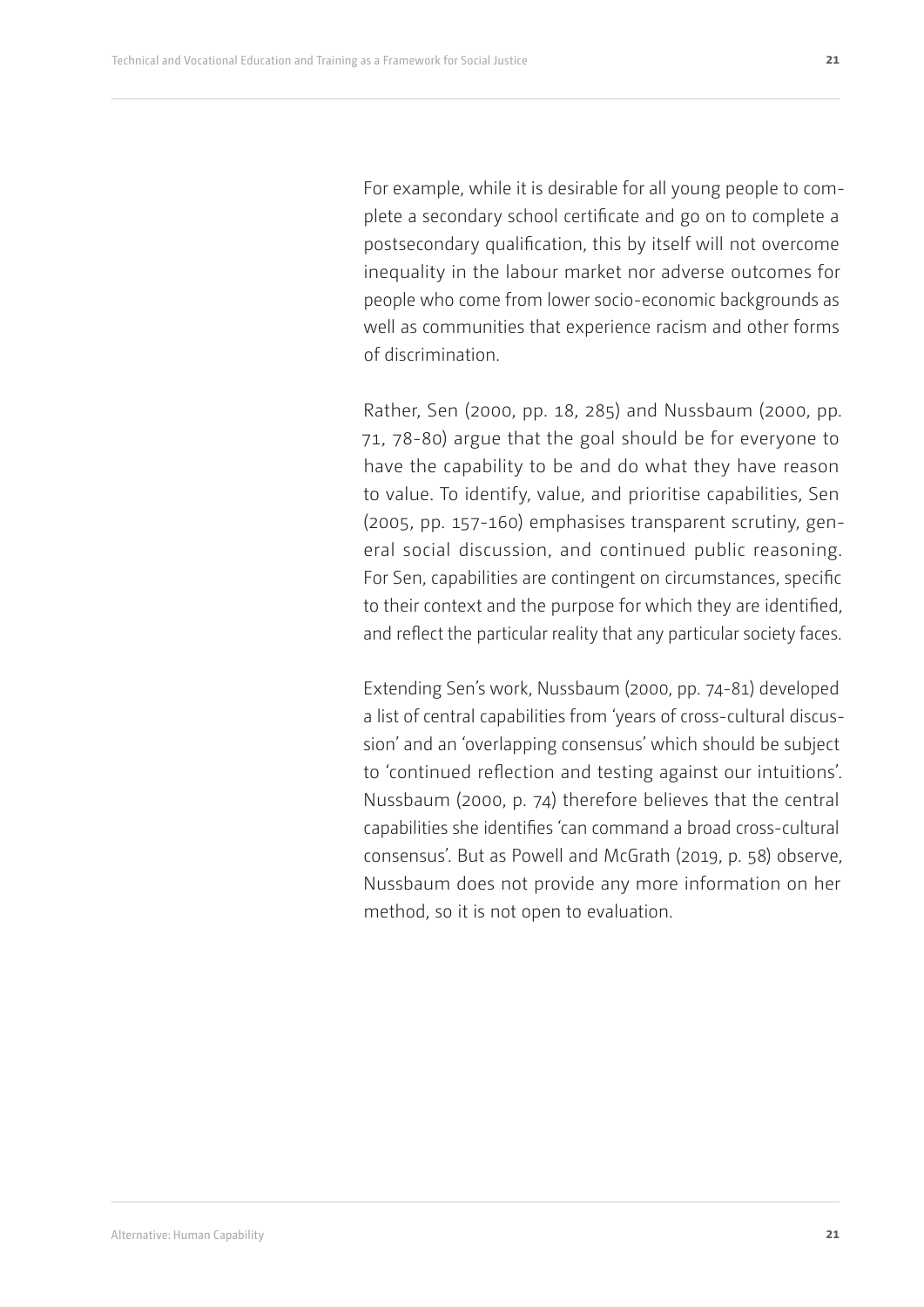Nussbaum (2000, pp. 78-81) proposed 10 central human functional capabilities 'related to one another in many complex ways':

- **1.** Life.
- **2.** Bodily health.
- **3.** Bodily integrity.
- **4.** Senses, imagination, and thought. Being able to use the senses, to imagine, think, and reason…
- **5.** Emotions. Being able to have attachments to things and people outside ourselves…
- **6.** Practical reason. Being able to form a conception of the good and to engage in critical reflection about the planning of one's life. (This entails protection for the liberty of conscience.)
- **7.** Affiliation. Being able to live with and toward others…
- **8.** Other species. Being able to live with concern for and in relation to animals, plants, and the world of nature.
- **9.** Play. Being able to laugh, to play, to enjoy recreational activities.
- **10.** Control over one's environment.

The capabilities approach has been applied to education (Robeyns, 2006), and more recently to TVET (amongst others, by Wheelahan and Moodie, 2011). Education is clearly important to achieving human capability, however elaborated. An analysis of the implications of education as a whole for human capability emphasises literacy and numeracy, and education for citizenship, as Sen and Nussbaum do. We further argue that tertiary education's role in developing human capability is to develop each student as a person, as a citizen, and as a worker.

By developing each student as a person, we refer to tertiary education's role in developing students' capacity to understand and manage themselves, to understand and manage their environment, and to appreciate and contribute to human culture.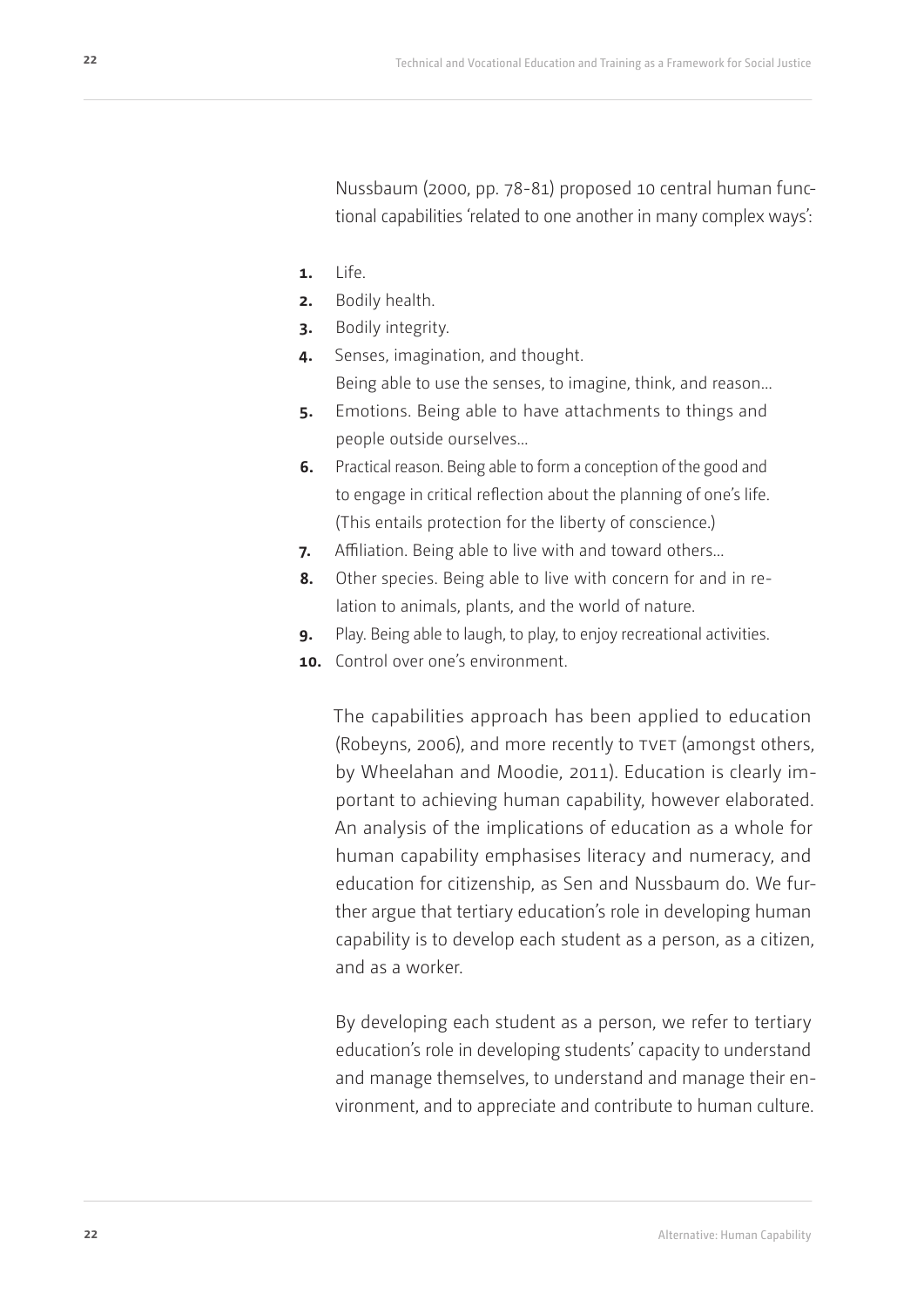This includes the capacity to increase one's knowledge, understanding and appreciation, for example, by progressing to higher levels of education. These contribute to Nussbaum's central human functional capabilities for senses, imagination, and thought; practical reason; and control over one's environment.

By 'developing each student as a citizen', we refer to tertiary education's role in developing students' capacity to contribute to their community and to participate in the governance of their society. These contribute to Nussbaum's central human functional capabilities for affiliation and control over one's environment.

By developing each student as a worker, we refer to tertiary education's role in developing students' capacity to be and do in work what they have reason to value (Moodie, Wheelahan, & Lavigne, 2018). This contributes to Nussbaum's central human functional capabilities for senses, imagination, and thought; affiliation; control over one's environment; and it provides the resources necessary for life and health. We understand work broadly to be an activity which seeks to sustain an individual or society. This includes paid employment, voluntary work, and 'self provisioning within the household' as Pahl (1984) calls it, and excludes recreation and leisure (Voss, 1967).

Capabilities for work is distinguished from human capital, which is humans' augmentation of production for exchange:

*At the risk of some oversimplification, it can be said that the literature on human capital tends to concentrate on the agency of human beings in augmenting production possibilities. The perspective of human capability focuses, on the other hand, on the ability – the substantive freedom – of people to lead the lives*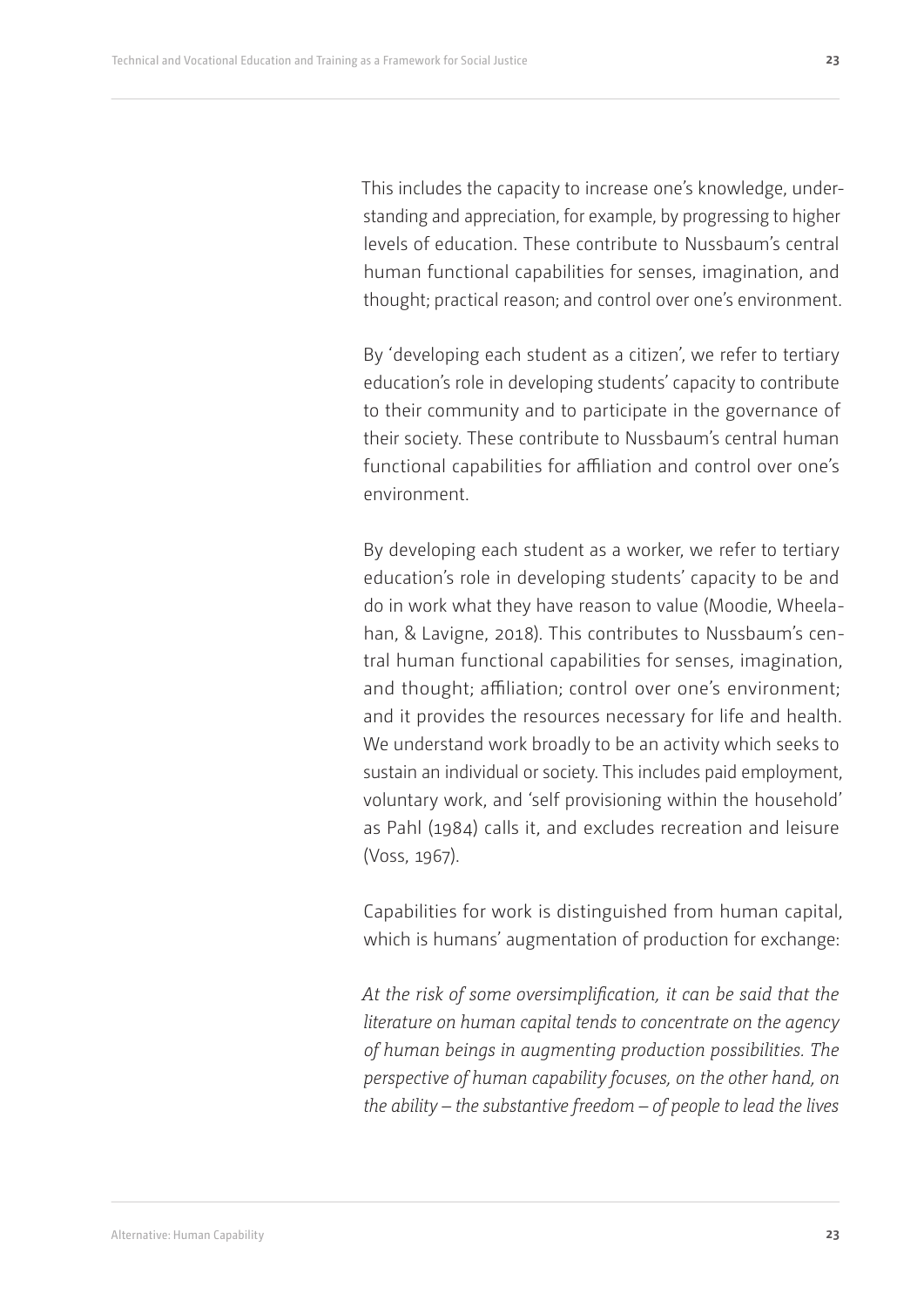*they have reason to value and to enhance the real choices they have. The two perspectives cannot but be related, since both are concerned with the role of human beings, and in particular with the actual abilities that they achieve and acquire. But the yardstick of assessment concentrates on different achievements.*  (Sen, 2000, p. 293)

Capabilities for work are broader than 'productive abilities' counted as human capital, because they recognise and include the freedom of the person doing the work (Sen, 2000, p. 295). For the same reason, they are also more than Standing's (2014, p. 966) 'capability power', which is a person's potential to engage in paid employment. Still less are capabilities for work just the employability skills or competencies said to be developed by universities and vocational colleges that are sometimes called 'capabilities', as these are too narrowly defined and taught, and do not necessarily provide workers with options to flourish beyond the level of the credential (Moodie, Wheelahan, & Lavigne, 2018).

Capabilities depend on peoples' agency in work, their freedom to choose what work they do and how they do it. Paid employment limits workers' scope for action, but nevertheless capabilities in employment include the capability to develop one's career, choose one's job, and the way one does one's tasks. Agency, therefore, includes personal development in work. Workers need the capability to respond to change and to change themselves for the better, including developing their knowledge, skills, and abilities to undertake different work (Moodie, Wheelahan, & Lavigne, 2018).

The exercise of agency generally, and capabilities in particular, depends on informed reason. People need the knowledge and skill to choose the work they have reason to value, and to choose be-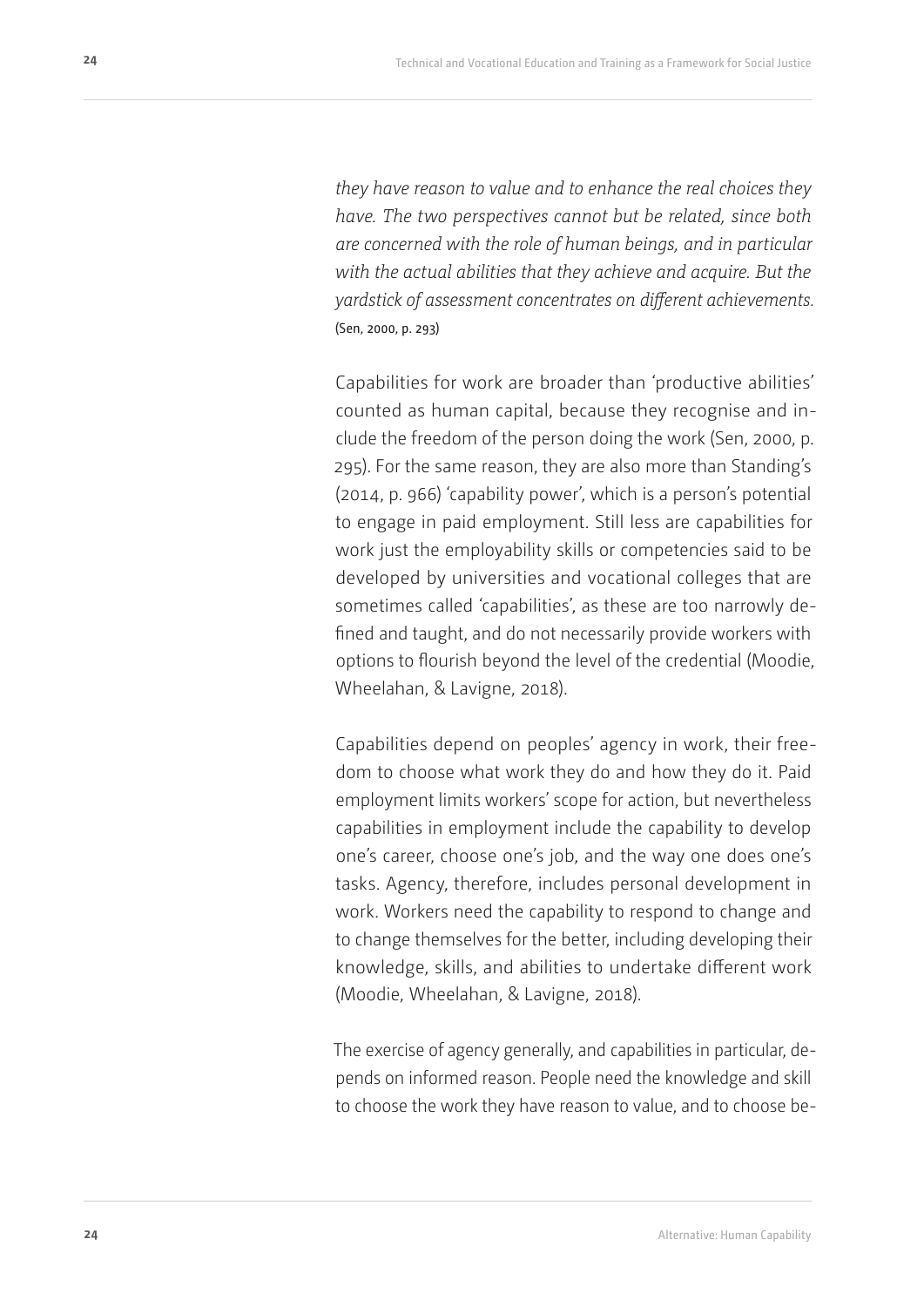<span id="page-24-0"></span>tween options they consider. This includes the ability to think about new ideas, or the ability to 'think the unthinkable', as Wheelahan (2007, p. 637) expressed it, following Bernstein (2000, p. 30). The capacity of informed reason is usually developed in formal education. Informed reason is analysed into knowledge, skill and ability in productive capabilities for employment, understood as a career and not merely as a job or, worse, a set of tasks (Moodie, Wheelahan, & Lavigne, 2018).

## Productive Capabilities

We apply the human capabilities approach to TVET by considering what people are able to 'be and do' at work and through work to realise themselves and their goals. We understand productive capabilities to refer to the resources and arrangements of work and the broad knowledge, skills and attributes that individuals need to be productive at work, to progress in their careers, and to participate in decision-making about work (Moodie, 2012; Moodie, Wheelahan, Fredman and Bexley, 2015, p. 19). TVET students need to understand how their field of practice fits within their communities and societies, and they require the capacity to be 'citizens' within their field, so they can help shape its future (Moodie and Wheelahan, 2018; Moodie, Wheelahan and Lavigne, 2018; and Moodie, Wheelahan, Lavigne and Coppens, 2018).

## **Vocational Streams**

Productive capabilities are located in and concentrate on an intermediate specialised level, the vocational stream.4 A vocational stream links occupations that share common prac-

<sup>4</sup> See Buchanan et al. (2001) for the beginning of discussions that eventually resulted in the concept of vocational streams in Australia.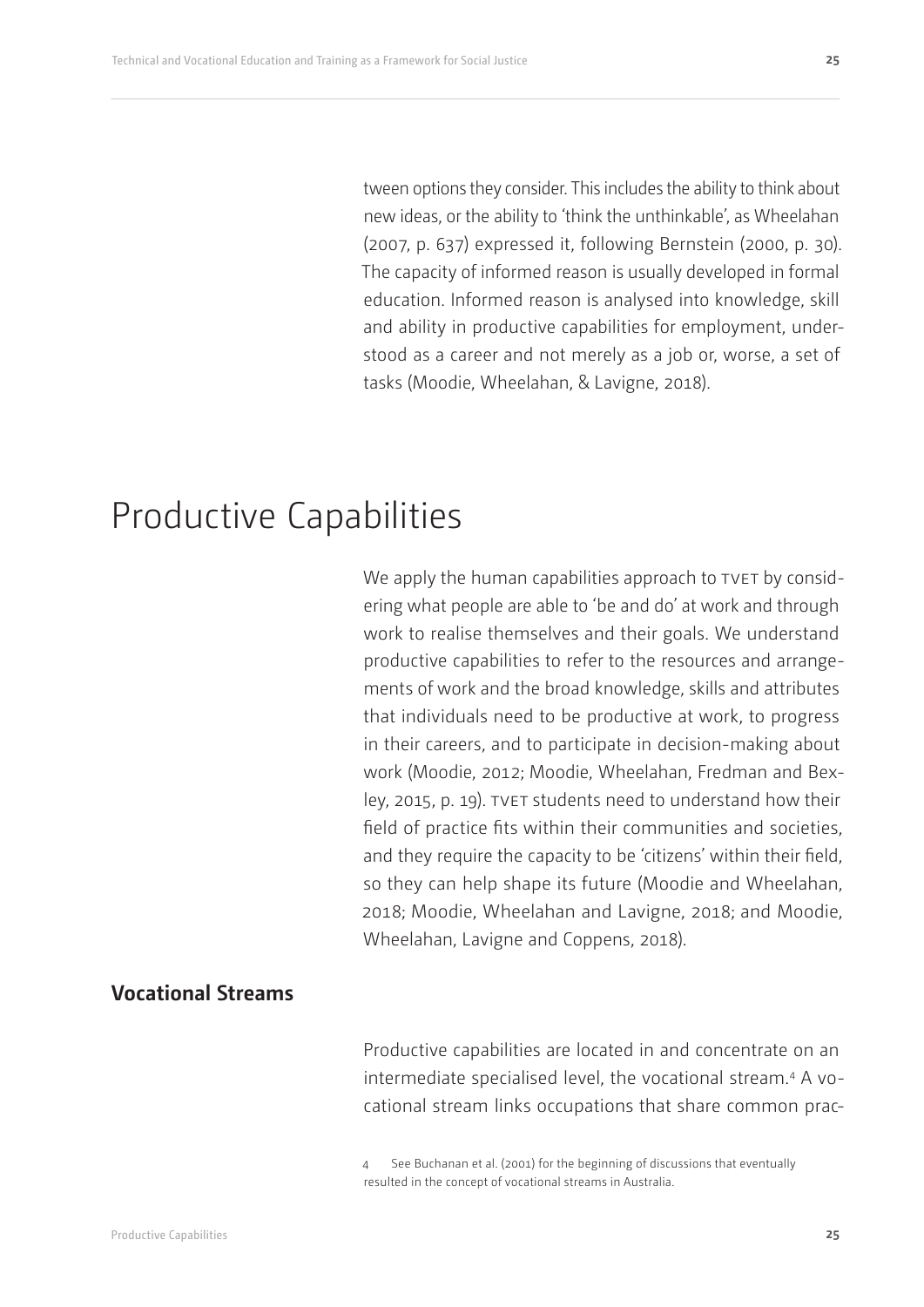tices, knowledge, skills and personal attributes. The unescounnevoc conference in 2004 adopted 12 vocational disciplines: agriculture, food and nutrition; business and administration; civil engineering; education and culture; electrical and electronic engineering and information and communication technology; health care and social care; leisure, travel and tourism; media and information; mining and natural resources; process engineering and chemistry; production and manufacturing; and textile and design (Pahl and Rauner, 2009, p. 194). But it is most likely that different economies have different vocational streams (Wheelahan & Moodie, 2016, p. 62).

Vocational streams increase horizontal flexibility and transferability at work by linking occupations in a broad field of practice and increase vertical flexibility and progression by supporting education and occupational progression in a broad field of practice (Buchanan, Yu, Marginson & Wheelahan, 2009). For example, a vocational stream could be developed in rural services to allow people to work in different rural industries in a region as seasonal demand changed and to progress over time from semi-skilled to skilled and then to highly skilled occupations. This would help to improve links between qualifications and occupations, while not precluding their broader purposes (Wheelahan & Moodie, 2016, p. 62).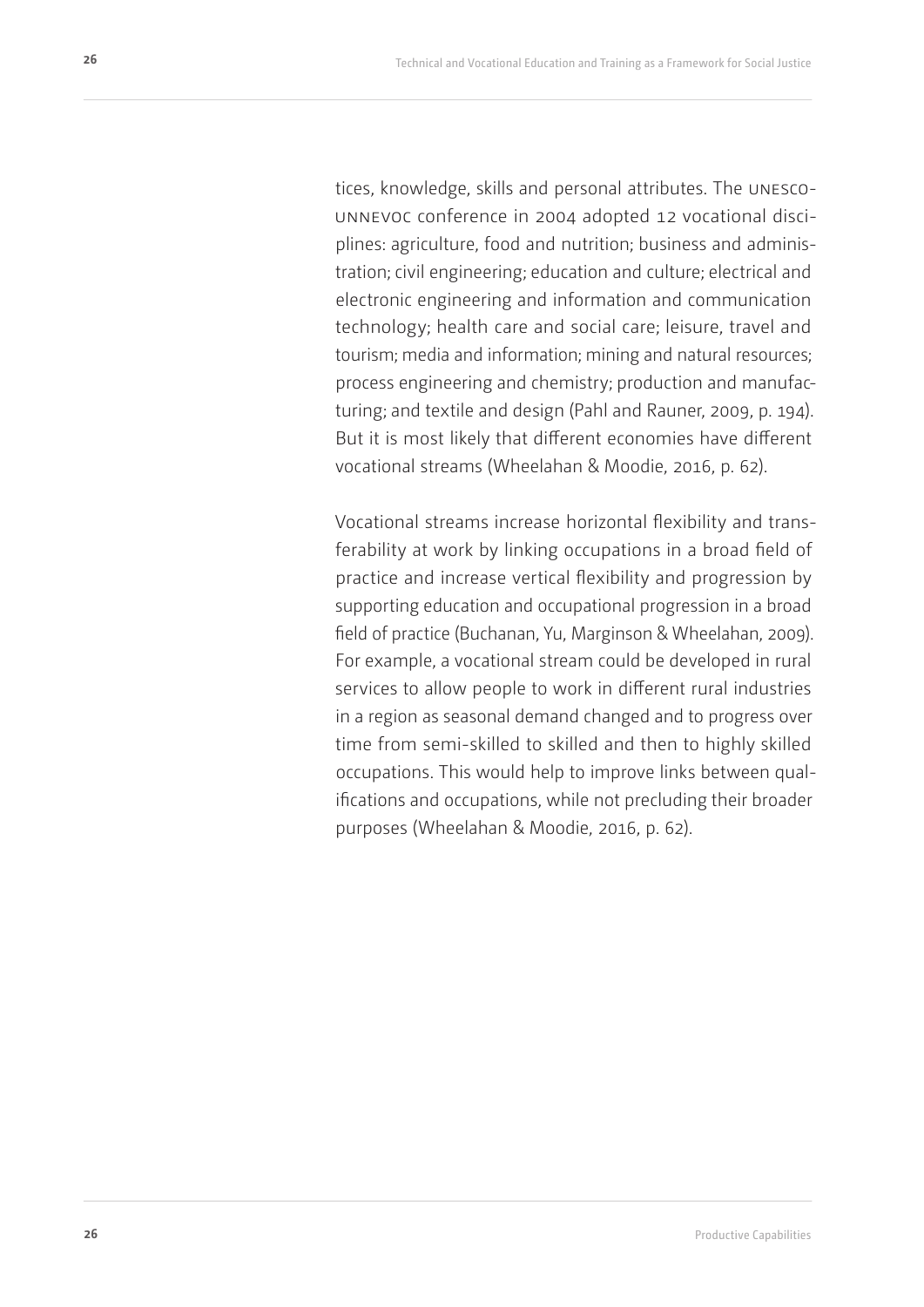<span id="page-26-0"></span>Productive capabilities rest upon broader social, economic, cultural, and physical resources. For example, people need to have the language, literacy and mathematical skills for engaging and progressing in study and work. They need to have access to the social and economic resources that facilitate their participation in study and work, such as the necessary housing, healthcare, transport and childcare, as well as enable their participation in civic society and in their communities. And they need to have the knowledge, skills and attributes required to navigate, negotiate and engage in these aspects of life; the capacity to be skilful at work emerges from broader knowledge skills and attributes. While TVET should develop a broad field of practice, it should also contribute to and benefit from helping students develop the building blocks of these broader capabilities. Qualifications may do this in different ways, depending on their relationship with the structures of the labour market (Wheelahan & Moodie, 2016, p. 62).

The next section describes case studies which illustrate that peoples' capabilities depend on their context and on the conditions of their society such as public health, the quality and level of education of fellow citizens, means for transport and communication, means of collective decision making, means of collective action, means of exchange of goods and services, and the sharing facilities and resources. In particular, social capacity includes a society's capacity to support and foster the capabilities of people who are disadvantaged by, for example, having fewer resources, knowledge, skills or abilities, access to capacities, or suffering discrimination (Moodie, Wheelahan and Lavigne, 2018).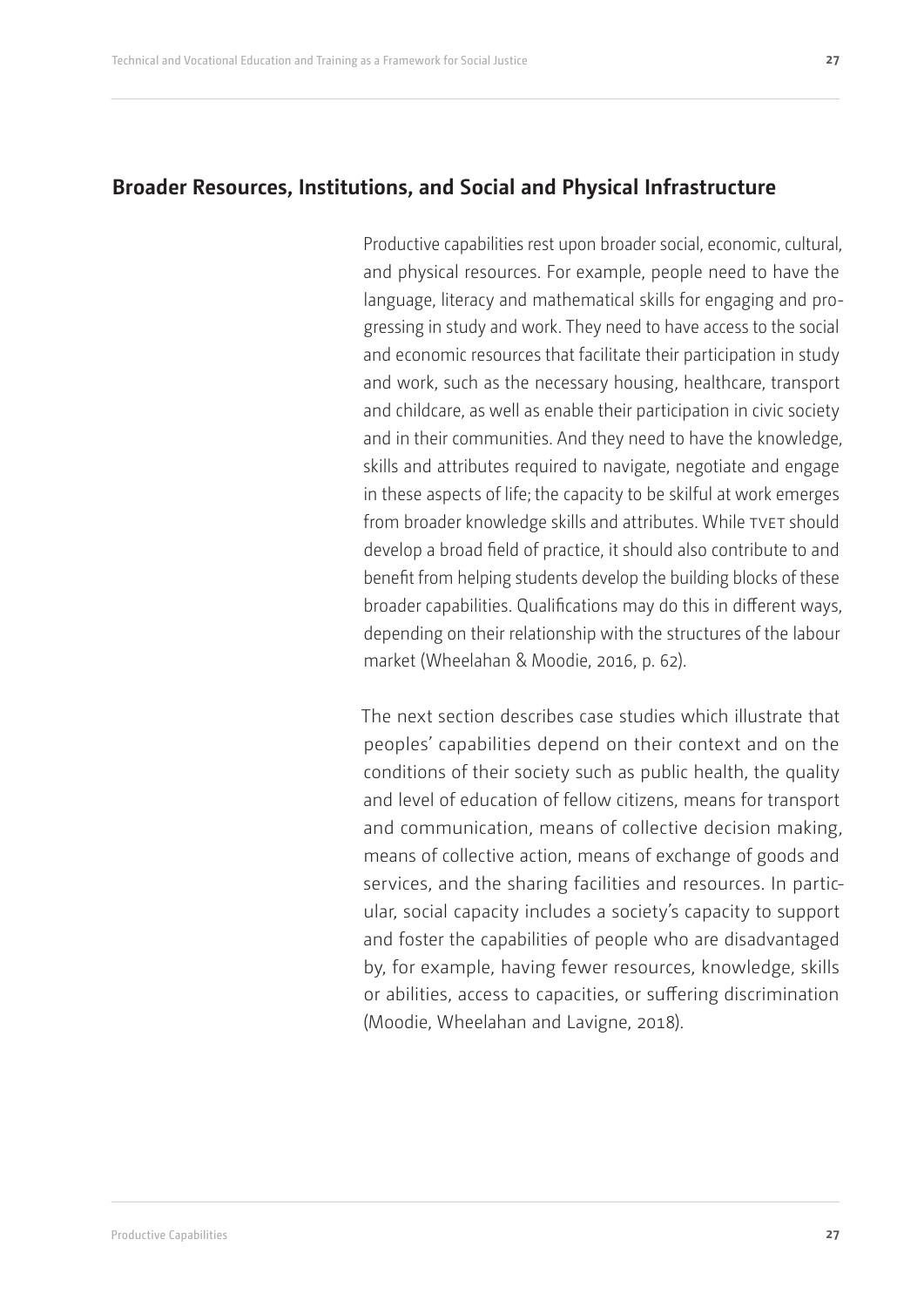<span id="page-27-0"></span>The team studied seven cases, which are reported in separate publications. We added a case from South Africa described by Powell and McGrath (2019) because it is such a rich application of the capabilities approach to TVET. In the accounts below, we identify one issue from each case which has wider implications. The identification of an issue from a case does not imply that the issue did not arise from other cases, nor even that the issue arose most starkly in the case we identify. For example, the strongest theme arising from the study of TVET in England is the effects of big funding cuts over the last 15 years, and accordingly this is the theme we identify for England. But even with the big funding cuts English TVET has suffered, it is still rather better resourced than TVET in Côte d'Ivoire, Ethiopia and South Africa.

## **Argentina: Capacity for Collective Action**

Argentina has a population of over 43.4 million people and is an upper middle income country. The state does not charge fees for education in public institutions from primary to tertiary, including university undergraduate levels, and subsidises some private education. TVET is a relatively modest part of young peoples' education: some 13% of pupils were in technical secondary schools and 6.6% in vocational training in 2012 (Lolwana, Ngcwangu, Jacinto, Millenaar and Carton, 2015, pp. 37-39).

In several reviews of Argentina in the late 2000s the OECD argued for Argentina to improve its governance generally, including its governance of TVET. In its multi-dimensional economic survey of Argentina of 2017 the OECD (2017, p. 35) argued for 'Strengthening institutions and safeguarding against corruption':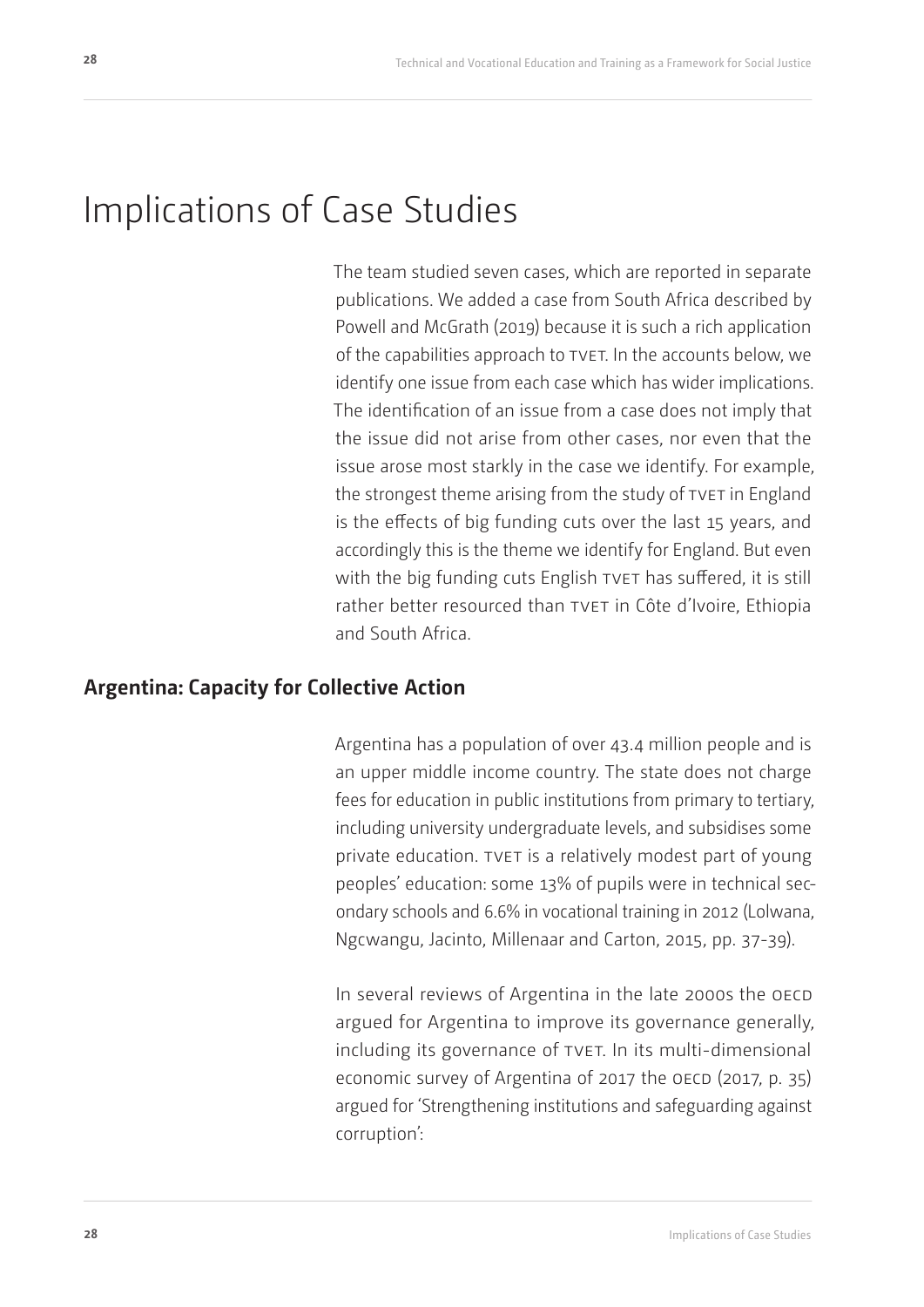*Ensuring public sector integrity is crucial to maximise spending efficiency and citizens' trust in institutions and government (oecd, 2016a). Argentina ranks among the last ten of 140 countries in favouritism of government officials, ethics and corruption and executives view corruption as one of the five most problematic factors for doing business in Argentina.* (oecd, 2017, p. 35)

This low trust led to low public and private investment in infrastructure, the low quality of infrastructure and to high costs (OECD, 2017, pp. 44-45). Government corruption extended to its statistics: 'Argentina's statistics deteriorated over 2007-15 amid growing political pressures to show more "positive" data about the economy and society' (OECD, 2017, p. 18).

Other countries also suffer from lack of confidence in governance. Transparency International (2018) collects the perceptions of 'experts and businesspeople' on the 'levels of public sector corruption'. It ranks 180 countries and territories on 'a scale of 0 to 100, where 0 is highly corrupt and 100 is very clean. It should be emphasised that these scores are based on perceptions, not actual governance. More than two-thirds of countries score below 50 on this year's cpi, with an average score of just 43' (Transparency International, 2018). While Argentina had a transparency score of only 40, Côte d'Ivoire and Ethiopia have lower transparency scores (Table 2).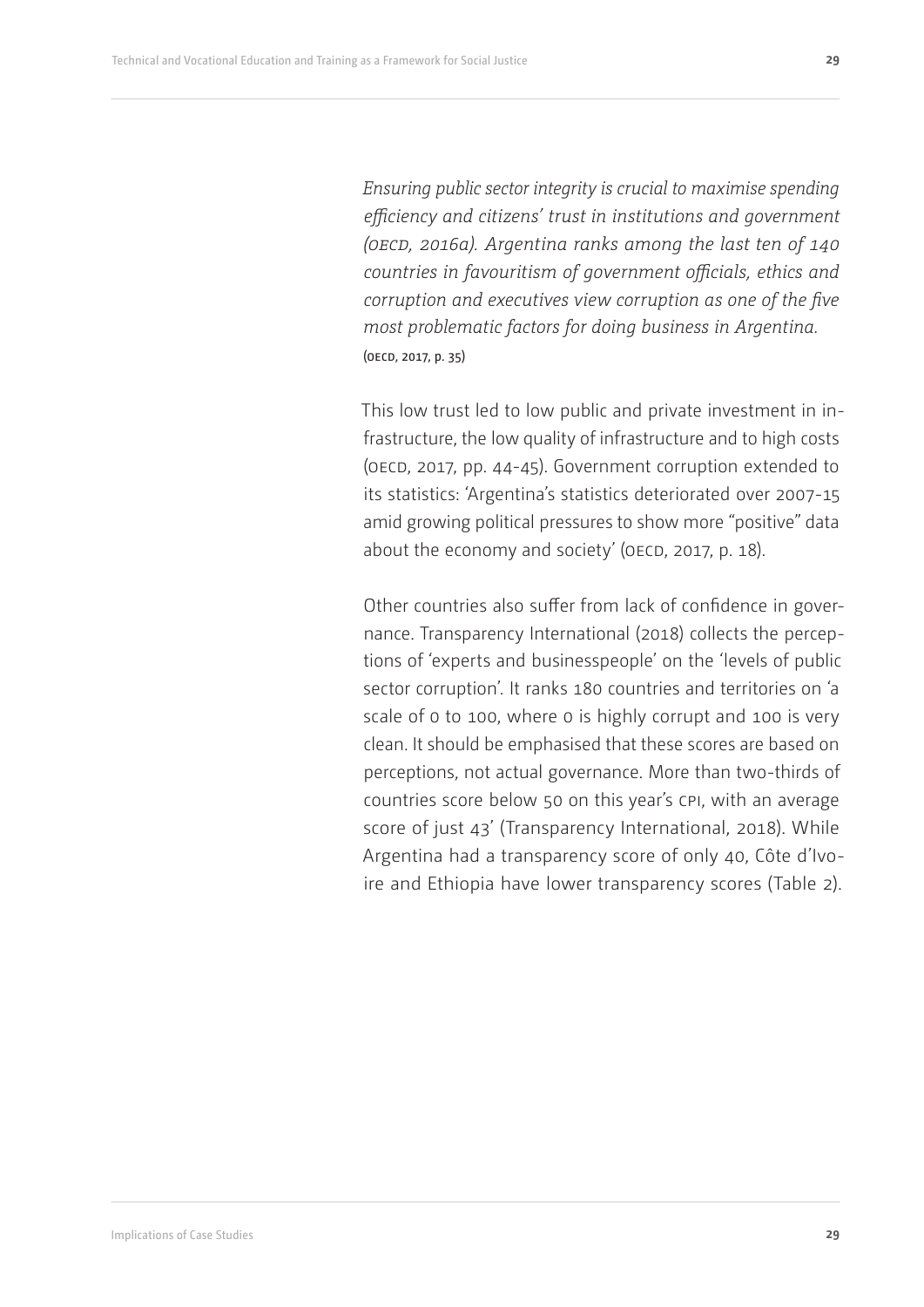| <b>Country</b>        | <b>Score</b> |
|-----------------------|--------------|
| Germany               | 80           |
| <b>United Kingdom</b> | 80           |
| Australia             | 77           |
| Taiwan                | 63           |
| <b>South Africa</b>   | 43           |
| Argentina             | 40           |
| Côte d'Ivoire         | 35           |
| Ethiopia              | 34           |

#### <span id="page-29-0"></span>**Table 2:** Transparency International's transparency score, selected countries, 2018

**Source:** Transparency International (2018)

The OECD (2017) did not report a lack of integrity in the governance of tvet, but it reported divided responsibilities and low levels of coordination which is shared by many other countries, including Australia and England. Côte d'Ivoire suffers from the instability of the organisation and governance of its TVET system.

*There is little coordination between tvet programmes and the general education system. tvet is offered by the Ministry of Education, the Instituto Nacionalde Educación Tecnológica (inet), the Ministry of Labour, Employment and Social Security and by private schools, companies and organisations. Institutions operaf tension between the two ministries concern key issues including the organization of vocational training,*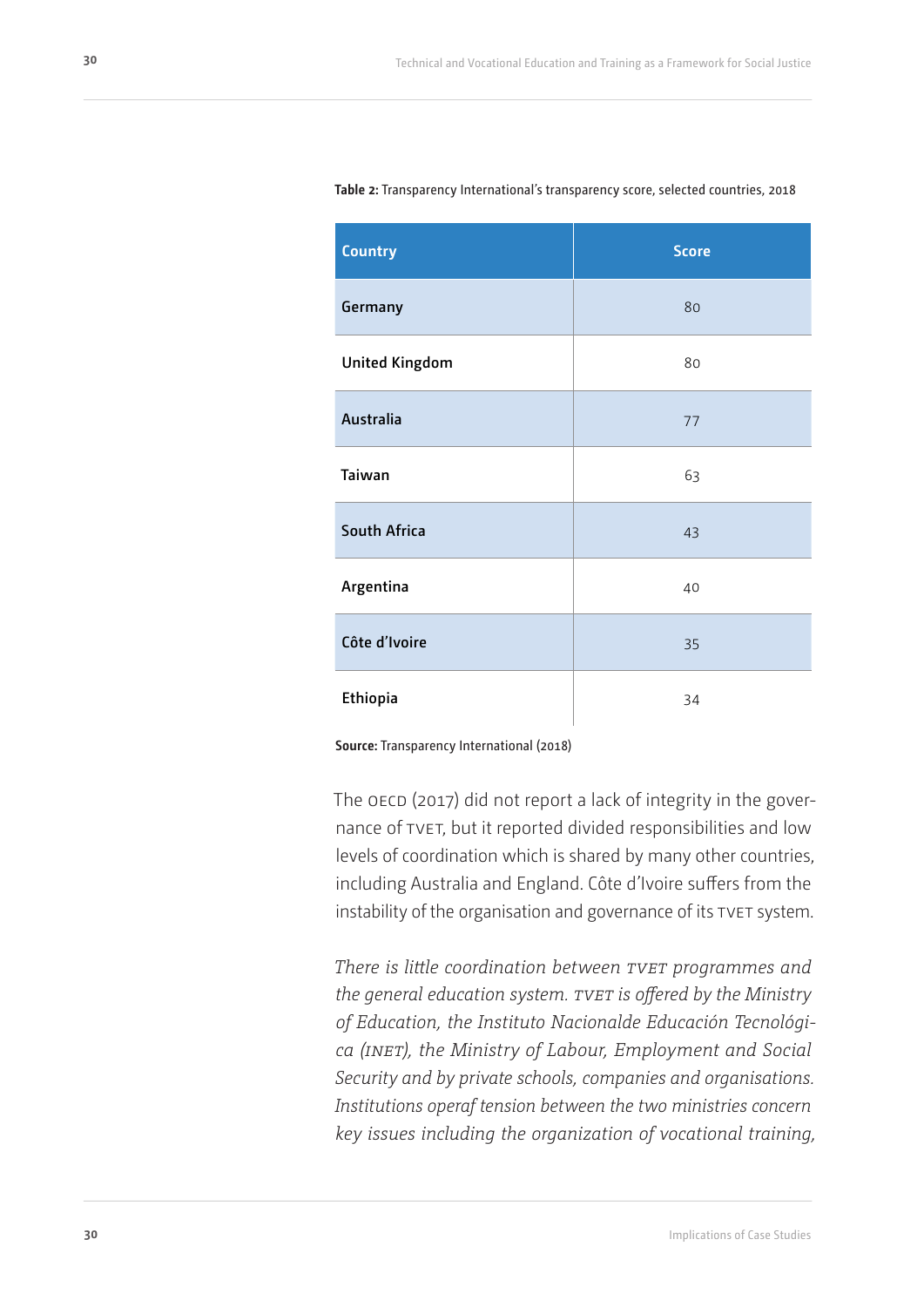*its administration, the type of certification provided (educational certificate or training certificate) and the organization of the curriculum. The lack of consensus between the Ministries has led to parallel services.*

Lolwana, Ngcwangu, Jacinto, Millenaar and Carton (2015, p. 37)

The OECD (2017, p. 20) reported Argentina's historical and recent economic difficulties but stated that 'The outlook has improved'. However, in its economic survey of Argentina in 2019 the OECD (2019a, pp. 15-16) reported:

*The severe economic crisis that unfolded as of April 2018 and pushed the economy into a deep recession, however, has shifted the immediate policy focus to restoring confidence and unwinding significant fiscal and external imbalances. As confidence tumbled, the value of the currency halved while interest rates, unemployment and inflation soared.*  (oecd, 2019a, pp. 15-16)

The OECD (2019a, pp. 110, 120) recommended that Argentina 'Improve the quality of lifelong learning institutions for adults through better coordination between the different existing institutions across and within provinces.' In the sub title of its report on its integrity review of Argentina the OECD (2019b) argued for 'systematic and sustained change'.

Lack of transparency, corruption, and lack of coordination are specific weakenings of the capacity for collective action. The capacity for collective action is most commonly expanded by governments, but is also expanded by communes, cooperatives and unions. The capacity for collective action is eroded by taking decision making and its implementation outside government control, for example by privatisation.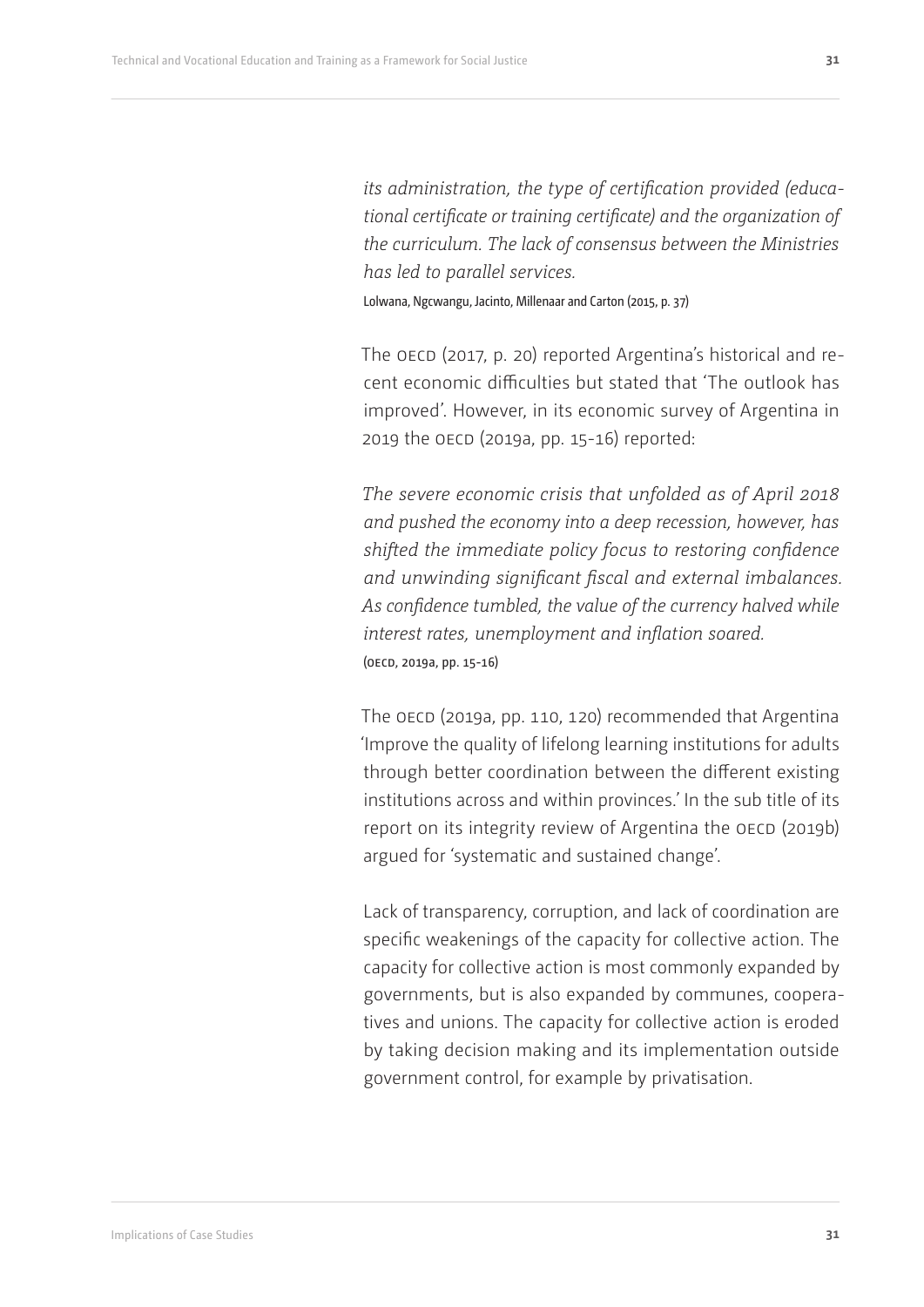This is highlighted by the current fashion to redesignate private educational bodies as 'independent', though they often depend on government subsidies. Education International (2018, pp. 1, 2) described Argentina's privatisation of education:

*The process of privatisation in the country is happening in two different ways: what can be described as privatisation 'in' and privatisation 'of' education. The former refers to the transfer of ideas, practices and methods from the private to the public sector, and the latter meaning a widened participation of private stakeholders in the design, management, and provision of public education.*

(p. 1)

*These processes include the re-distribution of enrolment, government investment in private sector actors, the growing presence of the private sector in decision-making, the privatisation tendencies in teacher training and teaching, and the impacts of the profit-making market of standardised testing.* (Education International, 2018, p. 2)

Foundations erode a community's capacity for collective action since they usually make their funding and involvement conditional on following the policies of the organisation, which are normally based in and funded from another country. Foundations are particularly detrimental since they weaken the capacity for collective action twice: once, by minimising the taxes they pay to fund governments' capacity for collective action; and secondly, by establishing policies which are different from and often counteract government policies.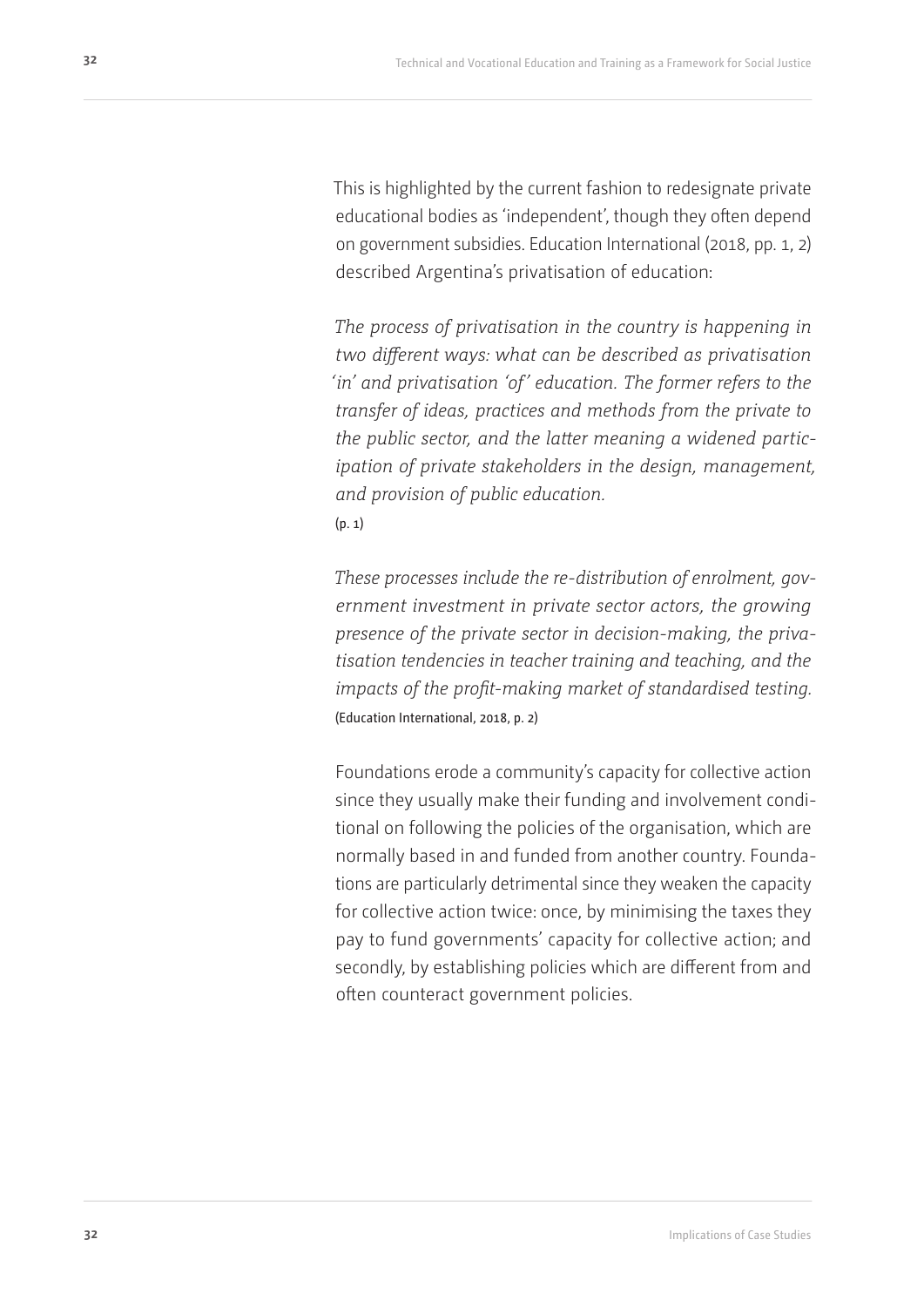### <span id="page-32-0"></span>**False Bay College, Cape Town: Physical Integrity**

Powell and McGrath (2019, p. 66) identify capabilities from their deep interviews of 20 students and graduates of False Bay College in Cape Town, South Africa. False Bay TVET College (2012) has 5 campuses around False Bay about 30 kilometres south and south east of Cape Town's central activity area. The Westlake, Muizenberg and Fish Hoek campuses are in relatively affluent areas previously reserved for whites, but many of their students are from neighbouring poor communities. The Mitchells Plein campus is in an area previously reserved for coloured people forcibly relocated from their homes which were in areas designated for whites in the 1970s. Around 20% of the 400,000 people living in the area live in informal housing, almost half live below the poverty line, 43% are unemployed, and almost 40% of young people aged 5 to 24 are not in education. The Khayelitsha campus was established in 1985 to house blacks who were granted a permit to live there. (Powell and McGrath, 2019, p. 65)5

False Bay College's 12,000 students (Republic of South Africa Department of Higher Education and Training, 2019, p. 94) study apprenticeships, distance education and face to face in business, education, engineering, hospitality & tourism, and information technology.

Powell and McGrath (2019, p. 119) identify from their interviews 8 capabilities and 25 functionings, or achievements that interviewees sought from the exercise of their capabilities:

5 Before the end of apartheid in South Africa in 1994, the government regulated where those classified as 'coloured' and 'black' could live.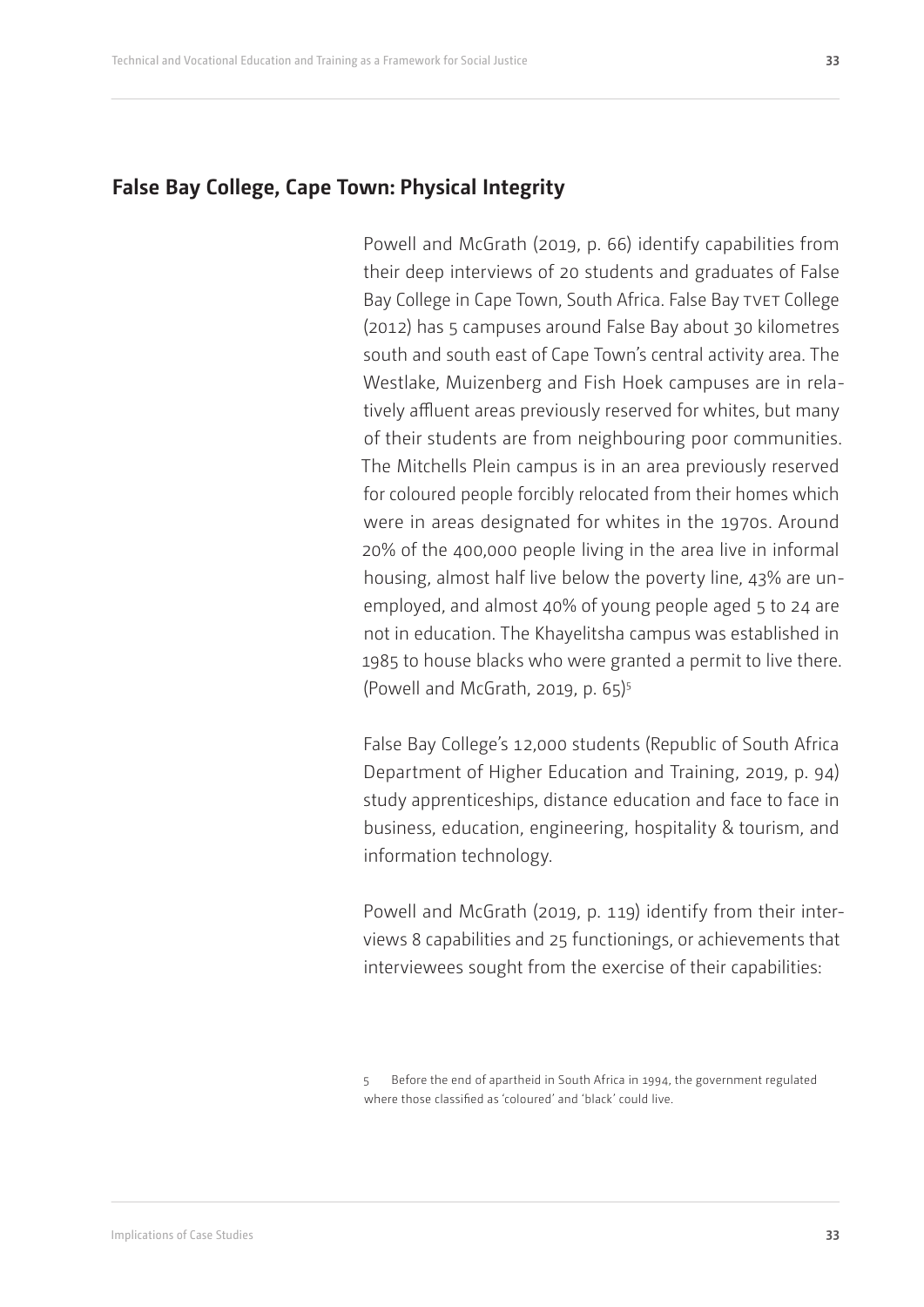#### <span id="page-33-0"></span>**Table 3:** Capabilities and functionings identified from interviews with students of False Bay College

| <b>Capabilities</b>                                          | <b>Functionings</b>                                                                                                                                                                                                                                       |
|--------------------------------------------------------------|-----------------------------------------------------------------------------------------------------------------------------------------------------------------------------------------------------------------------------------------------------------|
| <b>Economic opportunities</b>                                | Being fairly remunerated<br>Earning a living wage<br>Having employment stability and security<br>Having access to fair and equal opportunities for career progression<br>Ability to make a valuable contribution at work<br>Ability to take pride in work |
| Active citizenship                                           | Inclusion in political and institutional decision making<br>Knowledge and understanding of their community's problems<br>Ability to mobilise resources for change<br>Strong sense of own effective agency                                                 |
| <b>Confidence and</b><br>personal empowerment                | Being encouraged to live a full life<br>Being able to encourage others to live a full life<br>Having a range of futures as possible aspirations                                                                                                           |
| <b>Bodily integrity</b>                                      | Being free from attack and physical harm,<br>including sexual assault, and from fear thereof<br>Being safe from the psychological trauma of attack on one's<br>person, or other members of the family, community or others                                |
| Senses and imagination                                       | Development of an appreciation of the creative arts<br>Participation in sports that promote physical wellbeing                                                                                                                                            |
| <b>Recognition and respect</b>                               | Being treated as a dignified human<br>Having self respect<br>Not being discriminated against                                                                                                                                                              |
| <b>Upgraded skills and</b><br>qualifications throughout life | Having the opportunity to study and learn throughout life<br>Having the learning skills for further study                                                                                                                                                 |
| Occupational knowledge                                       | Having the qualifications needed to enter the workforce<br>Having the skills to do a good job<br>Having the learning skills to enable experiential learning at work                                                                                       |

**Source:** Adapted from Powell and McGrath (2019, p. 119) Table 6.1 Dimensions of

vet capabilities and valued functionings that matter to tvet college students.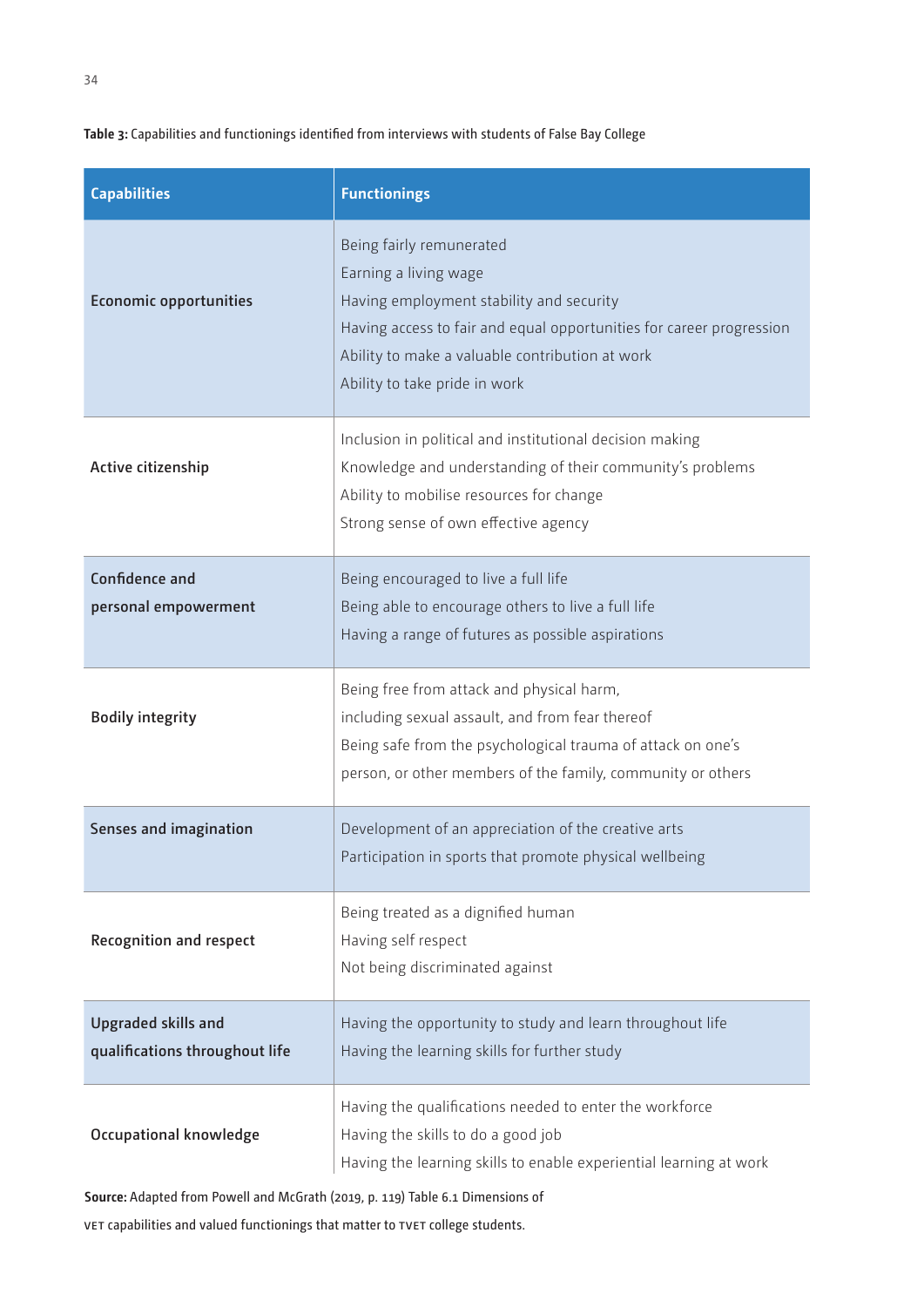<span id="page-34-0"></span>Not all capabilities are equally within the college's ability to expand. Powell and McGrath (2019, p. 153) report the outcome of the college's attempt to expand its students' bodily integrity:

*To reduce the dangers involved in using public transport, the college tried to arrange buses to collect students at local stations and transport them to their campus. However, the taxi companies threatened to burn the buses and the students in them, forcing the scheme to be abandoned.* (p. 153)

This is an issue not just for South Africa as an upper middle-income country with extremely high income inequality (Beaubien, 2018), but some usa institutions also have difficulty ensuring the safety of their students travelling in their campus neighborhoods. Some elite usa universities have established community partnerships to invest in the renewal of their neighborhoods (Melhuish, 2016; Paul, 2004; Romano, 2006).

Physical integrity includes being adequately nourished and having adequate shelter which Nussbaum (2000, p. 78) includes as part of 'bodily health' and the security of one's property.

## **Côte d'Ivoire: Minimal Infrastructure Requirements**

Côte d'Ivoire has a population of some 24 million people and is a lower middle-income country. Côte d'Ivoire is strongly shaped by its history as a colony of France from the middle of the 19th century to 1960, and France's influence remains strong, with French companies being heavily involved in Côte d'Ivoire. Côte d'Ivoire's education remains modelled on the French system and, for many years after its independence, was staffed by expatriate French teachers (Grootaert, 1988, p. 67). Côte d'Ivoire has suffered major political rifts that culminated in the military coup of 1999 and subsequent civil wars.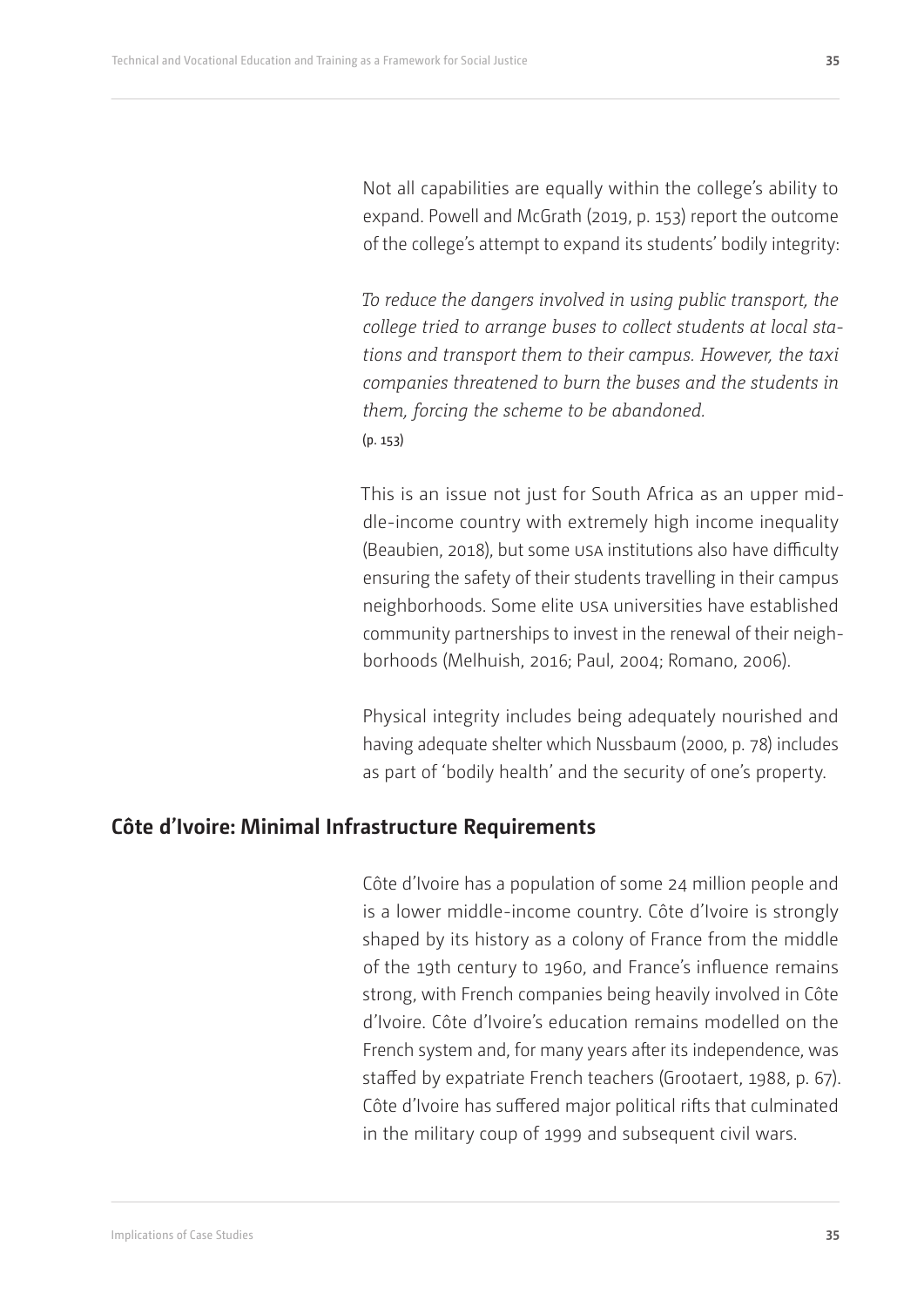<span id="page-35-0"></span>This not only obviously greatly curtailed peoples' physical integrity but also destroyed infrastructure and resulted in many young people missing out on education (Dabalen and Paul, 2014; Walther, 2017). Major tensions remain, undermining peoples' feeling of security.

One of the challenges the Ivorian government has identified for its TVET system is the obsolescence and decay of its equipment and buildings (METFP, 2016) which is a legacy of the civil war, lack of funding, and the instability of TVET organisation and governance. TVET lacks computer equipment. Classrooms are without windows when they are not just outdoor courts. In one college visited by a member of our research team, the mechanics workshop had only one engine, more than thirty years old, and which does not work. As a result, mechanics students receive a mainly theoretical training and try to learn from Internet clips of current engines.

tvet and, indeed, most activities depend on physical infrastructure: utilities such as water, power, and telecommunications; transport such as roads; waste disposal; buildings; and equipment. Activities also depend on 'soft infrastructure' (Gu, 2017), institutions which enable societies to operate such as the legal system, the finance system, and emergency services (Hamutuk, no date).

### **Ethiopia: Strengthening the Informal Economy**

Ethiopia has a population of 105 million people and is a low income country. TVET starts in upper secondary education and is an alternative to preparatory secondary education. It has five levels, each of from 1 to 3 years (Federal Ministry of Education, 2015). Students are required to pass an occupational competency assessment before moving to a higher level. TVET students have no option to transfer to general tertiary education.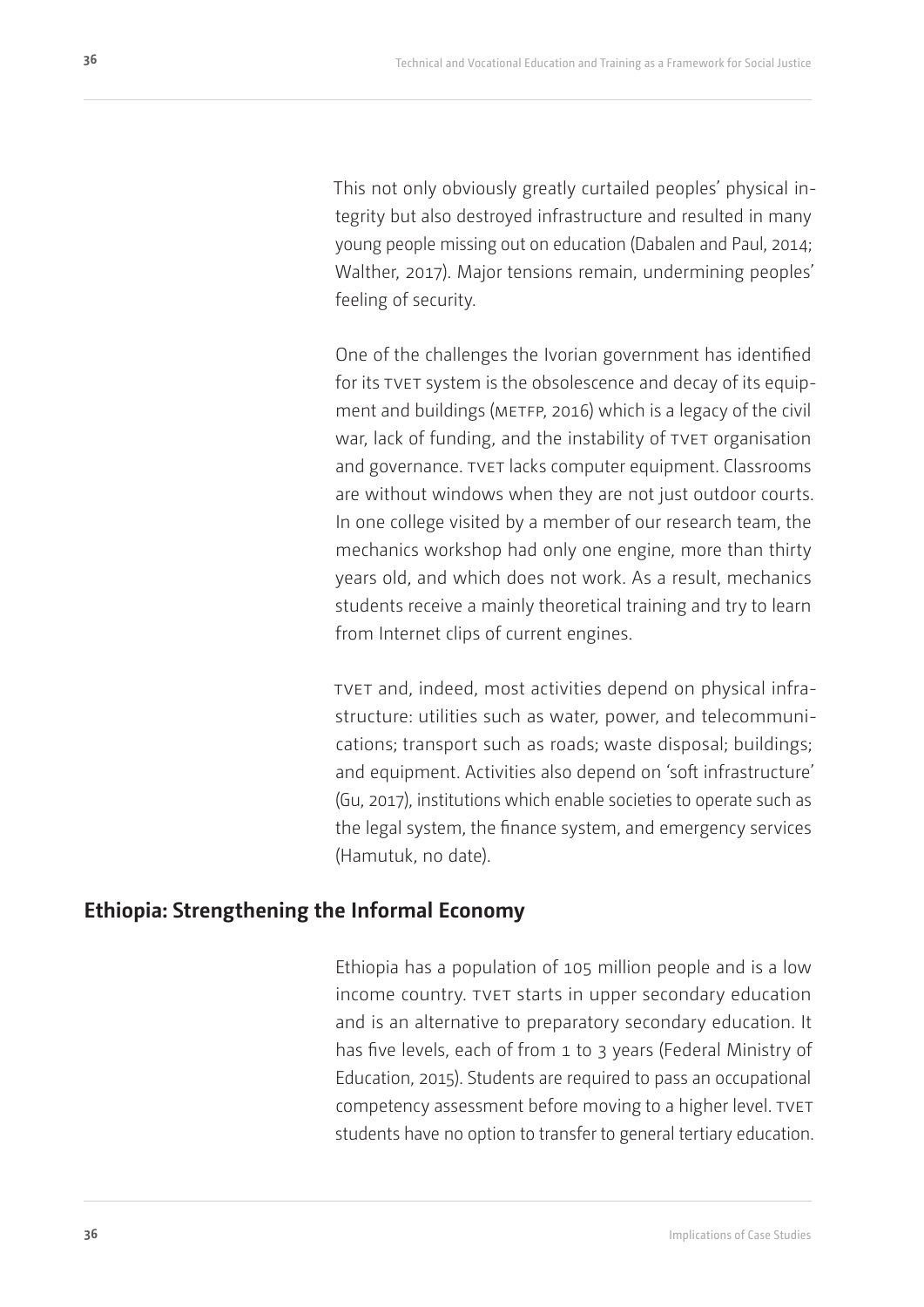Over 90% of primary and secondary pupils are enrolled in public schools, but the government estimates that around 30% of TVET students enroll in private institutions (Teferra et al., 2018).

The informal economy comprises 'all economic activities by workers and economic units that are – in law or in practice – not covered or insufficiently covered by formal arrangements' (International Labour Organization, 2002, resolution 3, p. 25/53). The informal economy includes unincorporated and often unregistered family enterprises. The International Labour Organization (2018, p. 1) considers employees 'to have informal jobs if their employment relationship is, in law or in practice, not subject to national labour legislation, income taxation, social protection or entitlement to certain employment benefits (advance notice of dismissal, severance pay, paid annual or sick leave, etc.).'

Around half of Ethiopia's workers are employed in the informal economy outside agriculture, about the same rate as Argentina (Table 4). Some countries have even a bigger informal economy. A very high 88% of non-agricultural workers in Côte d'Ivoire work in the informal economy. The International Labour Organization (2013a) estimates that most OECD countries have much smaller levels of informal employment. Even so, the levels of informal employment are sizeable even in wealthy countries, and they are increasing in some countries (International Labour Office, 2018, p. 15). And in both developed and in developing countries workers in the informal economy are more likely to be poor (International Labour Organization, 2018, p. 6).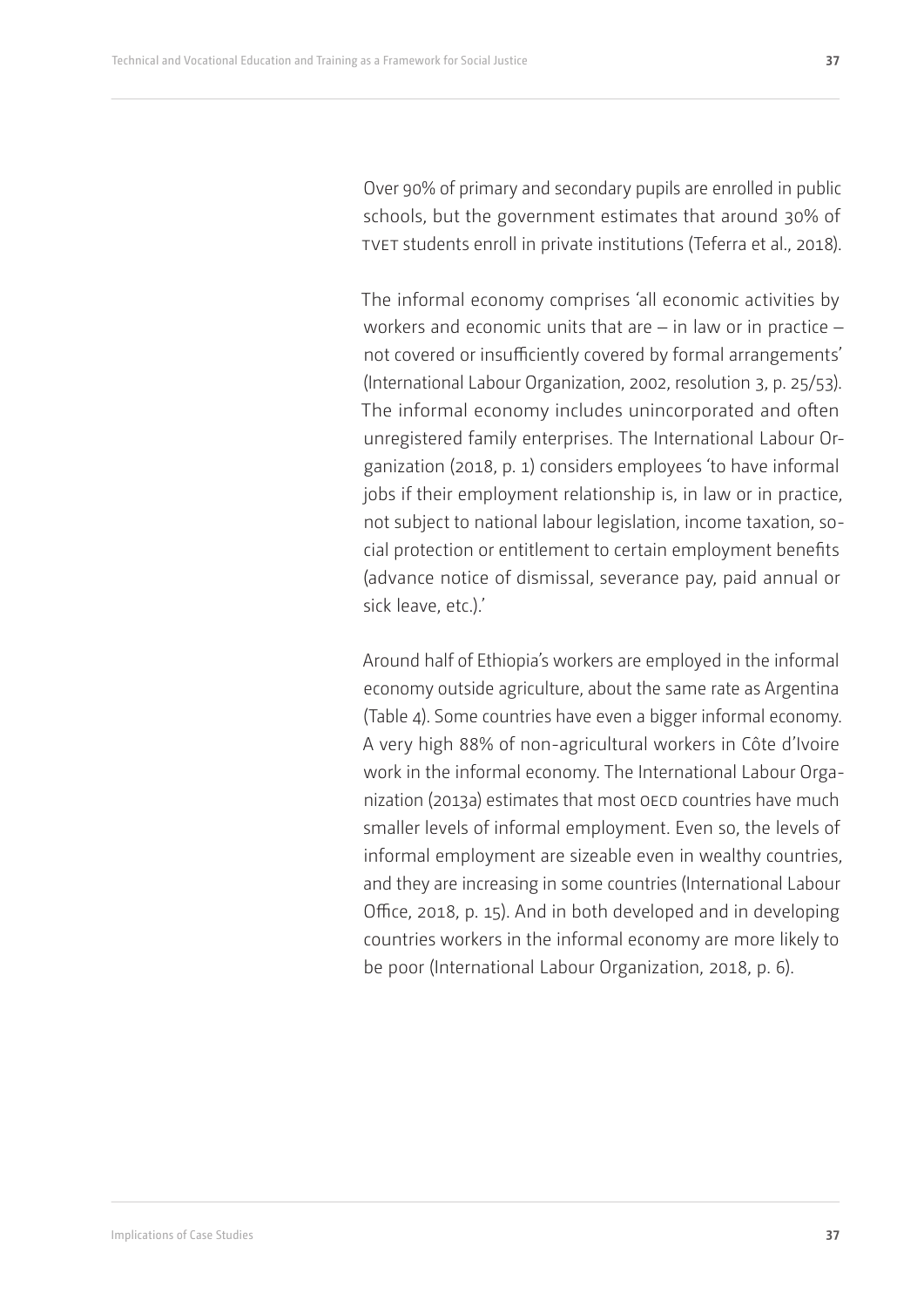| <b>Country</b>        | Informal employment, % |
|-----------------------|------------------------|
| Côte d'Ivoire         | 88                     |
| China                 | 54                     |
| Ethiopia              | C <sub>53</sub>        |
| Argentina             | 50                     |
| <b>South Africa</b>   | 35                     |
| Australia             | C <sub>14</sub>        |
| <b>United Kingdom</b> | 13                     |
| Germany               | 10                     |

#### <span id="page-37-0"></span>**Table 4:** Informal employment as % of non-agricultural employment

**Source**: International Labour Organization (1996-2019; 2018, pp. 85-90; 2013a)

One of the biggest sources of skills acquisition in informal economies are informal apprenticeships (International Labour Organization (2013b, section 7.2 p. 5). The Organization (2013b, section 7.2 p. 5) notes that informal apprenticeships 'have evolved over considerable time and have strong roots in the socio-cultural milieu of many societies'. The Organization (2013b) elaborates:

*Because the theoretical content is usually low and learning is based on observation and repetition, the apprentice does not gain a broader understanding of the theory of the trade, nor is innovation and diversification encouraged. Significantly, because ia [informal apprenticeship] is embedded within socio-cultural*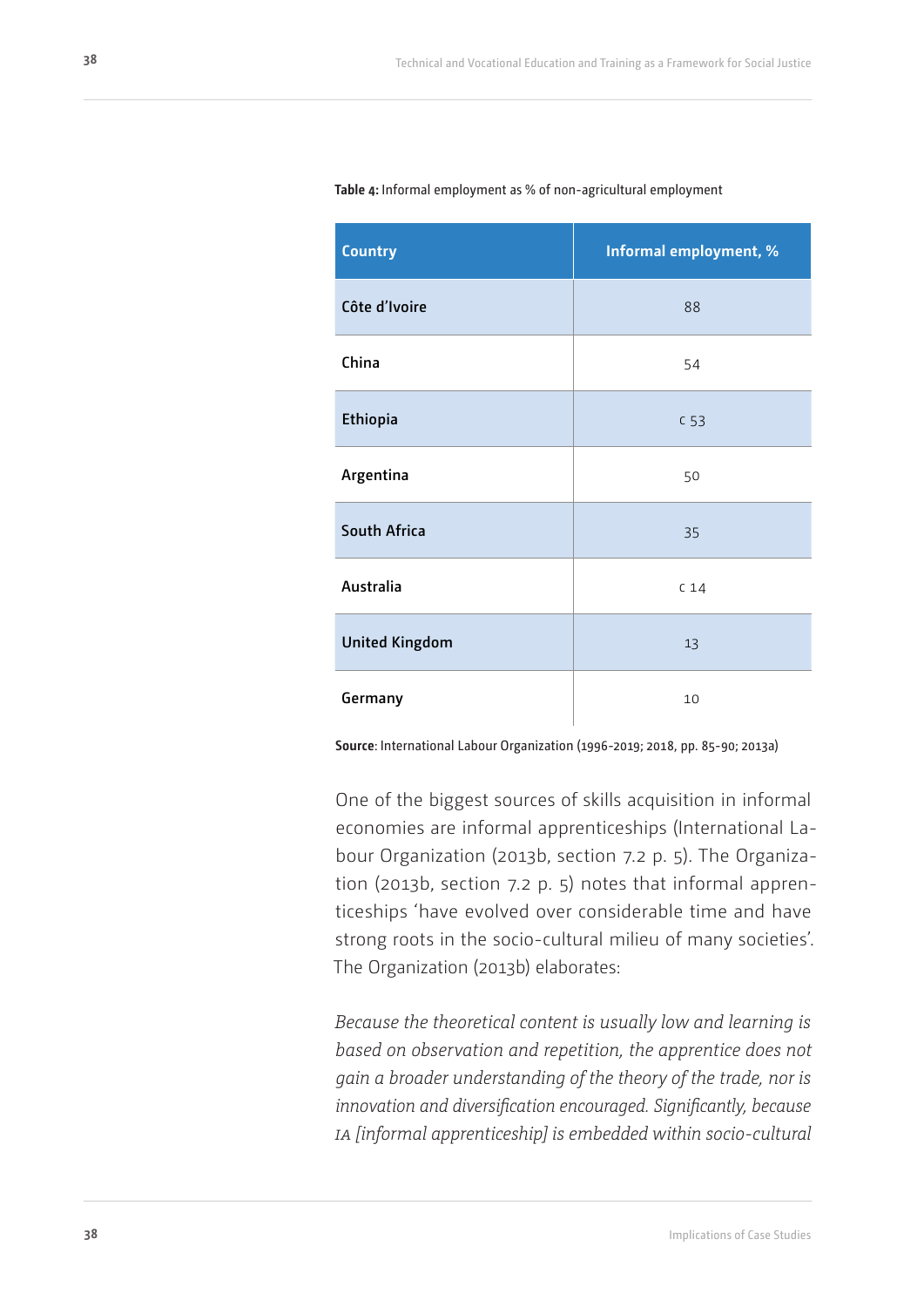*traditions it is very much oriented to boys rather than girls, though some apprenticeship training does take place in female dominated trades such as hairdressing and embroidery. While the training agreement is governed by informal rules, a lack of formal regulation and certification means that apprentices usually do not gain standardised skills. Moreover, the quality of training varies greatly depending on the pedagogical skills of the master craftsperson, with some having secondary or vet education, and with others having far more basic education.*  (International Labour Organization, 2013b, section 7.2 p. 5)

King (1989, p. 3) found that important educators of workers in the informal economy were 'backstreet colleges' which operated similarly to informal economic units.

The International Labour Conference (2015) adopted several recommendations to support a transition from the informal to the formal economy, and the International Labour Office (2018, p. 51) added that 'training and skills development are essential contributing factors for the transition to the formal economy'. It found that informal employment was related to low levels of education (International Labour Office, 2018, p. 52). Oketch (2007, p. 233) recommended that TVET increase its contribution to the informal economy by increasing its links to the informal economy.

The International Labour Organization (2013b, section 7.2 p. 4) notes that public vocational education and training systems have often been established to serve the needs of the formal economy and 'tend to require significant prior education including literacy, numeracy and high school education, thus marginalising a large section of the poor from entry'. Other obstacles to people in the formal economy accessing formal TVET are fees and income lost while training. The ILO (2013b, section 7.2 pp. 10, 11-12, 13) notes that apprentices may need financial support such as training subsidies and transport allowances.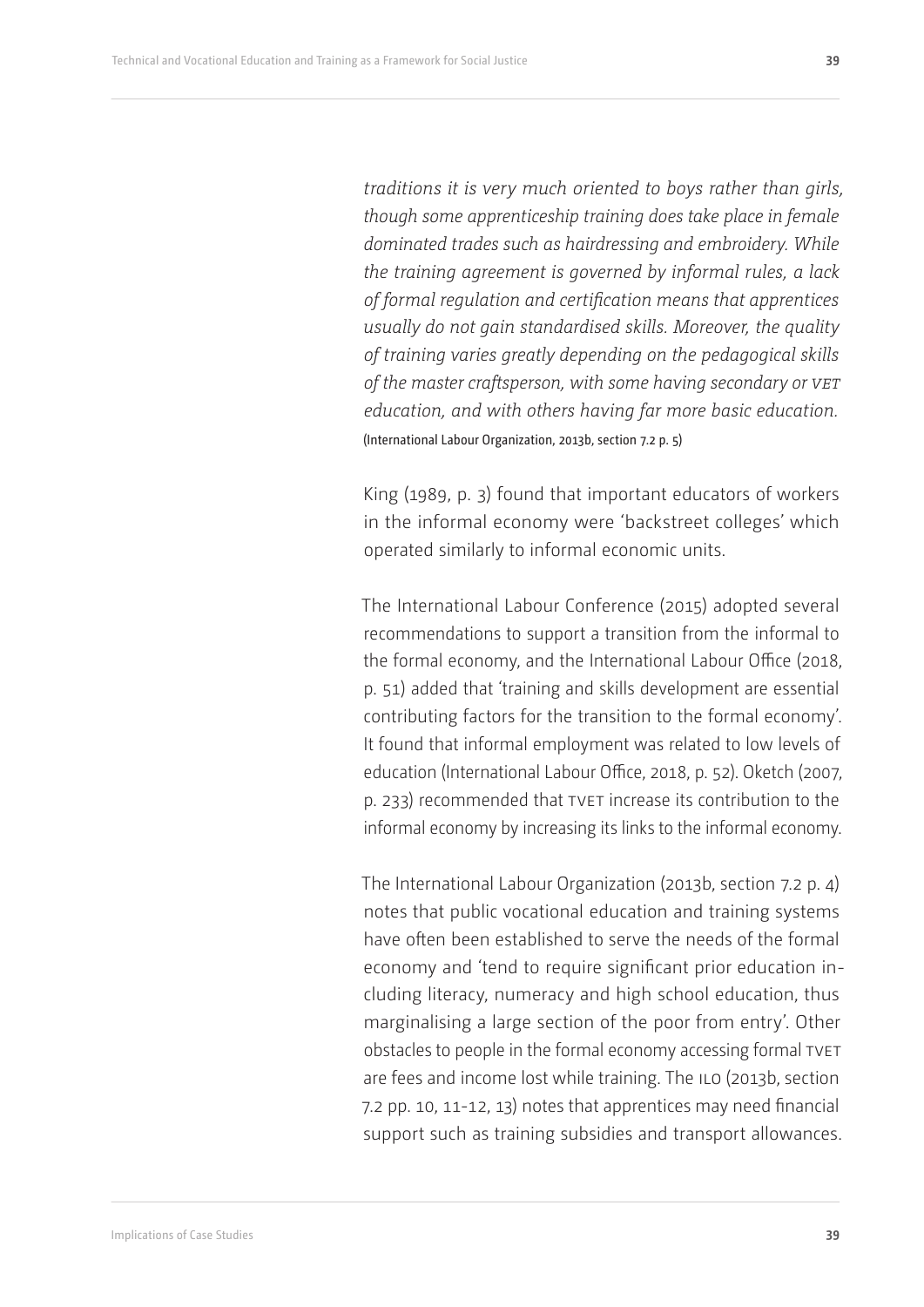<span id="page-39-0"></span>It proposes improving informal apprenticeships by linking them to formal colleges, and 'linking to or building certification and assessment systems can enable i to transmit a more uniform and standardised set of skills to trainees and introduce recognition of skills at national level'. ILO (2013b, section 7.2 pp. 11, 12) recommends complementary training for apprentices including 'literacy, numeracy, marketing, business skills and theoretical knowledge of the trade'; 'developing incentives and support structures for master craftspersons and apprentices'; and 'Post training support, in particular linking to employers, business advisory services and labour market information systems'.

### **Australia: Developing Institutions, Systems and Teachers**

In 2017 some 55% of pupils in upper secondary education in Australia enrolled in at least 1 vocational subject (United Nations Educational, Social and Cultural Organization, 2019). The overwhelming majority of these pupils take 1 or 2 vocational subjects in a program dominated by academic or general studies. Some 40% of upper secondary pupils were enrolled in a private institution (United Nations Educational, Social and Cultural Organization, 2019), an issue we return to later.

Australia divides postsecondary education sharply into vocational education and training, and higher education. These sectors are of very similar sizes, but 43% of publicly funded equivalent full time vocational education and training students are enrolled in private institutions while only 8% of higher education students are enrolled in private institutions (Table 5). Of vocational education and training students only 15% are enrolled in tertiary education or ISCED 5; the others are enrolled in postsecondary non tertiary education. Some 4% of vocational education and training enrolments are in secondary schools.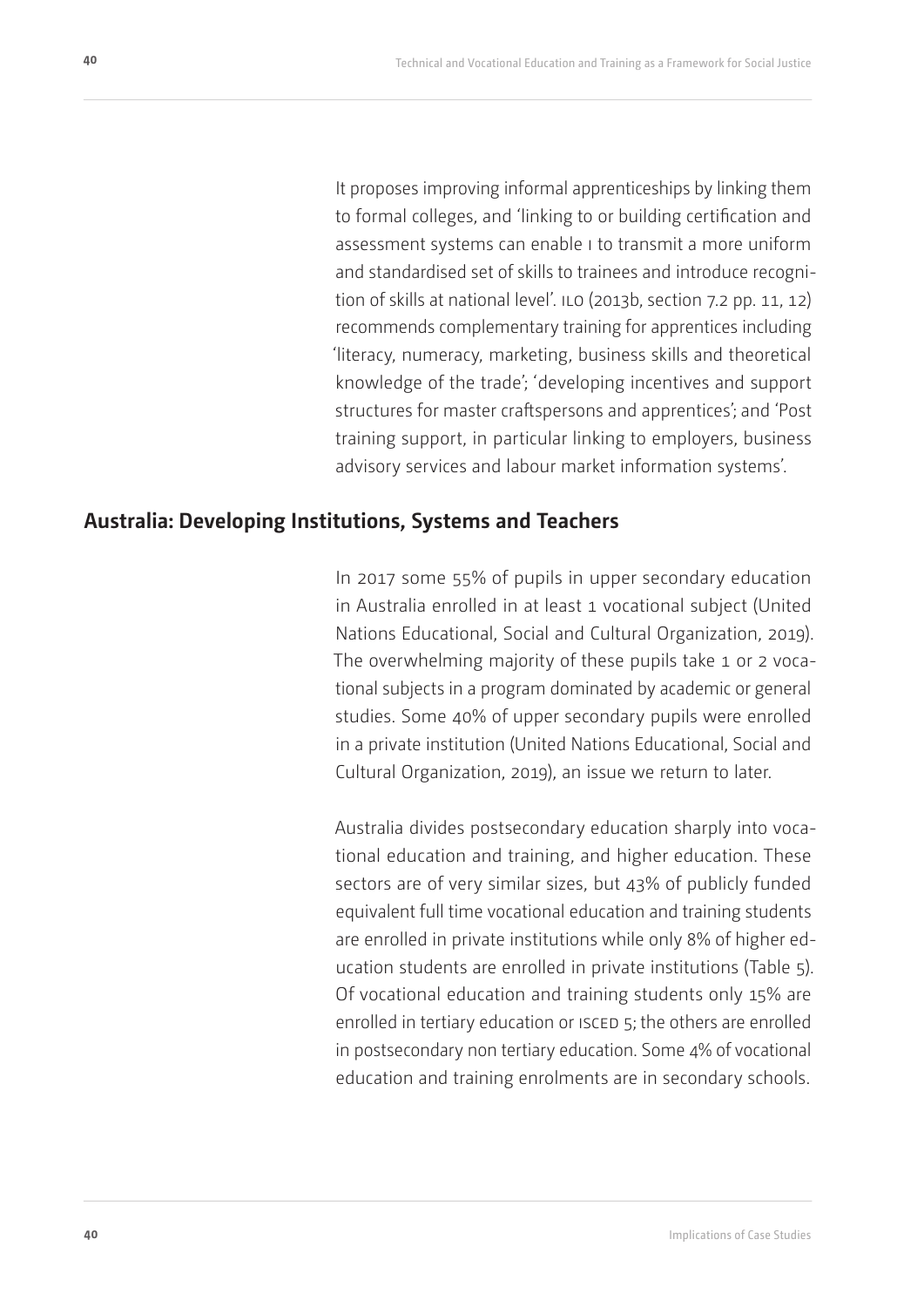#### <span id="page-40-0"></span>**Table 5:** Number of equivalent full time students and % of

publicly funded load enrolled in private institutions, by sector, Australia, 2017

| <b>Sector</b>                     | <b>Equivalent full time students</b> | % private |
|-----------------------------------|--------------------------------------|-----------|
| Vocational education and training | 1,089,966                            | 43        |
| <b>Higher education</b>           | 1,072,263                            | 8         |

**Sources**: ncver (2018, p. 20) Table 11 Total vet subject enrolments and hours of delivery by provider type and funding source, 2015–17 and Australian Government Department of Education and Training (2018) Table 4.1: Actual student load (EFTSL) for all students by state, higher education institution and broad level of course, full year 2017.

> Private providers' share of publicly funded vocational education and training equivalent full time students of 43% in 2017 is a huge increase on its 12% share of publicly funded student load a decade ago in 2008 (Wheelahan, Moodie, Lavigne and Samji, 2018, p. 44). This is the direct outcome of policies of Australian federal and state governments, first to marketise and then to privatise vocational education and training.

> By marketise we mean governments' allocation of resources by a competition, typically for students. This is said to make institutions more flexible and responsive to "customers". Since the 1980s governments have sought to position public vocational colleges as one 'provider' in a market populated by public and private providers. Markets are typically presented or at least understood as being natural features of a (capitalist) economy 'led by an invisible hand' (Smith, 1959, part IV, chapter 1), but all markets are constructed by government laws and policies. This became apparent as consultants seeking to explain and improve governments' frequent changes and reversals of its vocational education and training market settings as 'market design' and 'market redesign'.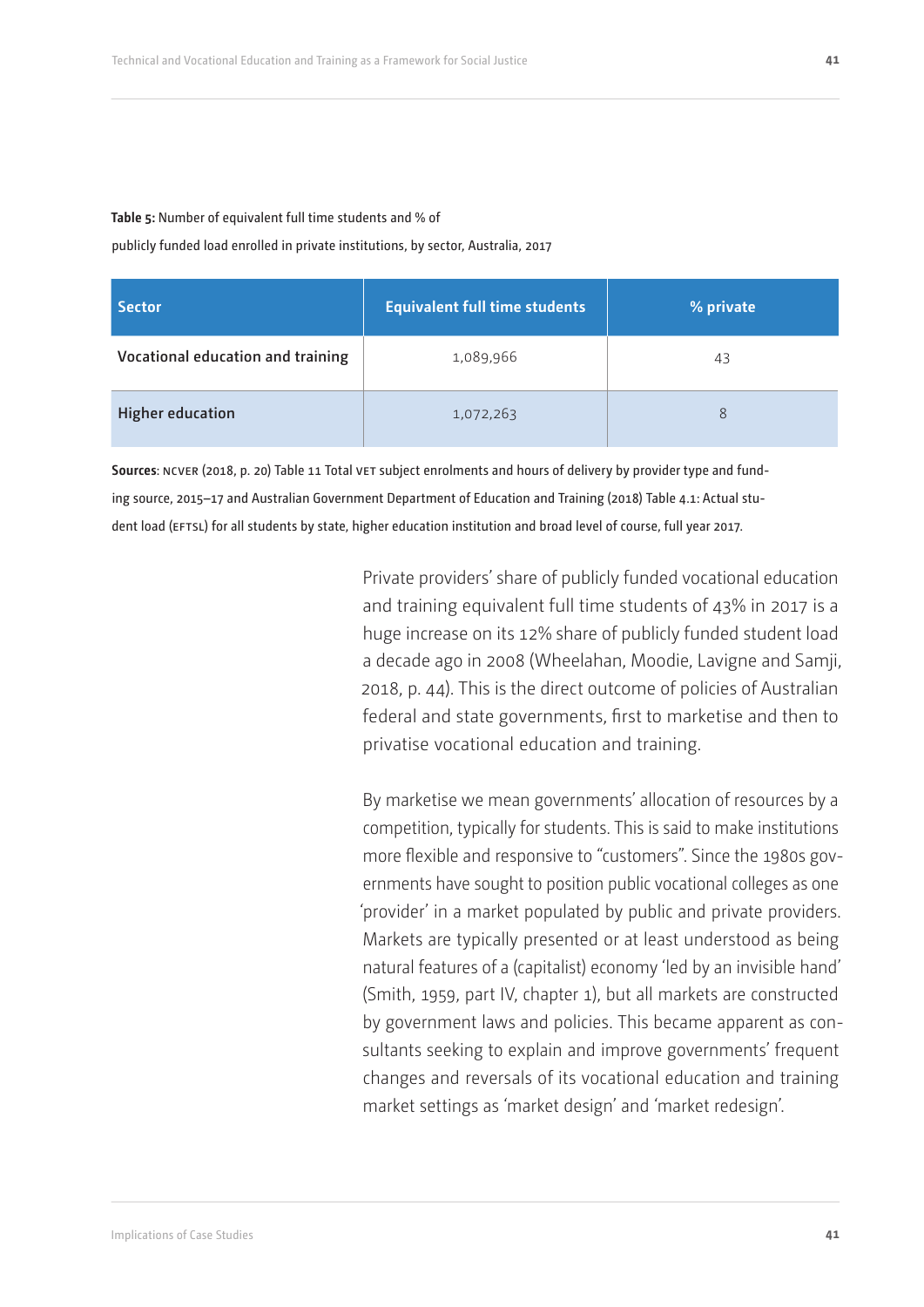One incoherence never resolved in Australian vocational education and training policy is that governments and employers insist that employers are vocational education and training's clients, 'stakeholders' or leaders of the system, yet the biggest non government stakes are invested by students, not employers. So governments seek to constrain and redirect student markets to serve employers' interests according to criteria such as employment demand or 'skills shortages' whose empirical foundations are flimsy at best. Governments have also narrowed public colleges' roles from providing further education and holistic vocationally oriented education to providing specific skills said to be required by employers, and governments have imposed on all providers a narrow competency-based training curriculum said to serve employers better (Wheelahan, Moodie, Lavigne and Samji, 2018, p. 5).

In this context privatisation refers to the extension of public subsidies to for-profit private training providers. Australian governments and their advisers call this making government funding 'contestable', but it has deeper origins in the policy of competitive neutrality which Australian governments adopted from the 1990s (Hilmer, 1993), well before the OECD's (no date) first deep discussion of the issue in 2004. This policy is for public and private 'competitors' to compete on the same terms. It has resulted in public and private vocational providers having the same regulation, the same accreditation, the same quality assurance, and in many cases, the same access to public funding. This resulted in public funds subsidising private profits, a considerable waste of public funds on programs private providers found most profitable, widespread exploitation of students, numerous scandalous market abuses and rorts (Wheelahan, Moodie, Lavigne and Samji, 2018, p. 19), and legal prosecutions (Taylor and Branley, 2015).

Marketisation and privatisation has seriously weakened vocational education as providers have competed by cutting provision and lowering standards. Public colleges have been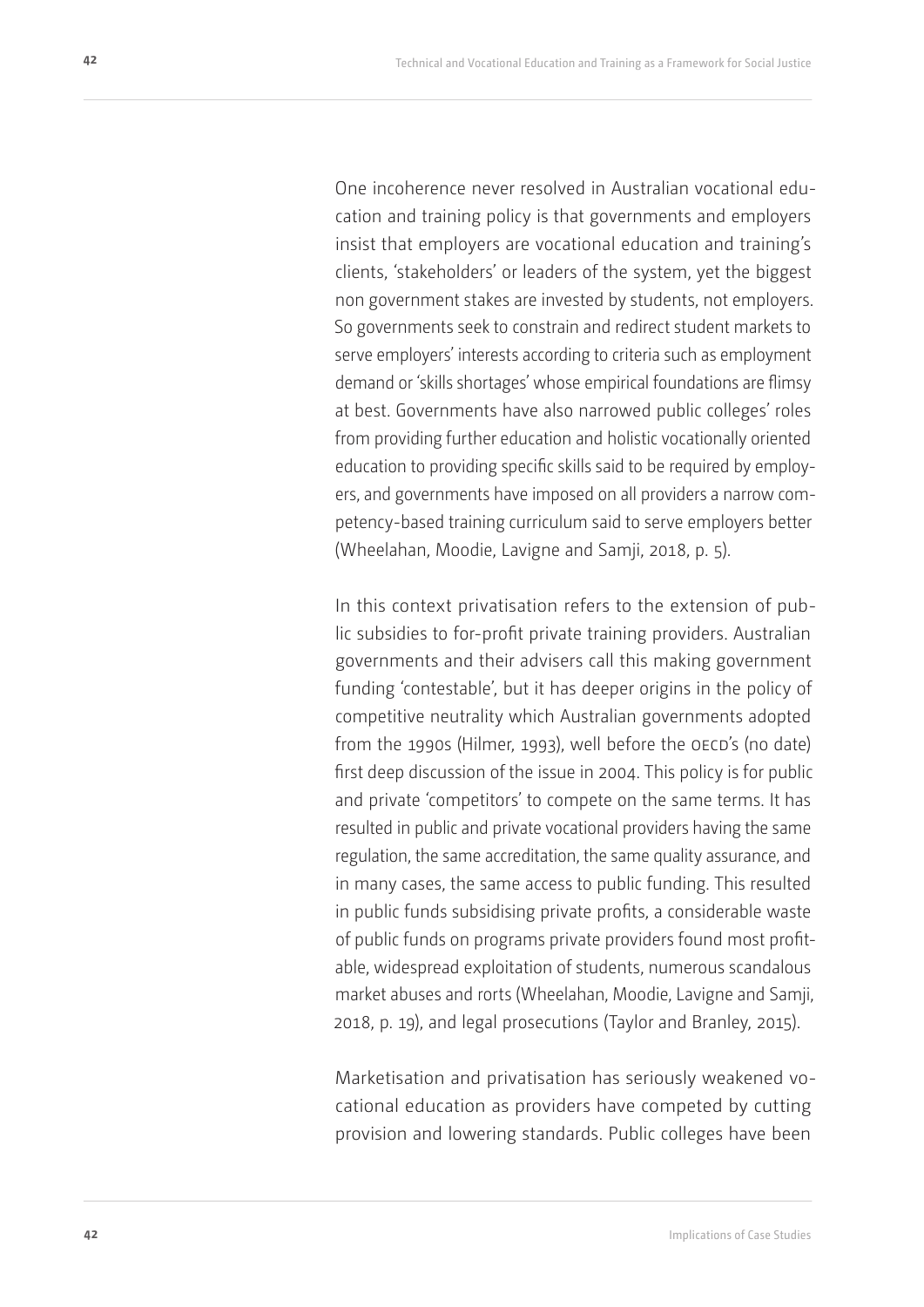seriously weakened, thousands of teachers and education support workers have been sacked, and campuses have been closed throughout Australia. Governments have changed and reversed policies frequently, and have cut funding levels several times with sometimes just weeks notice before the start of teaching. Students' fees have risen and the range and types of programs available to students have been cut, as Australian and state governments limit public funding to programmes deemed to be 'in demand' in the labour market. This has resulted in substantially declining enrolments and reduced opportunities for students (Wheelahan, Moodie, Lavigne and Samji, 2018, p. 5).

Governments redefined their role to 'steer' the economy and society through the operation of markets, rather than provide services directly. Governments thus relinquished to the market the idea of colleges being part of a system which through coordination complement each institution's roles to offer a systematic and comprehensive service.

Since governments have privatised just the provision of programs and have cut other funds to colleges they have ignored public colleges' institutional roles as resources to their communities, industries and students.

Missing in Australian policy on vocational education and training is recognition and support of vocational colleges as institutions which:

- **1.** support sustainable educational, social and economic development of the institution's region, and support its innovation and implementation of changes;
- **2.** anticipate, elaborate, codify and institutionalise the knowledge base of practice for the future as well as the present, and consider the way work is changing and the implications that this has for a curriculum for the future;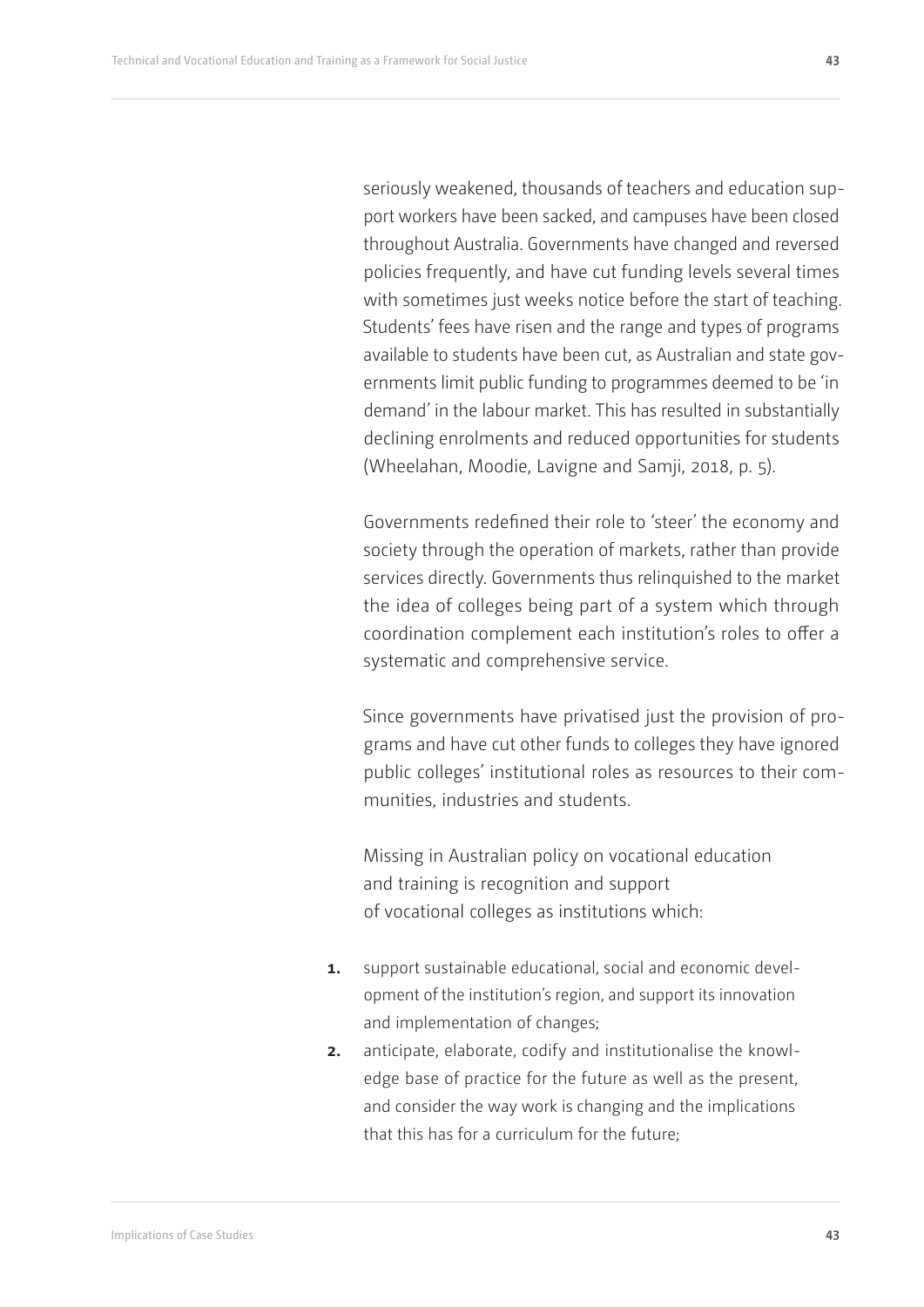- <span id="page-43-0"></span>**3.** offer students a sufficiently comprehensive range of programmes that enable them to realise their aspirations and providing them with the broad range of services and supports that are needed to successfully achieve their goals; and,
- **4.** developing qualifications that meet the needs of students, communities, local industries and regions (Wheelahan, 2019, p. 21).

These roles require appropriately qualified and resourced teachers with enough time to engage in the scholarship of teaching and learning, and to research the way their field is changing (Wheelahan, 2019, p. 21). This will require government investment in teachers. TVET teachers need to be supported to become 'dual-professionals' who are industry experts as well as expert teachers. This is particularly important in supporting the most disadvantaged students to ensure they have access to programs and support that helps them to succeed. Teachers need to be able to devote time and attention to extending their knowledge in their field to help TVET institutions fulfill the above roles. This means that TVET teachers must be employed in decent terms and conditions of employment with job security and decent pay and benefits, and that they need to have a say in the way their institution develops and performs these roles.

These roles also require colleges to be considered and planned together to provide comprehensive and systematic services, and to be integrated with other educational, social and economic services.

## **England: Adequate Resourcing**

Some 40% of upper secondary enrolments are in vocational education in the uk, less than 47% in Germany but much higher than 9% in Canada (Moodie, Wheelahan, Lavigne and Coppens, 2018, p. 5, from unesco UIS). What in England is called 'further education' comprises a great diversity of offerings,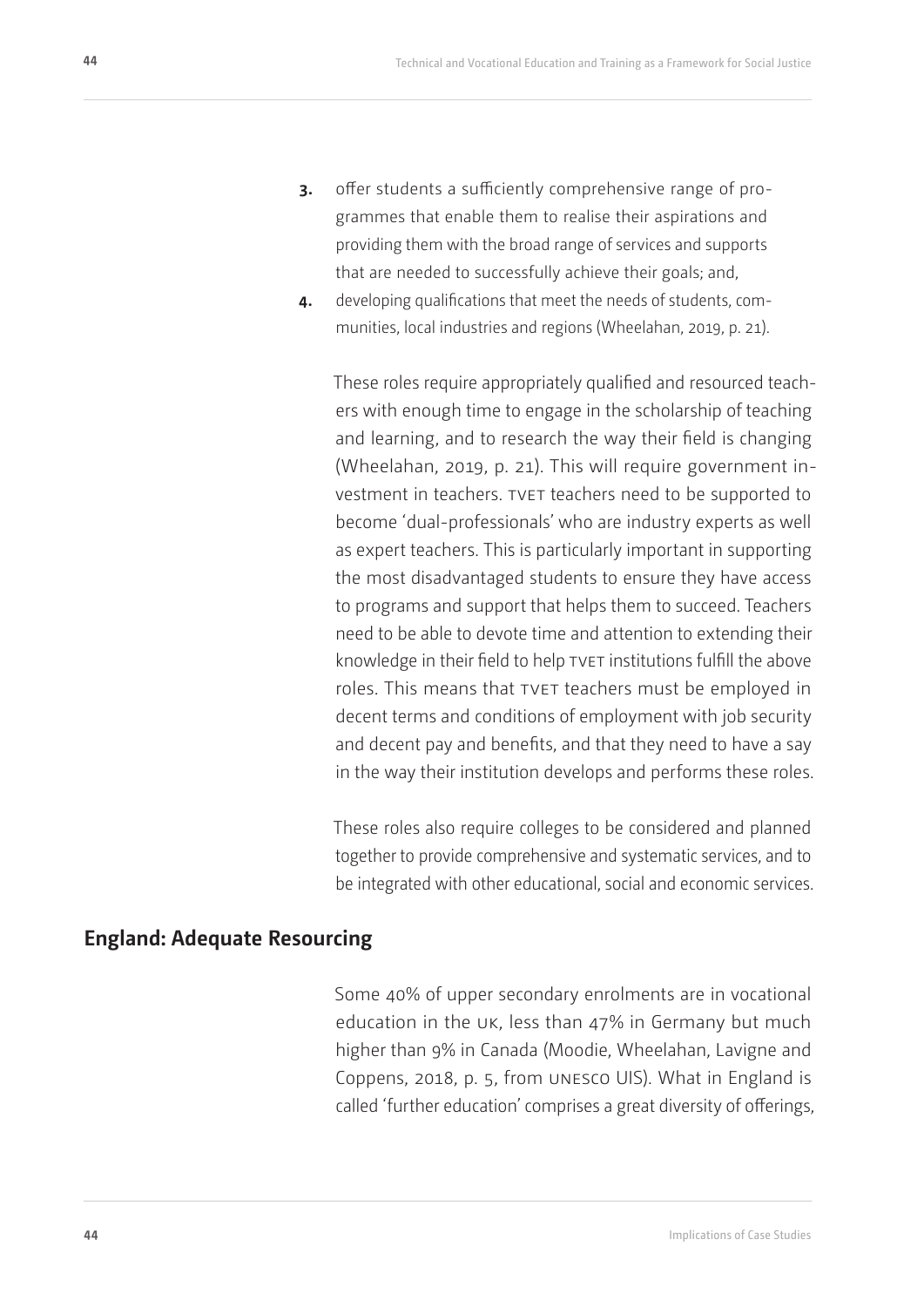**45**

<span id="page-44-0"></span>including initial vocational education, higher vocational and technician programs, retraining programs, and diverse general education programs offering adults a second chance at basic learning (Augar, 2019, p. 117; Moodie, et al, 2018, p. 8). Table 6 shows the number of adults aged 19 and above in various programs other than apprenticeships and community education. These enrolments fell by 36% in the 5 years from 2012/13 to 2017/18 due to substantial increases in fees, substantial cuts in funding and competition from higher education, most of whose enrolments are not capped.

|                                          | 2012/13   | 2017/18   | % change 12/13 to 17/18 |
|------------------------------------------|-----------|-----------|-------------------------|
| <b>Total students</b>                    | 1,782,200 | 1,131,700 | $-36%$                  |
| Below level 2<br>(excl. English & maths) | 745,300   | 399,000   | $-46%$                  |
| English & maths                          | 439,000   | 364,000   | $-17%$                  |
| Full level 2                             | 418,900   | 56,300    | $-87%$                  |
| Full level 3                             | 147,400   | 120,100   | $-19%$                  |
| Level <sub>2</sub>                       | 677,500   | 512,100   | $-24%$                  |
| Level 3                                  | 238,900   | 143,300   | $-40%$                  |
| Level 4+                                 | 34,500    | 16,900    | $-51%$                  |
| No level assigned                        | 209,900   | 29,300    | $-86%$                  |

**Source**: adapted from Augar (2019, p. 119) Figure 4.2: Adult (19+) fe and skills participation by level – learner volumes (excluding apprenticeships and community learning).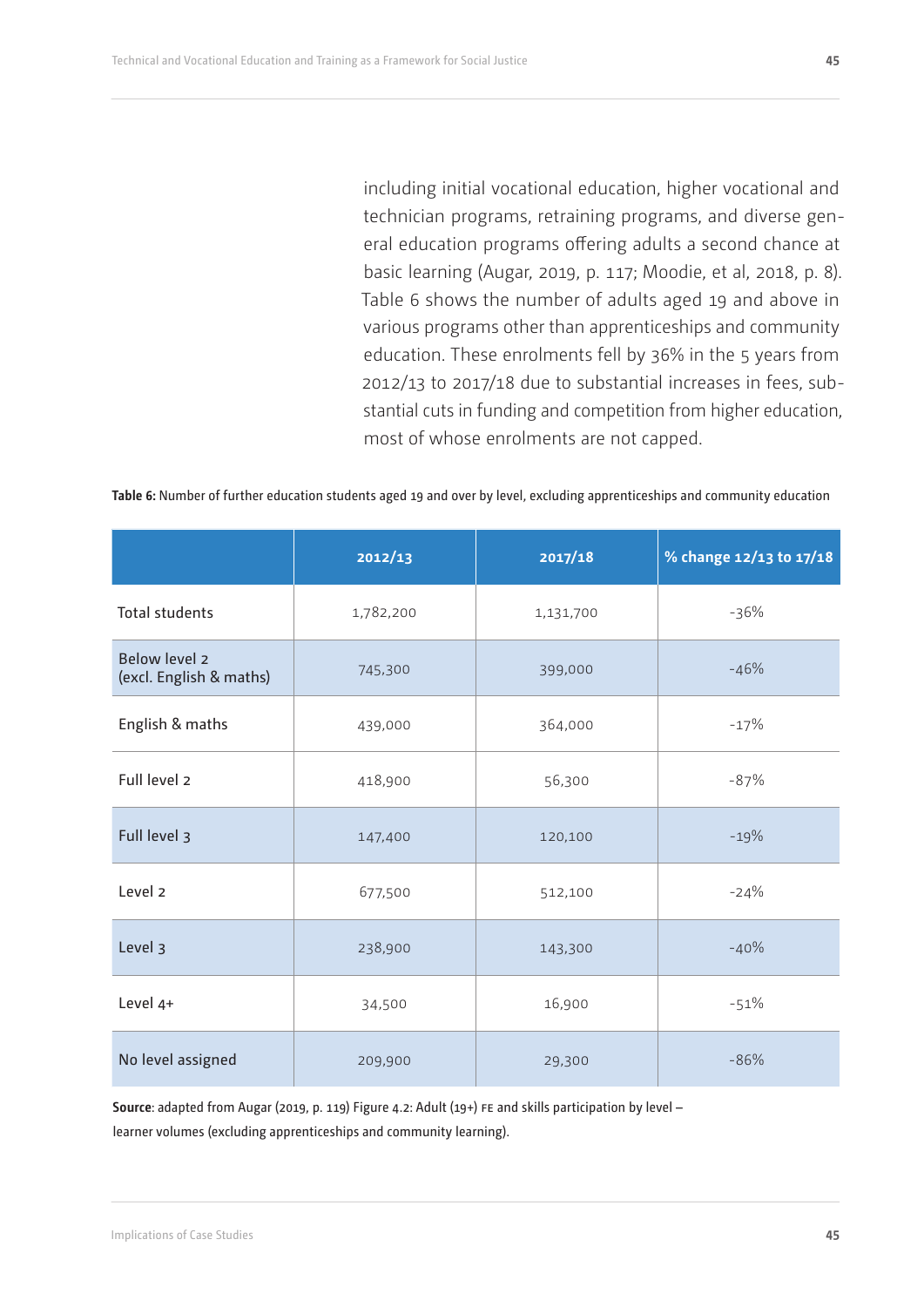Enrolments in full level 2 programs fell the most, by an extraordinary 87%. A full level 2 achievement is equivalent to five or more passing grades of the General Certificate of Secondary Education, the level below A levels which qualify graduates for admission to university. Full level 2 is a substantial qualification with a clear occupational role typically taken by adults. Enrolments in these programs have plummeted because the government cut their funding, forcing colleges to greatly increase their fees. As Augar (2019) reported:

*But from 2012/13 onwards, employed people aged 24 and over were required to pay half of their tuition costs and in addition, in 2016/17, government support for workplace training for this group was entirely removed. This means that employed people aged 24 and over needing to reskill or wishing to gain a first full Level 2 in order to progress further up the education and career ladder now have to pay half the tuition costs - this could typically be in the region of £500 - unless their employer will pay.* (Augar, 2019, p. 54)

There was almost as big a fall, of 86%, in enrolments in studies with no level assigned. Most of these are not incorporated within a formal academic or vocational sequence, and some are taken out of general interest. Most are not eligible for earmarked academic or vocational funding, and therefore colleges now recover much of their cost from fees, for which loans are not available.

Some 200 general further education colleges including specialist colleges offer about 60% of further education up to senior secondary (level 3), about 19% is provided by 1,179 private training providers, about 5% is offered by some 94 sixth form colleges other than school sixth forms, and about 16% is offered by 280 other publicly funded training providers including local authorities, charities and higher education institutions (Augar, 2019, pp. 19, 116; Moodie, et al, 2018, p. 7). In addition colleges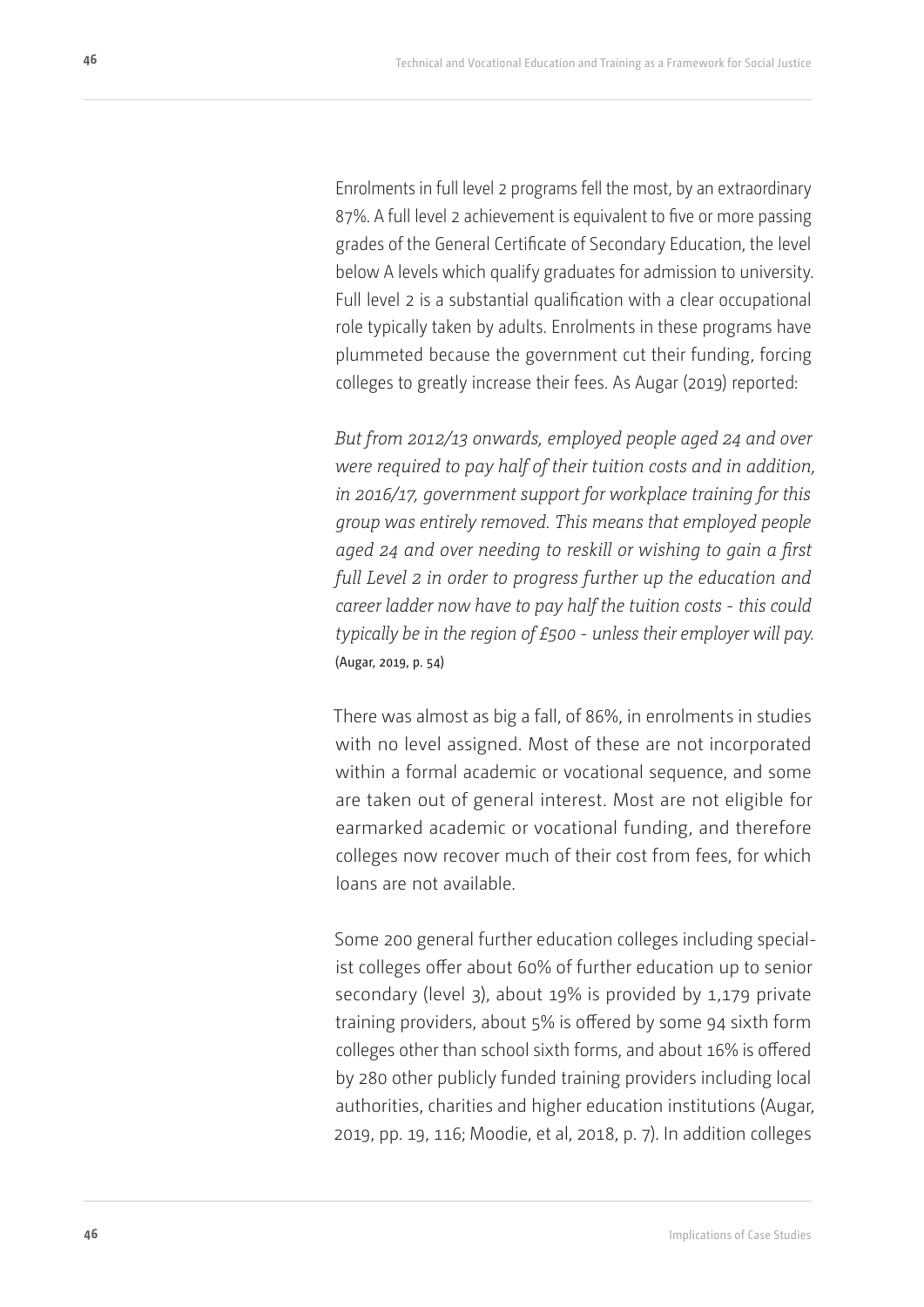offer a range of higher level programmes through a variety of arrangements funded from diverse sources.

Further education colleges are funded from six major funding sources, which vary markedly in their levels and conditions (Moodie, Wheelahan, Lavigne and Coppens, 2018, pp. 8-9). Governments have cut funding per student substantially since 2010 (Moodie, Wheelahan, Lavigne and Coppens, 2018, p. 9). The recent major review of post-18 education and funding in England chaired by Philip Augar (2019) found that:

*Funding is a fundamental challenge in FE. Funding for adult learners in fe is fragmented, unpredictable and sits at a much lower level per learner than both HE and 16-18 funding, at about £1,000 per year (although many adult fe learners are part time). Largely reflecting the collapse in learner numbers, total spending on adult skills has fallen by approximately 45 per cent in real terms between 2009/10 and 2017/18. This is one of the most important statistics in this entire report and cannot be justified in terms of either economics or social equity.* (Augar, 2019, p. 119)

Augar's Post-18 Education and Funding Review Panel observed that the dire consequences for further education colleges had been anticipated by the National Audit Office:

*The combination of falling numbers, reduced entitlements and pressure on funding rates has been predictably dire for fecs' financial position. In 2015, the National Audit Office (NAO) reported that the financial health of the fec sector had been declining since 2010/11, and that the number of colleges under strain was likely to increase rapidly. This duly occurred. In a recent report on college finances, the Association of Colleges noted that 40 per cent of fecs were in deficit in 2016/17.* (Augar, 2019, p. 121)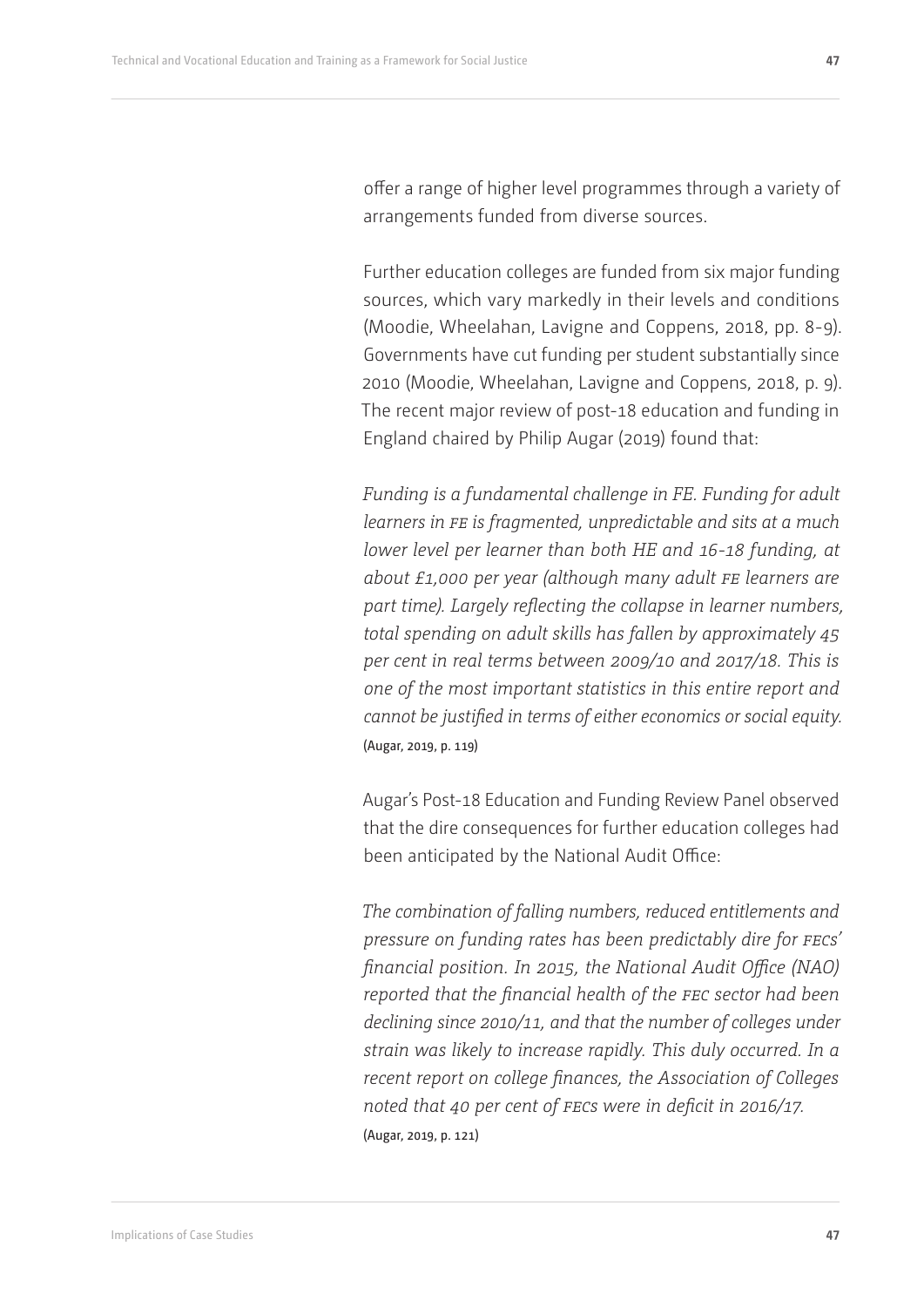A member of the Augar panel Alison Wolf (2019) observed:

*As for further education, which serves the whole non-university adult population from 18 to 85 plus, its funding has been devastated. The core adult education and skills budget has fallen by 45 per cent in real terms since 2010, student numbers have plummeted, and public spending per student is more than six times as high in universities as it is in the nation's colleges.* (Wolf, 2019)

Wolf (2019) adds that as a result 'Courses teaching technician and advanced craft skills are vanishing from English education at speed'. Funding cuts have also resulted in further education staff suffering a cut in pay of 25% in real terms since 2009, and have forced colleges to cut programs, amalgamate, to close campuses, intensify work and adopt exploitative working conditions (Moodie, Wheelahan, Lavigne and Coppens, 2018, pp. 9-10, 46). Colleges have difficulty recruiting and retaining staff (Augar, 2019, p. 136).

The Augar committee reported that governments had accompanied their substantial cuts to recurrent funding with substantial cuts to capital funding:

*According to the Association of Colleges, annual capital spending in the fec sector has reduced from almost £1 billion a year between 2010 and 2015 to less than half of that – £404 million – in 2016/17. Capital funding for the fe sector from government has fallen from a peak in 2009/10 of over £940 million per year to just £130 million per year, delegated to Local Enterprise Partnerships via the Local Growth Fund (lgf). [ … ]*

*Following their drop in revenue described above, many fecs are unable to fund maintenance, let alone undertake significant new investment, from operating surpluses and instead have had to rely on private sector borrowing. fecs' parlous financial*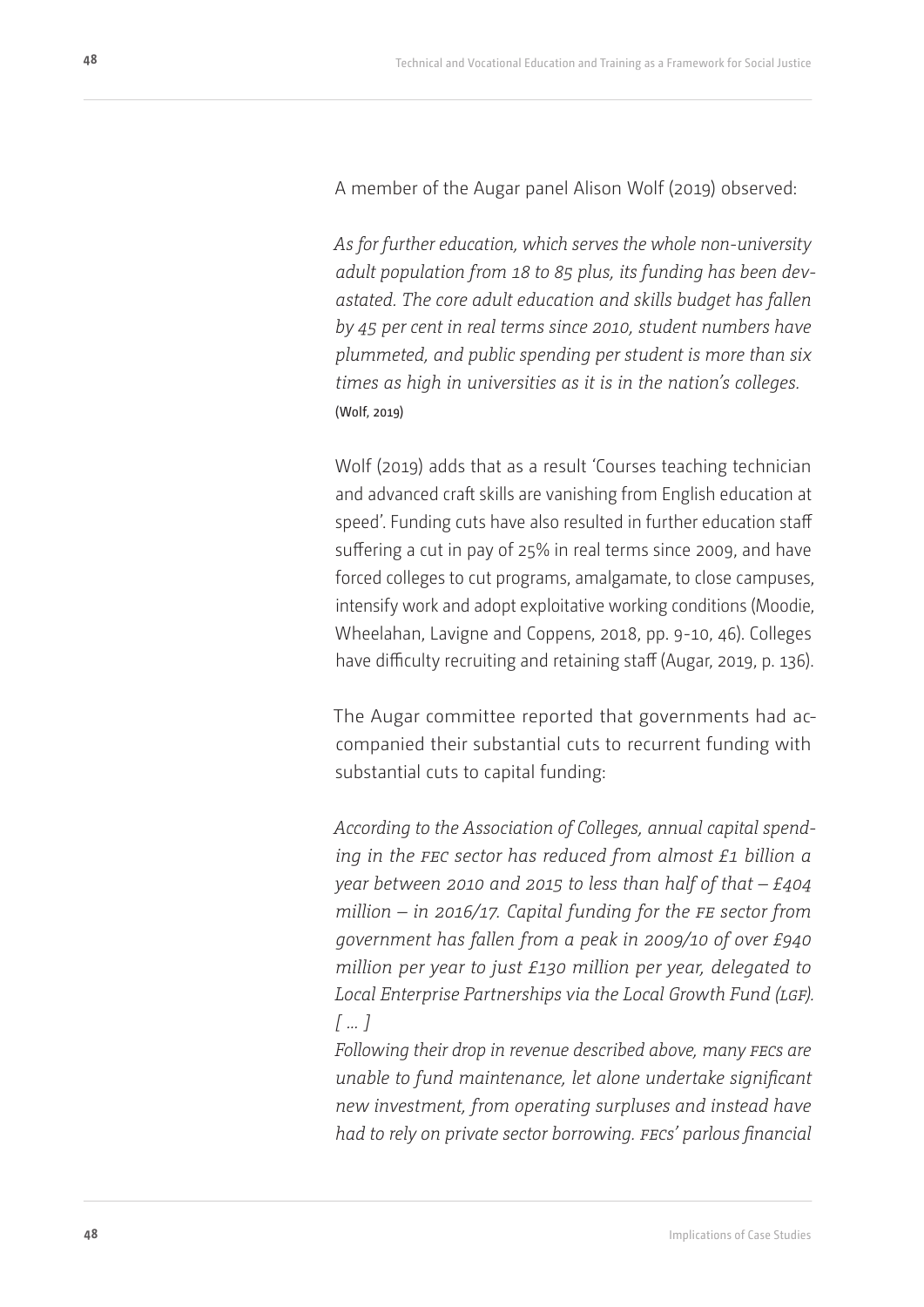<span id="page-48-0"></span>*condition and the unintended consequence of a new insolvency regime introduced in January 2019 that brings colleges within the remit of company insolvency law and so cuts their credit score, has increased the cost of private sector debt.*  (Augar, 2019, p. 128)

tvet in many other case study countries suffer from lack of resources, and some have substantially fewer resources than even the poorest resourced English college. That a country as wealthy as the uk (Moodie, Wheelahan, Lavigne and Coppens, 2018, p. 4) does not resource its TVET adequately indicates the extent of challenges faced by tvet, and emphasises the basic point that tvet cannot fulfil its potential to support students and their communities achieving their capabilities without adequate resources.

### **Germany: Trust and Coordination Between Social Partners**

Almost 58% of Germans had completed upper secondary education in 2017, substantially higher than the European Union average of 47%, mainly due to Germany's well established and highly respected vocational education, and particularly its dual system of apprenticeship in which 70% is undertaken at work and 30% at school (Hippach-Schneider and Huismann, 2019, pp. 11, 14). Germany segments its education into academic and vocational relatively early (Rostamian, Lavigne, Moodie and Wheelahan, 2019, p. 6). Some 46% of upper secondary pupils are enrolled in vocational programs (unesco, 2019). Many pupils who complete the senior secondary academic qualification, the Arbitur (called Abiturienten), proceed to an apprenticeship (Pilz, 2009). So around half of school leavers take a vocational path, mostly the apprenticeship (Hippach-Schneider and Huismann, 2019, p. 14).

Germany's very strong vocational education and particularly its dual apprenticeship system is based on strong coordination and mutual trust between the social partners: employers, trade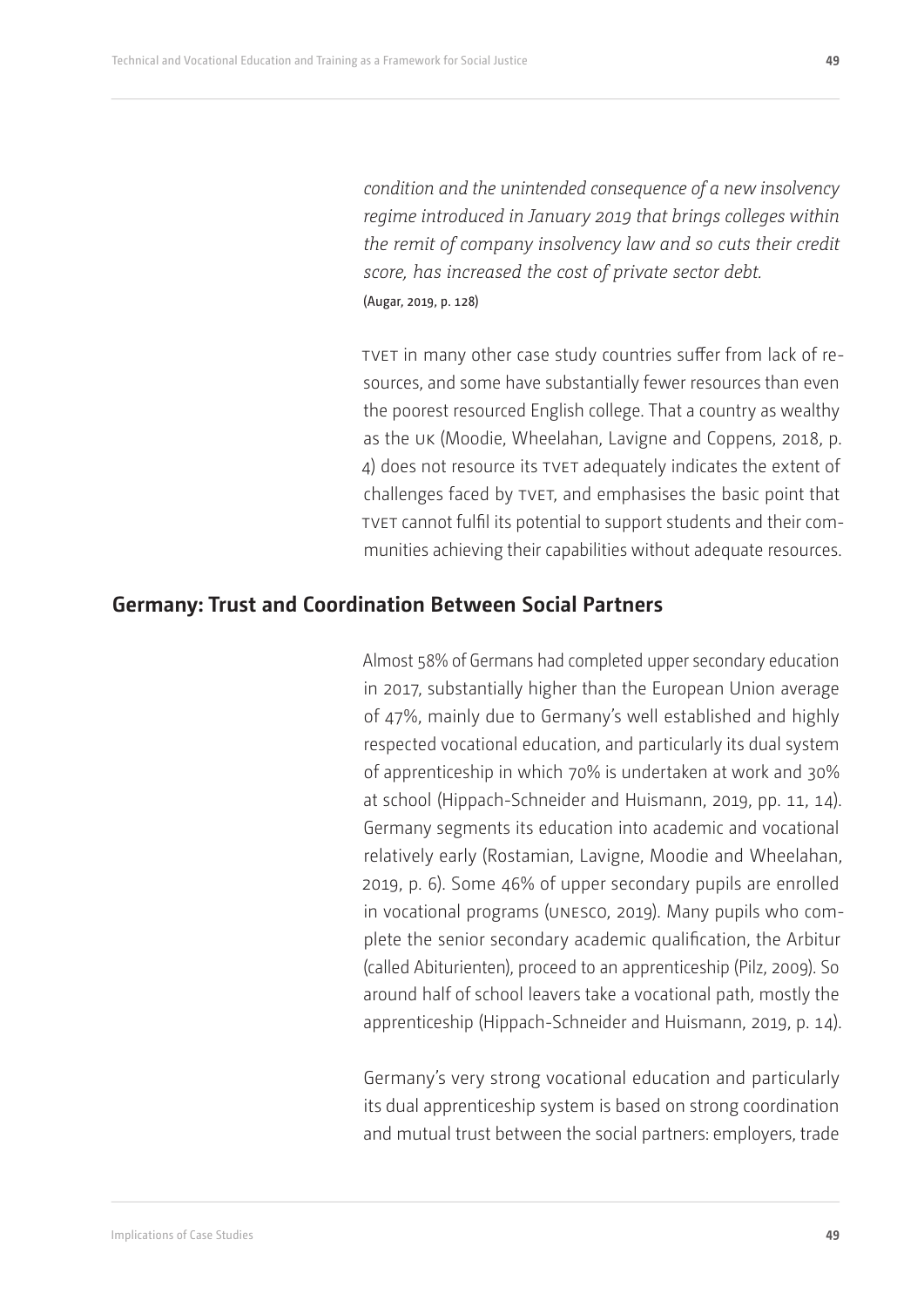unions and government, at several levels from national to local. This coordination extends deeply not only into vocational senior secondary and postsecondary education, but also into employment and the organisation of work. Dual apprenticeships prepare graduates for 327 recognised training occupations regulated by the state (Bundesinstitut für Berufsbildung, 2016).

Cooperation between the social partners of employers, trade unions and federal and state governments is based on consensus:

*Cooperation based on mutual trust is essential between government and social partners. Employers and trade unions jointly formulate the requirements for the occupational standards. All co-operation related to vet is based on consensus; no regulations concerning initial or further vet may be issued against the declared will of either of the social partners.* (Hippach-Schneider and Huismann, 2019, p. 50).

Trust in the dual system is built on deep cooperation between the social partners:

*Besides the actors from the state and social partners in Germany the so called 'competent" bodies' [sic] (zuständige Stellen) play a crucial role. They include professional chambers as well as various federal and state authorities. Their tasks are ensuring the suitability of training centres; monitoring training in enterprises; advising enterprises, trainers and apprentices; establishing and maintaining lists of training contracts; organising the exam system and holding final exams. Each competent body has a tripartite vocational training committee whose members represent employers, trade unions and teachers. These committees must be informed and consulted on all important vet issues and decide on regulations for implementing vet.* (Hippach-Schneider and Huismann, 2019, pp. 37-38)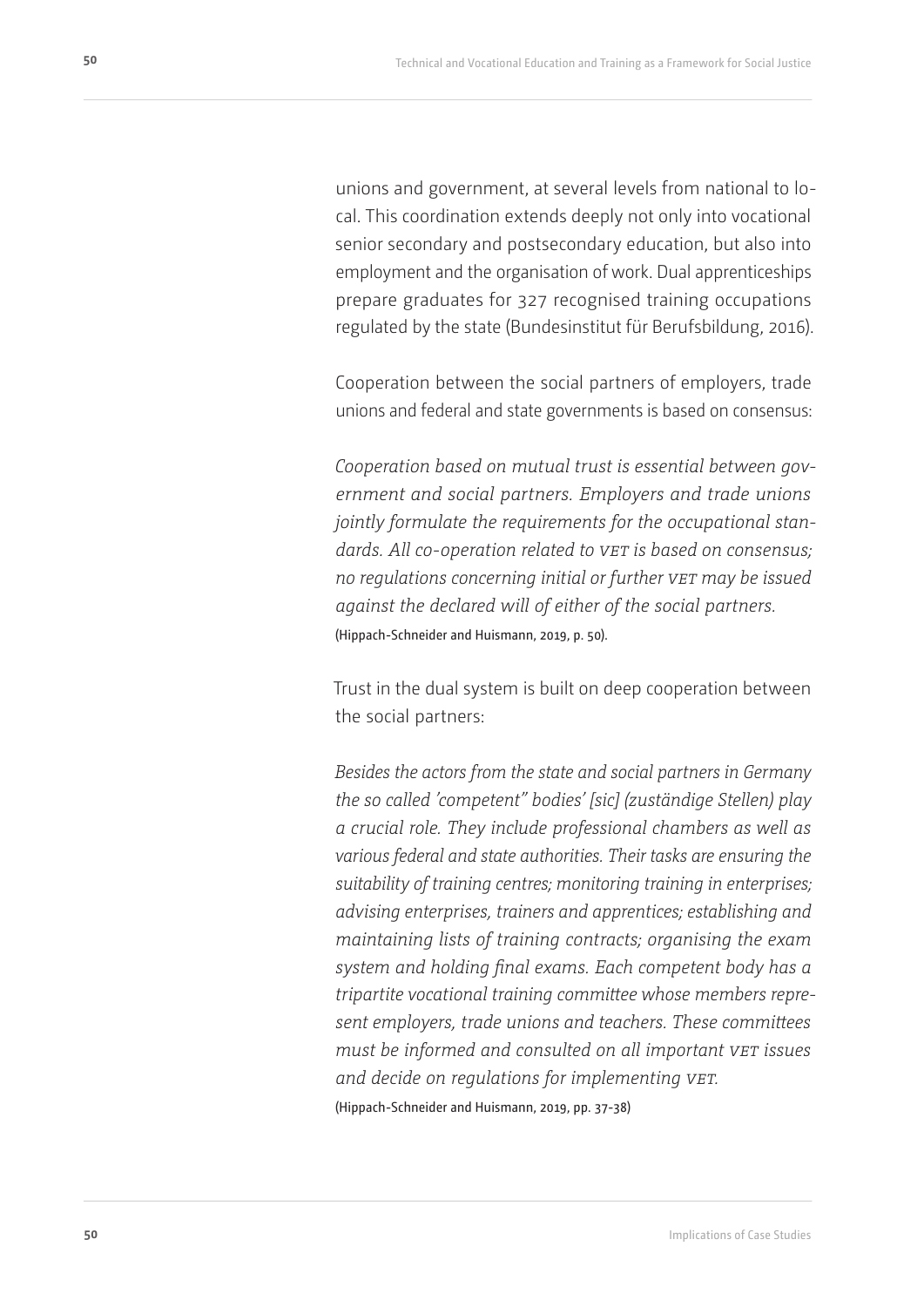Germany's regulation extends to vocational school teachers and to in-company trainers. School teachers of general vocational subjects are required to undertake a masters degree and preparatory practical service (Referendariat) (Hippach-Schneider and Huismann, 2019, p. 42). In-company trainers responsible for training apprentices in the workplace are required to be registered by the relevant chamber of skilled crafts or by the chamber of industry and commerce. Chambers offer courses of around 115 hours to prepare prospective trainers for the examinations they administer (Hippach-Schneider and Huismann, 2019, p. 42).

Germany's strongly regulated employment and deeply coordinated vocational education requires extensive consultations to change, which often takes considerable time, leading to criticisms of inflexibility (Lange, 2012) or at least to changes lagging need. Germany develops deep vocational knowledge and skills by having students specialise early and deeply in vocational education. This early and deep tracking or streaming reduces vocational students' flexibility in transferring to academic education, leading to calls to increase the 'permeability' between vocational and academic education (Moodie, 2017). Perhaps in response to the perception of tracking as a problem or perhaps in response to usa -Anglo norms, the academic track is adopting some vocational characteristics (Gellert and Rau, 1992; Dessinger, 2000) and the vocational track is adopting some academic characteristics (Hippach-Schneider and Huismann, 2019, p. 68).

## **Taiwan: Educating the Whole Person**

Taiwan has high participation rates from primary to tertiary education, reflecting a strong political and cultural recognition of the importance and value of education and its role in economic performance. Taiwan invests great importance in technical and vocational education to prepare highly skilled workers for manufacturing and services, which account for about 90% of its gross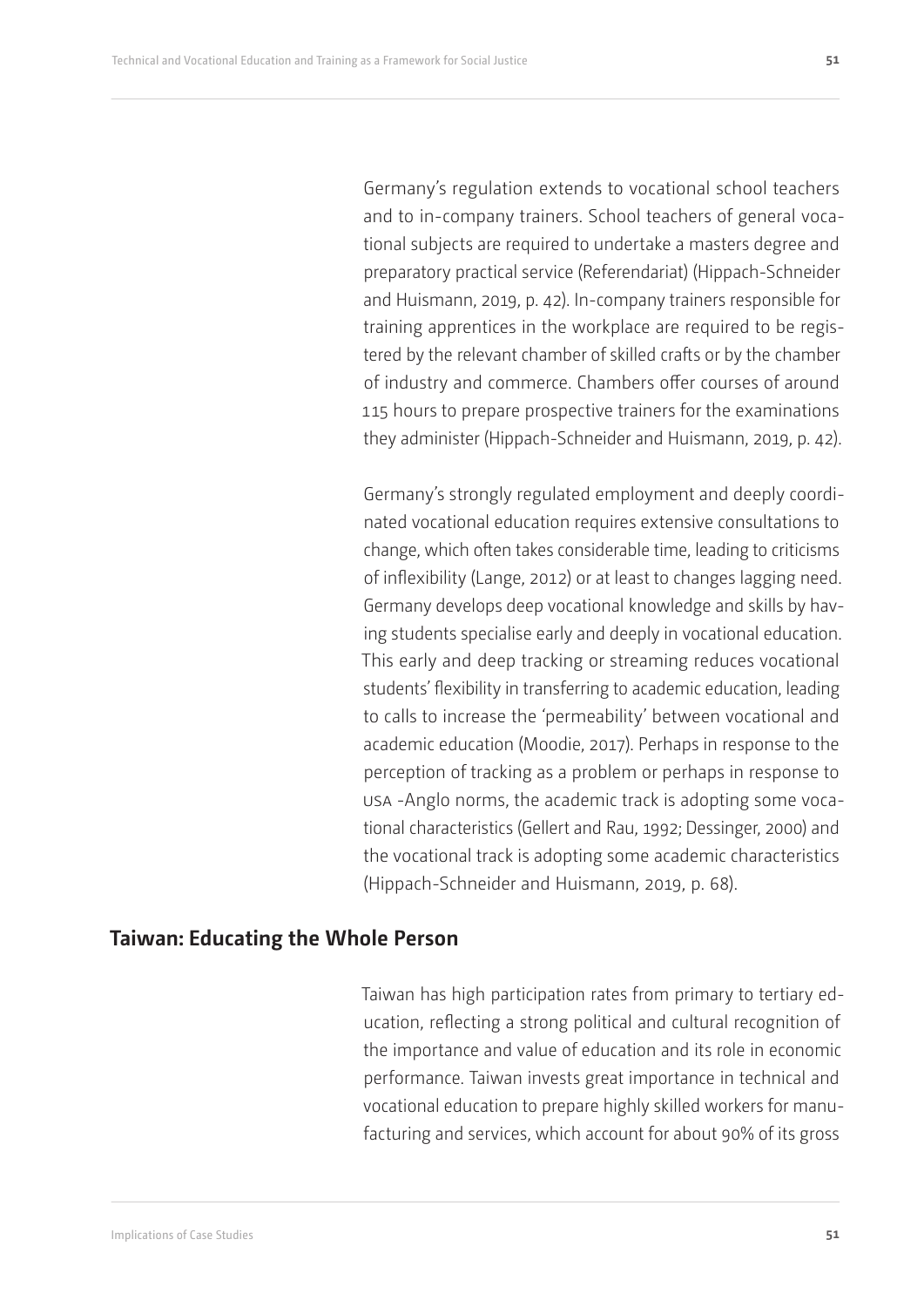<span id="page-51-0"></span>domestic product. Technical and vocational education has been structured parallel to academic education from secondary school to the highest levels of credentials since the Industrial Vocational Education Cooperative Project launched jointly by the usa and Taiwanese governments in the 1950s. Vocational education has four levels in parallel with academic education: vocational senior high schools, junior colleges of technology which offer programs of two years and five years' duration, colleges of technology which offer two-year bachelors with service extensions, four-year bachelors, masters, and doctorates; and universities of technology which offer bachelors, masters, and doctorates (Mou, Lavigne, Rostamian, Moodie and Wheelahan, 2018, pp. 8-10, 13-14).

Taiwanese technical and vocational education is strongly shaped by Confucianism in two ways. Confucianism accords highest value to scholars and scholarship, and accordingly lower value to manual work and thus vocational education. Respondents to our team's survey identified this as a challenge for TVET's development in Taiwan (Mou, Lavigne, Rostamian, Moodie and Wheelahan, 2018, p. 33), although it is not clear that this is more of a problem for TVET in Taiwan than in many other countries.

tvet in Taiwan is also strongly shaped by Confucianism's emphasis on whole-person education, the view that the ultimate aim of education is to cultivate a full person who knows how to appreciate life and pursue happiness, and who understands that professional skills are but one part of a whole person. So in addition to attaching much importance to practice and internships, TVET in common with academic education includes humanities and the arts as indispensable components of individuals' competencies. Accordingly, technical and vocational institutions include studies in the humanities, arts, languages, and education in their curriculum. Campus's physical and cultural environments are designed to promote virtue, and virtue and moral action are key parts of the evaluation of students (Mou, Lavigne, Rostamian, Moodie and Wheelahan, 2018, p. 14).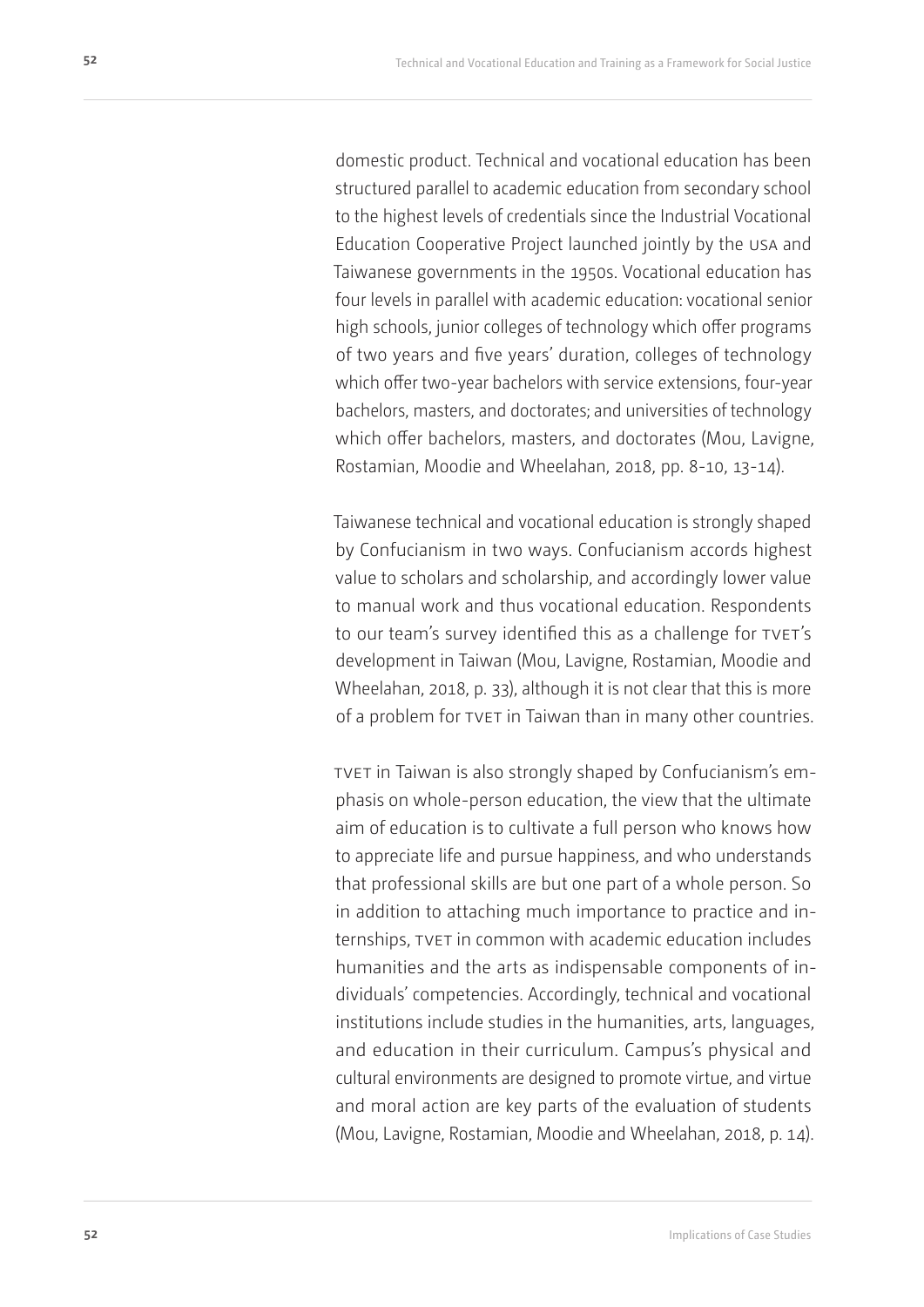# <span id="page-52-0"></span>Implications for Technical and Vocational Education and Training

Basing technical and vocational education and training on developing human capabilities recognises TVET's role in developing graduates' productivities beyond just specific work skills, it accounts for TVET's development of students beyond employment, and it accounts for TVET's non employment benefits.

## **Technical and Vocational Education and Training's Development of its Students**

Technical and vocational education and training should develop at least some of the common capacities upon which capabilities depend. This includes developing students' capacity to organise themselves; to contribute to the organisation of their family, group, and community; and to collaborate with others. This is degraded as 'teamwork' in many business prescriptions of tertiary education programs. All tertiary education should also contribute to the special common capacity of ensuring the capabilities of people who are disadvantaged in comparison with most others by, for example, having fewer resources; having less knowledge, skills or abilities than others; or who have suffered discrimination.

Schröer (2015) argues that three categories of capabilities support young people to make real choices in their lives:

- $\rightarrow$  capability for *education*, which refers to 'the real freedom to choose a training program or a curriculum one has reason to value';
- $\rightarrow$  capability for *work*, which refers to 'the real freedom of making the choice to undertake the job or activity one has reason to value'; and
- $\rightarrow$  capability for *voice*, which refers to 'the real freedom to express one's wishes, expectations, desires etc. and make them count when decisions concerning oneself are made' (p. 369).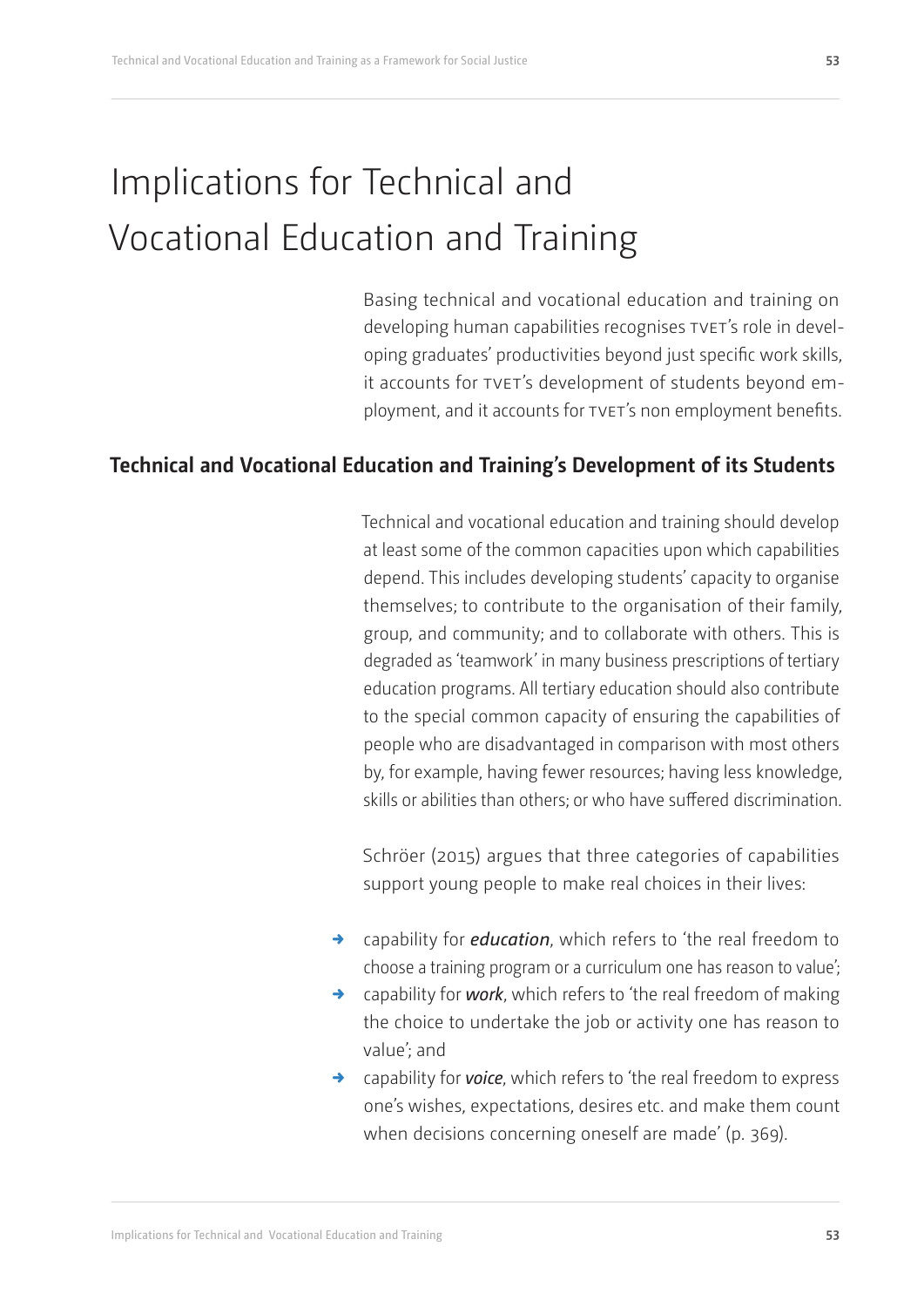These suggest three roles for all tertiary education qualifications, although the emphasis on each role may differ with each qualification (Gallacher, 2011, pp. 2-3; Gallacher, Ingram, and Reeve, 2012, p. 383; Moodie, Fredman, Bexley and Wheelahan, 2013, p. 30):

- **1.** Labour market. Qualifications should provide entry to and progression in the workforce.
- **2.** *Education.* Qualifications should provide students with the knowledge and skills they need to study at a higher level in their field or a closely related field.
- **3.** *Society.* Qualifications should contribute to society by developing students' appreciation of and contribution to culture and society. They should develop individuals' capacity to contribute to their families, communities, and occupations. Qualifications also contribute to social inclusion by supporting inclusion in education and the labour market, and by contributing to a more tolerant and inclusive society.

Vocational education to develop productive capabilities would develop individuals in three domains (Wheelahan and Moodie, 2011).

- **1.** *The knowledge base of practice.* This includes the theoretical knowledge needed for the field of practice, but also for higher-level study within the occupation. It also includes knowledge about the history and trajectory of their field of practice, ethical dilemmas and debates, and knowledge about sustainable practices.
- **2.** *The technical base of practice.* This includes industry knowledge and skills, or the ability to perform particular roles and tasks, that transcend particular workplaces.
- **3.** *The attributes the person needs for that occupation.* This includes attributes such as ethical practice, but also effective communication skills, the capacity to work autonomously and in teams, creativity, information management and so forth.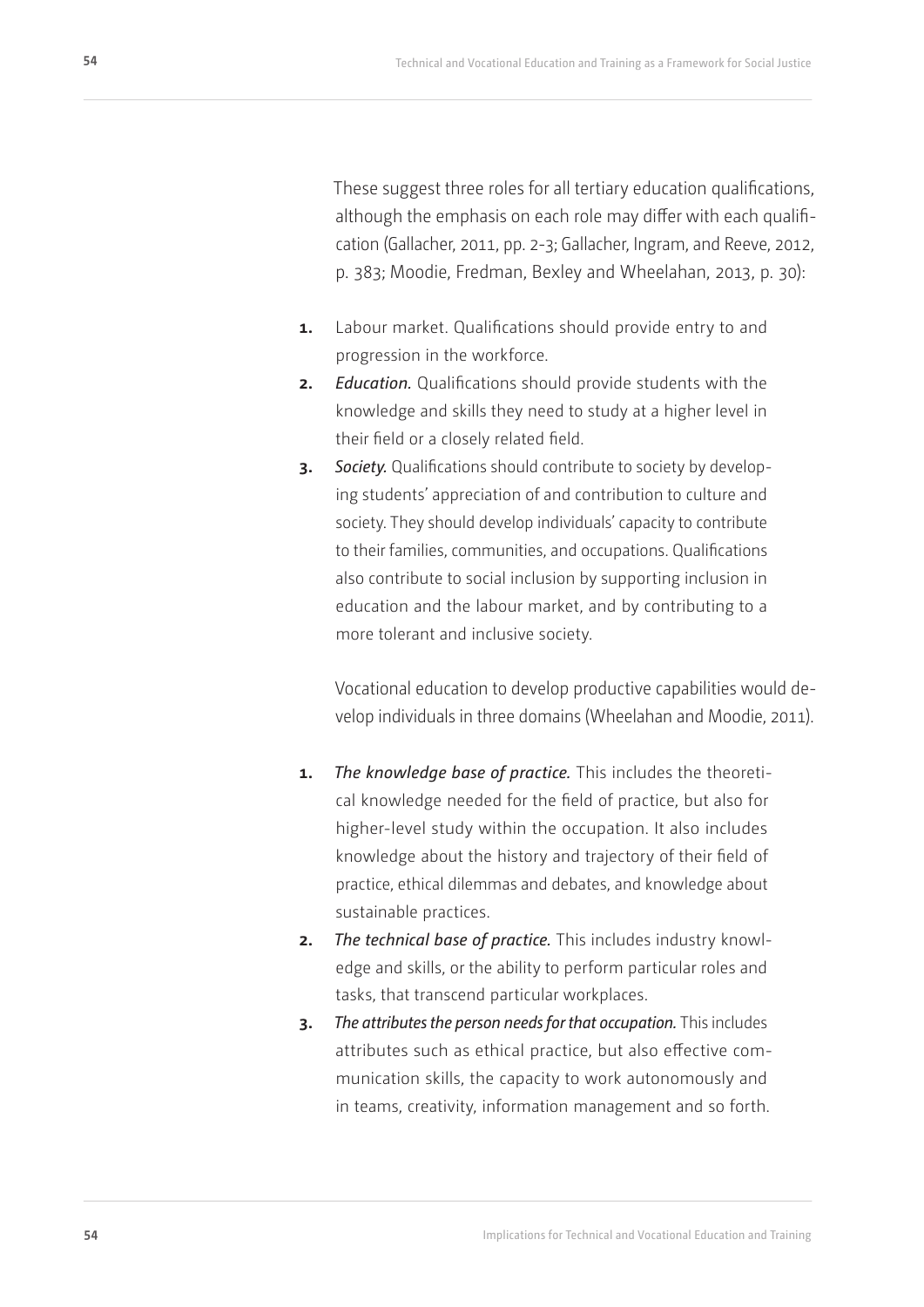While these are sometimes described as general or generic, they are understood differently in different fields of practice and need to be developed in specific disciplines and occupations. Since capabilities are embedded in their context, productive capabilities require an understanding of the nature of work, the relationship between education and work, and the 'kind of qualified person…we want to produce' (Muller, 2009, p. 217; Wheelahan & Moodie, 2016, p. 63).

Capabilities would thus be realised in different ways not only between nations and regions, but also between industries and fields of practice. They provide the conceptual basis of qualifications, but the specific focus and content of teaching and learning and curriculum requires deep understandings of the contexts for which students are being prepared, engagement with local communities of interest, and negotiation over the outcomes Wheelahan & Moodie, 2016, p. 63).

For example, the capabilities that electricians need differ from those of childcare workers. Both require an understanding of the theoretical basis of their practice (for example, mathematics for electricians, theories of child development for childcare workers), both need to develop the technical skills that underpin practice in their field, and both need to develop the attributes required of practitioners in their field. They both need to understand their communities, and be able to participate in their workplaces in shaping practice. They both need to be able to solve problems, both need to communicate, apply knowledge and the like, but these mean different things in each field (Wheelahan & Moodie, 2016, p. 63).

It is not possible to develop a generic list of skills (even socalled 'soft skills') and expect that they can be taught and applied generically. The implementation of skills in different fields of practice requires knowledge that underpins that field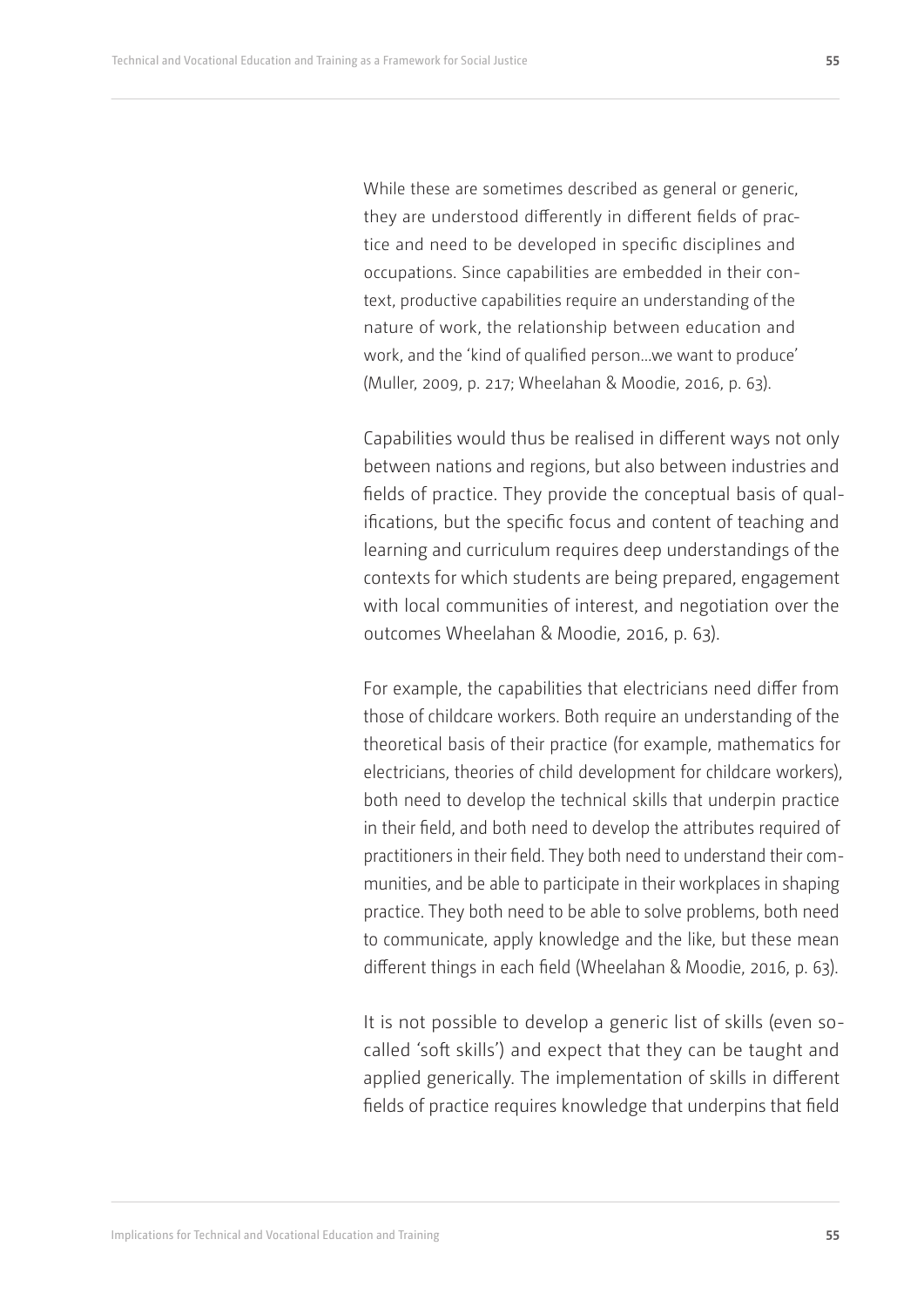of practice. For example, problem solving in putting out a fire on an oilrig is quite different to solving a problem in a childcare centre with a two-year-old who is throwing a tantrum. Each requires theoretical knowledge as well as skill in solving these respective problems (Wheelahan & Moodie, 2016, p. 63).

Strong institutions are needed to support these outcomes, which include stable, strong, well-funded public TVET institutions. Winch (2013a) explains that vocational education frameworks need stability:

*…so that it can evolve along pathways familiar to participants, and so that routes and qualifications are recognized by all stakeholders… Governments must resist the temptation to change tvet structures for short-term political benefit, and should plan for robust and long-term stable structures. Last, but not least, qualifications should contain substantial theoretical content to facilitate permeability and broad occupational capabilities…* (Winch, 2013a, p. 116)

## **Technical and Vocational Education and Training's Development of its Communities**

 $\rightarrow$  Technical and Vocational Education and Training institutions have an important role in developing their local communities, and in anticipating and meeting their needs. The University and College Union (2009) in England advocated such a role in responding to a new economic and social climate and in regaining the trust of young people following the 2011 riots in England (University and College Union campaign unit, no date). The role of TVET institutions in development of their communities is illustrated by Wheelahan (2017, p. 26; 2018, p. 17), who explains that Australian public colleges anchor their communities by: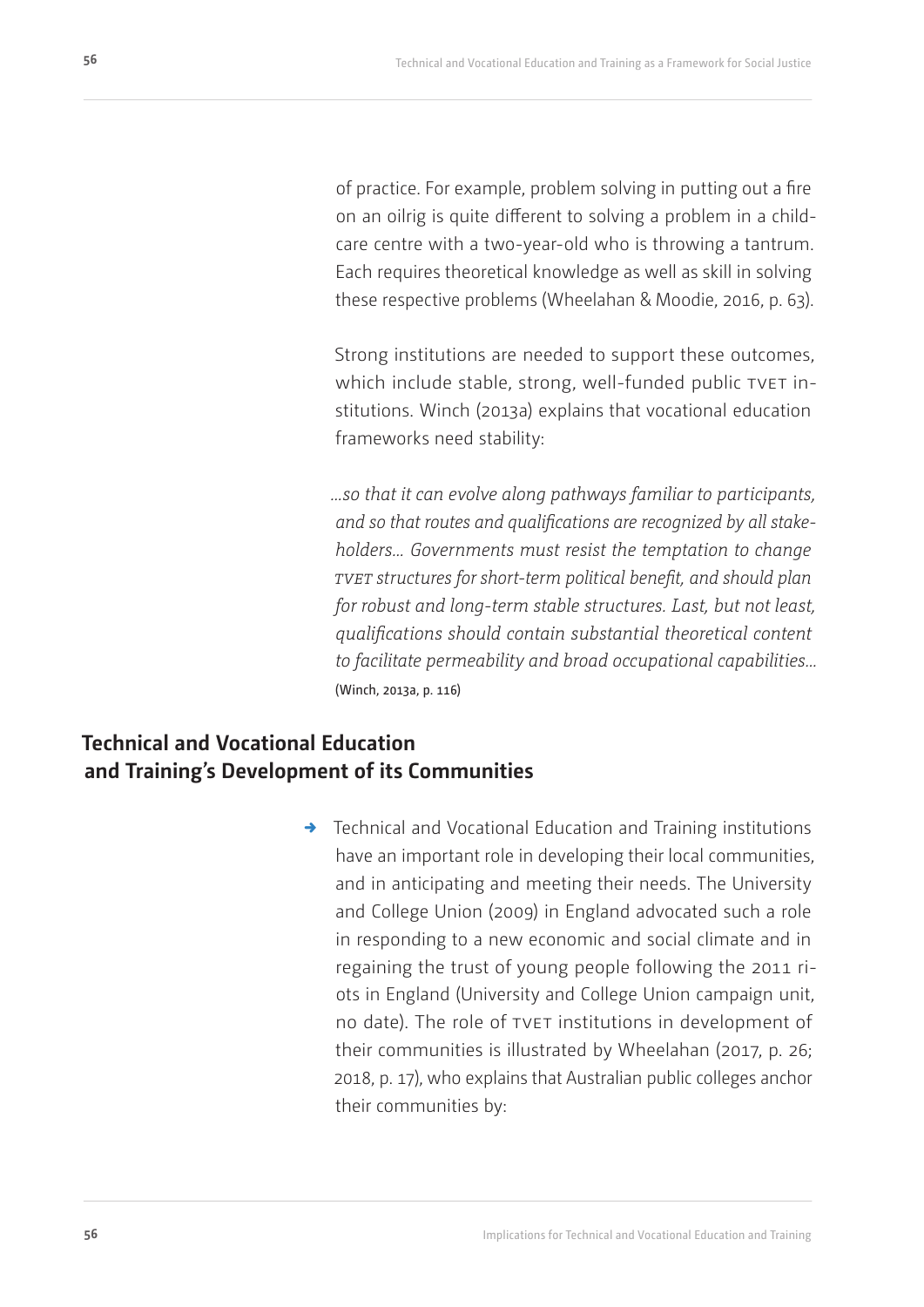- <span id="page-56-0"></span> $\rightarrow$  anticipating, elaborating, codifying and institutionalising the knowledge base of practice for the future as well as the present and in considering the way work is changing and the implications that this has for a curriculum for the future. This is a crucial role that would support innovation (Moodie, 2008), and requires appropriately qualified and supported teachers who engage in the scholarship of teaching and learning and in research on the way their field is changing;
- $\rightarrow$  offering students a sufficiently comprehensive range of programs that enable them to realise their aspirations and providing students with the broad range of services and supports that are needed to successfully achieve their goals; and,
- $\rightarrow$  developing qualifications that meet the needs of students, communities, local industries and regions' (p. 10).

## **Technical and Vocational Education and Training's Development of Occupations and Industries**

Much practice includes 'systematic procedural knowledge' or the application of 'established rules and practices' (Young, 2006, p. 62) of an occupation such as organising a building site or taking a patient's temperature. This is 'the practical knowledge itself structured following the dictates of the workflow and the series of actions needed to achieve the desired final product' (Valleriani, 2017b, pp. 2-3). Much of this procedural knowledge is tacit and uncodifiable, and thus can be learned only on the job. But much can be codified, systematised, generalised, and recontextualised for teaching formally.

Valleriani (2017a, p. vii; 2017b, pp. 3, 4, 5) and his co-authors (Merrill, 2017, p. 35; Lefèvre, 2017, p. 267) observe that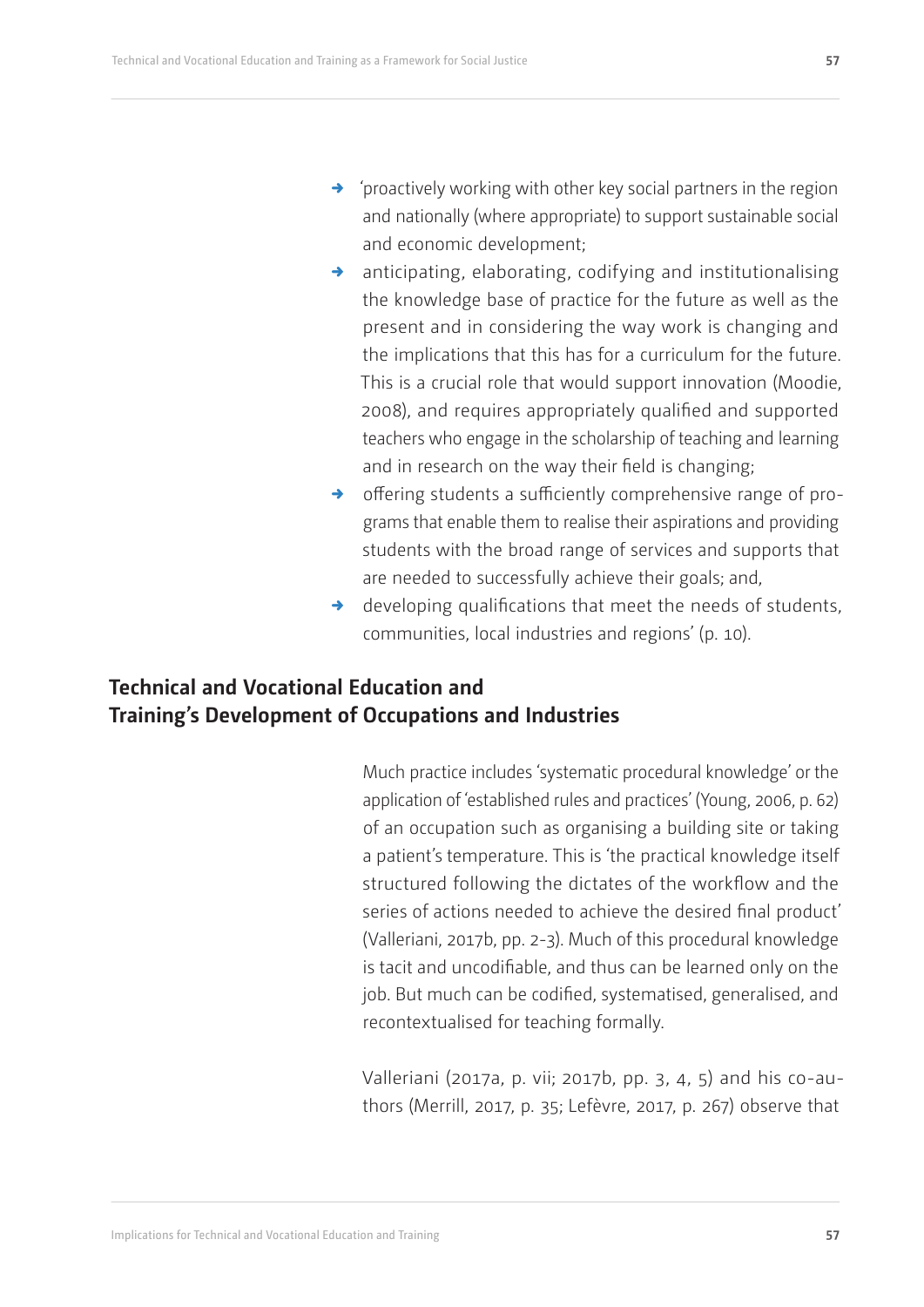<span id="page-57-0"></span>occupations structure knowledge in practice in their workflow, division and organisation of labour, work drawings, models, measuring instruments, tables of measurements, written recipes, formulas, timetables, manuals, and practice guides. Practitioners restructured their knowledge to manage their operations; to share it, mainly for apprenticeships and other forms of education; and to document their trials and experiments (Merrill, 2017, p. 23; Valleriani, 2017b, p. 9).

Practitioners restructure rather than merely replicate their knowledge because, for example, when a carpenter teaches an apprentice they don't just work wood, they explain how to work wood; they convey to the apprentice not know-how, but knowledge about know-how (Büttner, 2017, p. 118). This restructuring of practical knowledge not only codifies the knowledge of practitioners, but organises it and gives it an analytical framework with principles and theories incorporated from the scholarly literature (Valleriani, 2017b, pp. 6, 11).

This recontextualising of occupational knowledge is often done by occupational associations, trade associations, regulatory bodies, government departments, and by companies which institutionalise them in work processes and manuals that they protect as trade secrets. But there are many industries without such institutional support, at least locally, and colleges have a valuable role in codifying, restructuring, and systematising rules and procedures of practice. This not only helps construct curriculum, but establishes assessment standards which can be important industry standards.

tvet colleges are also reservoirs of accumulated expertise for local industries. They may also be the source of innovation, and of the transfer of new ideas from outside the local industry (Moodie, 2006).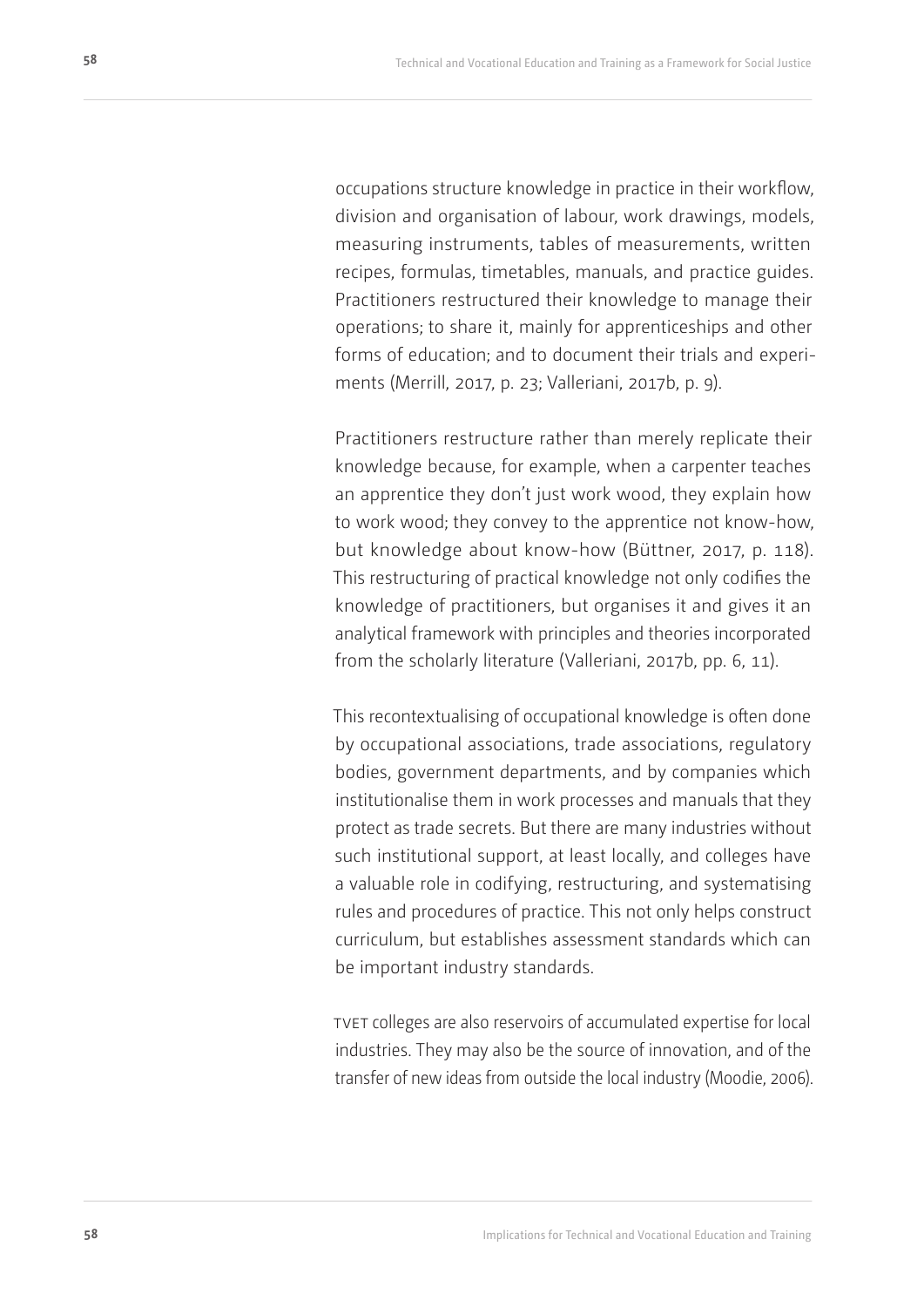## <span id="page-58-0"></span>**Technical and Vocational Education and Training Colleges' Institutional Strengths**

Technical and vocational education and training colleges need to be strong institutions with accumulated expertise and resources to fulfil their roles in developing students as humans, citizens, and as workers; and to fulfil their institutional roles in developing communities, occupations, and industries. This requires continuing funding as institutions rather than separate payments for discrete programmes, projects or other products by severable contracts or other arrangements (Wheelahan 2017; 2018, p. 18). This in turn requires the development of communities of trust between institutions and their funders, communities, industries and students (Wheelahan, 2017, pp. 25-26; 2018, pp. 16-18). TVET teachers need to be supported to become 'dual professionals' who are industry experts and expert teachers who support, contribute to, and have a say in, their college as a strong TVET institution.

tvet also needs to become institutionalised in the sociological sense of being generally understood by the public with established norms and organisational forms which are reinforced by the expectations and behaviour of other institutions, organisations and actors (Streeck and Thelen, 2005, pp. 9, 12). This is not so much of an issue for schools and universities which are generally firmly institutionalised, but it is an issue for TVET, whose ideal or model is less well described, understood and accepted. Most descriptions of TVET's roles are residual - they describe TVET as that which is left over from both secondary and higher education. TVET needs to be established with a strong and stable institutional identity.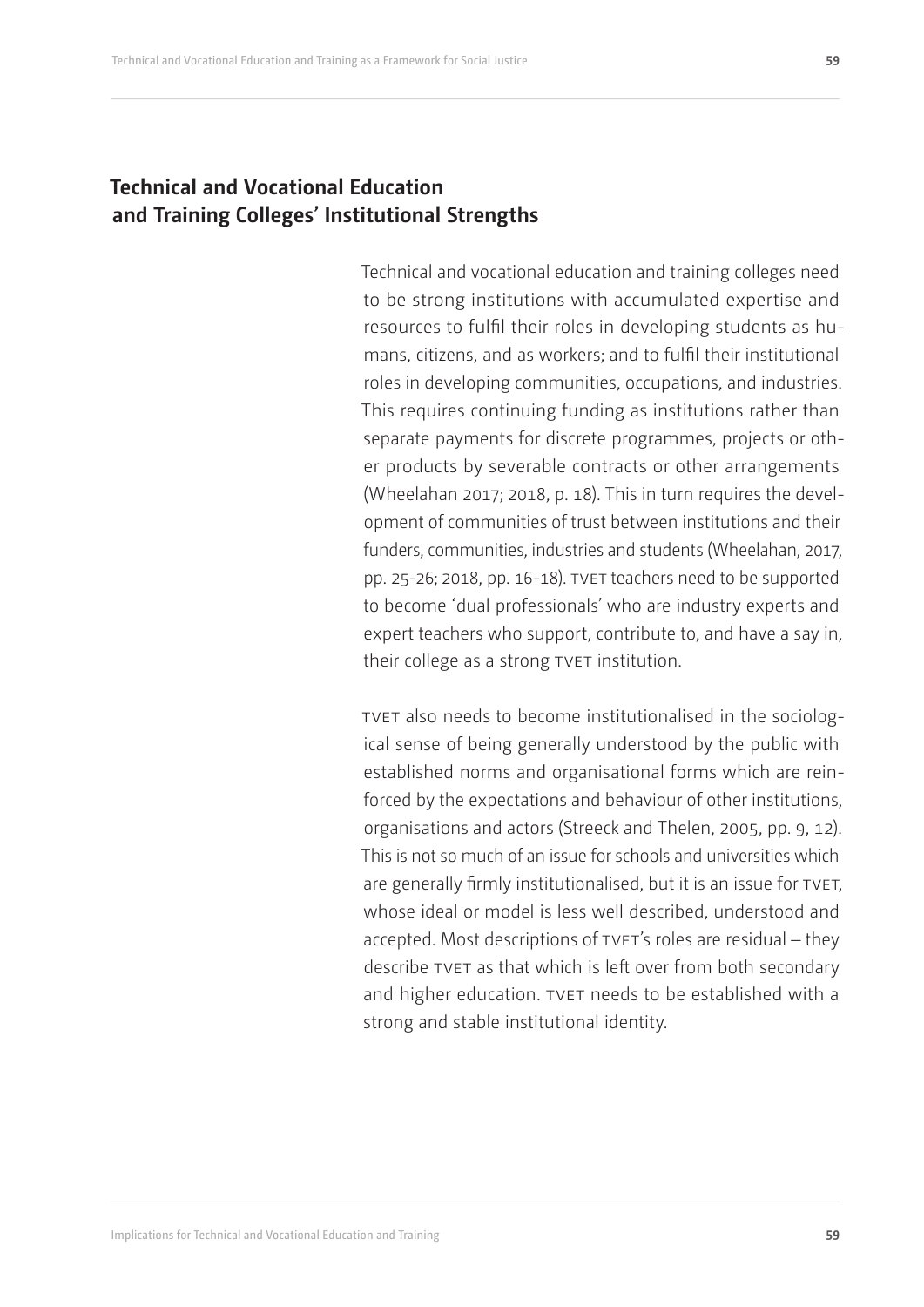# Conclusion

This study was commissioned by Education International to examine national case studies of technical and vocational education and training as a framework for social justice. The national case studies are of seven countries and are of different intensities using different methods. They found that TVET and the expansion of human capabilities depends on a range of social institutions and capacities that are provided by government.

*There must be a capacity for collective action, an ability to take and implement decisions. People must have confidence in their physical integrity and safety, and buildings, equipment and other assets must be reasonably secure. tvet institutions, their students and society generally needs basic infrastructure such as water, sanitation, power, and transport. tvet has an important role in strengthening the informal economy. While this arises most starkly in countries with a big informal economy, in all countries the informal economy is significant, and it includes the most disadvantaged people.*

tvet cannot fulfil its role if it is conceived of as just a commercial service provider. As Vernell (2010) wrote:

*The starting point should be to demand the end of the economic approach which believes that basic human needs like a home, an education, healthcare and meaningful employment should depend on the market. This is not only morally wrong; it also does not work. Social needs, not private profit, should determine what is produced*  (pp. 34-35).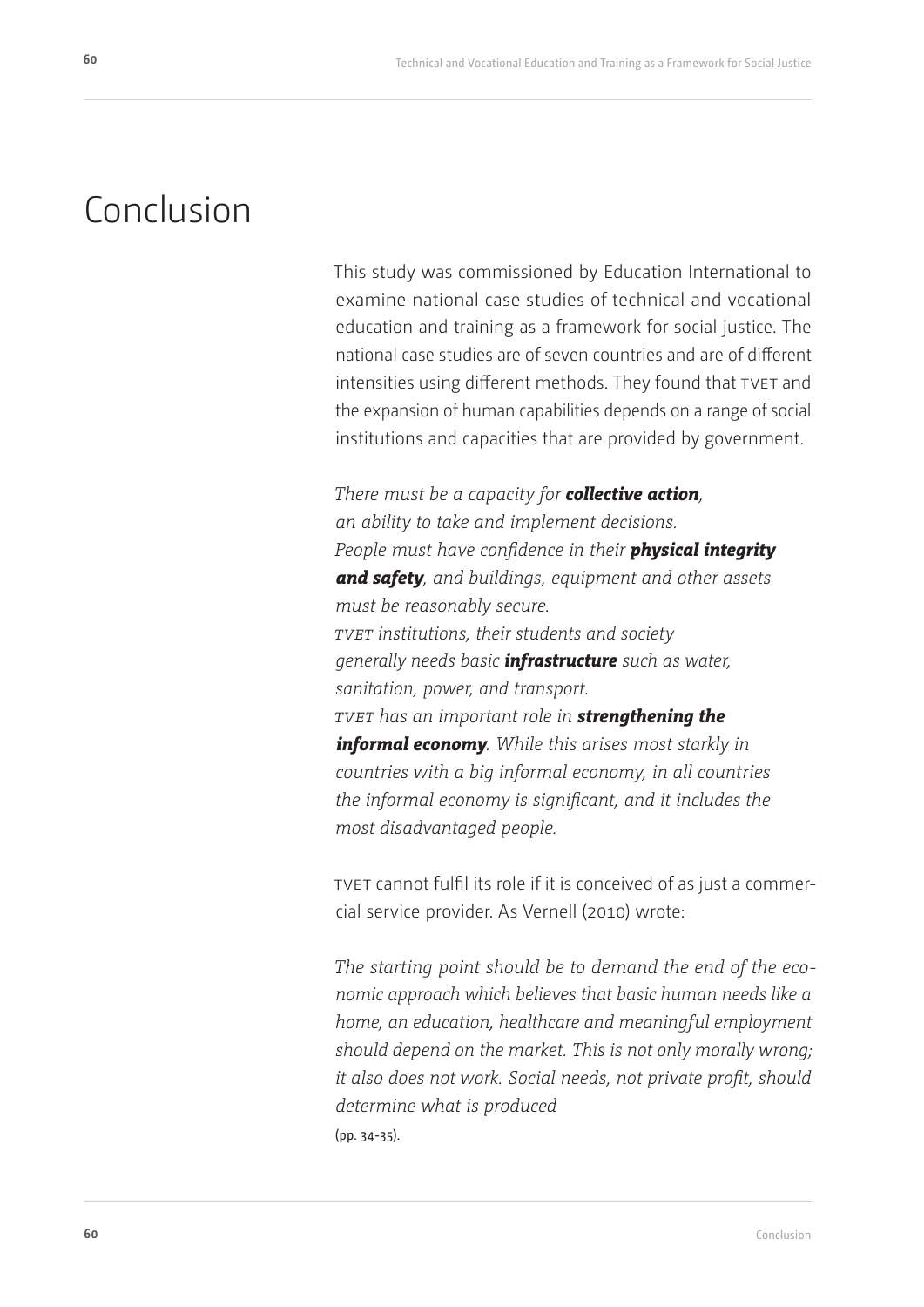<span id="page-60-0"></span>*tvet must be developed as a system of institutions where tvet teachers are supported to develop as dual-professionals who support, contribute to, and have a say in, the development of their college. tvet depends on adequate and long-term resourcing. tvet makes its strongest contribution when it is based on strong trust and coordination between the social partners: employers, trade unions (in this case education unions) and government. tvet has a role in educating the whole person, which we elaborate as expanding students' capabilities.*

The paper argued that the dominant human capital theory does not adequately explain the use of qualifications in the workforce, it does not recognise the importance of non utilitarian studies, it does not account for education's non employment benefits, and does not account for colleges' institutional roles.

The paper argued that a better philosophy or principle supporting technical and vocational education and training is human capability, for everyone to have the capability to be and do what they have reason to value. The paper argued that tvet's role in developing human capability is to develop each student as a person, as a citizen, and as a worker. This leads to tvet's roles in developing their communities, and in developing local occupations and industries. TVET has a particular role in developing productive capabilities, which are located in and concentrate on an intermediate specialised level, a vocational stream which links occupations that share common practices, knowledge, skills and personal attributes. Vocational streams increase horizontal flexibility and transferability at work by linking occupations in a broad field of practice and increase vertical flexibility and progression.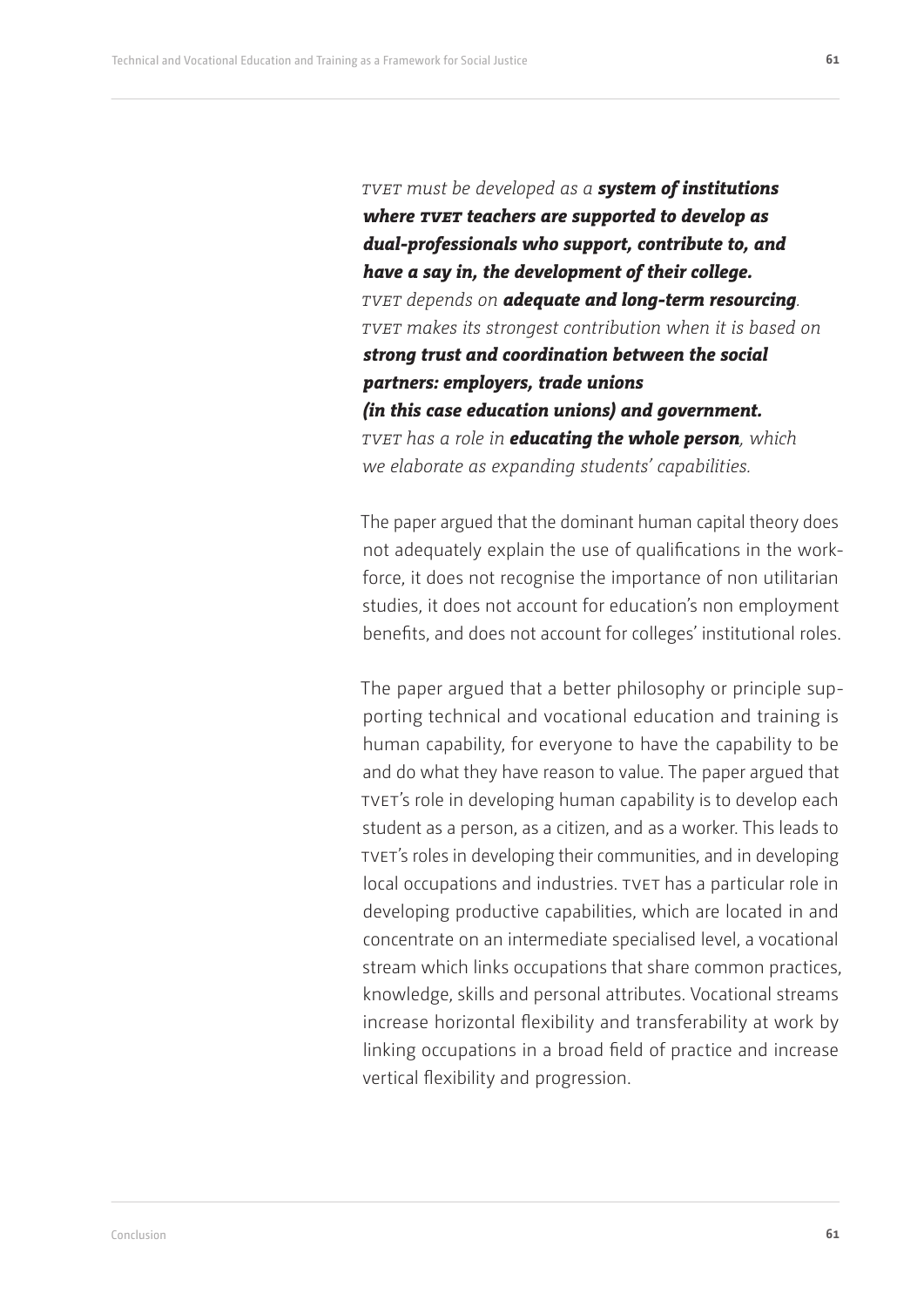## Acknowledgements

We gratefully acknowledge the support and contribution of Martin Henry, Research Coordinator, Education International. We thank colleagues in each of the countries in which we conducted interviews and surveys for their support in organising interviews and in distributing our questionnaire. We also thank them for their advice on the study and for their feedback on our draft reports of their case.

We also are pleased to acknowledge the work undertaken in this project by our graduate assistants in the Department of Leadership, Higher and Adult Education at the Ontario Institute for Studies in Education, University of Toronto. They are: Lindsay Coppens, Fatima Samji, Leping Mou, Ashley Rostamain, Aiman Jafar, and Saewan Koh. We acknowledge the work on this project undertaken by our previous post-doctoral fellow, Dr Annette Ford.

# Education International

Education International (EI) is the world's largest federation of unions, representing thirty million teachers and education employees across the globe. EI maintains that Technical and Vocational Education and Training (TVET), like all education, is a basic human right. The full participation of citizens in the sustainable, social, cultural, political and economic life of their communities is facilitated by the knowledge, understanding and skills acquired though education and training. All individuals should enjoy equal access to TVET without discrimination and without the ability to pay being a barrier to their participation.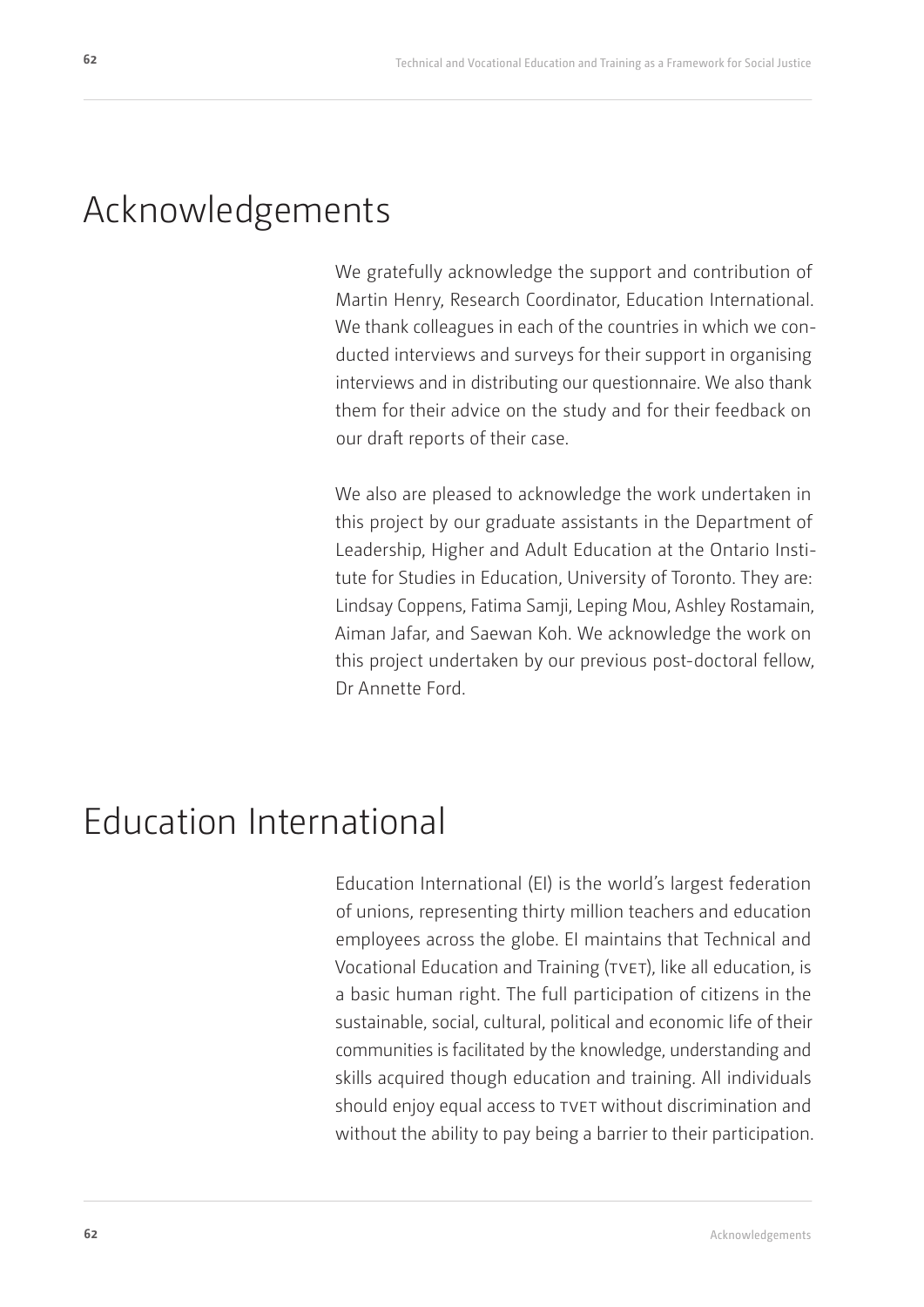<span id="page-62-0"></span>**Augar, P. (chair)** (2019). Independent panel report to the review of post-18 education and funding. Post-18 Education and Funding Review Panel. Retrieved from *https://www.gov.uk/ government/publications/post-18-reviewof-education-and-funding-independentpanel-report*

**Avis, J. (2018)**. Socio-technical imaginary of the fourth industrial revolution and its implications for vocational education and training: a literature review. Journal of Vocational Education & Training, 70(3), 337-363.

#### **Australian Government Department of Education and Training (2018)**

Selected higher education statistics – 2017 student data. Retrieved from *https://www.education.gov.au/selectedhigher-education-statistics-2017-studentdata*

**Barnow, B. (2002).** Occupations and skills in the United States: projection methods and results through 2008. In M. Neugart & K. Schöman (Eds.), Forecasting labour markets in OECD countries. measuring and tackling mismatches. Cheltenham: Edward Elgar.

**Beaubien, J.** (2018, April 2). "The country with the world's worst inequality is …." NPR. Retrieved from *https://www.npr.org/sections/ goatsandsoda/2018/04/02/598864666/ the-country-with-the-worlds-worstinequality-is*

**Bills, D. B. (2003)**. Credentials, signals, and screens: Explaining the relationship between schooling and job assignment. Review of Educational Research, 73(4), 441-469.

**Bourdieu, P. (1973)**. Cultural reproduction and social reproduction. In R. Brown (Ed.), Knowledge, education and cultural change. London: Willmer Brothers Limited.

**Buchanan, John, Schofield, Kaye, Briggs, Chris, Considine, Gillian, Hager, Paul, Hawke, Geof, … Ryan, Shaun. (2001)**. Beyond Flexibility: Skills and Work in the Future. Australian Centre for Industrial Relations Research and Training, University of Sydney, and Research Centre for Vocational Education and Training, University of Technology, Sydney. Retrieved from Sydney: *http:// skillsboard.nsw.gov.au/sites/default/files/ beyondflex.pdf* viewed 23 November 2016

**Buchanan, J., Yu, S., Marginson, S., & Wheelahan, L. (2009)**. Education, work and economic renewal: An issues paper prepared for the Australian Education Union. Sydney: Workplace Research Centre, University of Sydney. Retrieved from *http://www.aeufederal.org.au/ Publications/2009/ JBuchananreport2009. pdf.*

**Bundesinstitut für Berufsbildung (BiBB, Federal Institute for Vocational Education and Training) (2016)** List of training occupations within the dual system. Retrieved from *https:// www.anerkennung-in-deutschland.de/ media/2016\_Liste\_Ausbildungsberufe\_ EN.pdf*

**Büttner, J. (2017)**. Shooting with ink. In M. Valleriani (Ed.), The structures of practical knowledge (pp. 115-166). Gewerbestrasse, Switzerland: Springer. **Clowes, D. A. (1997)**. Occupational education. In J. G. Gaffe & J. L. Ratcliff (Eds.), Handbook of the undergraduate curriculum: a comprehensive guide to purposes, structures, practices, and change (pp. 359-372). Jossey-Bass Publishers, San Francisco.

#### **Dabalen, A. L., & Paul, S. (2014)**.

Estimating the effects of conflict on education in Côte d'Ivoire. The Journal of Development Studies, 50(12), 1631–1646.

**Deißinger, T. (2000)**. The German 'philosophy' of linking academic and work-based learning in higher education: the case of the 'vocational academies'. Journal of Vocational Education & Training, 52(4), 605-626.

#### **Education International (2018)**.

Privatization of education in Argentina. Executive summary. Retrieved from *https://ei-ie.org/en/detail/16002/ argentina-private-interests-are-criticallyundermining-public-education*

**False Bay College (2012)** Campuses, *https://www.falsebaycollege. co.za/index.php?option=com\_ content&view=article&id=2&Itemid=104*

**Federal Ministry of Education. (2015)** Education sector development program V (ESDP V) program action plan. The Federal Democratic Republic of Ethiopia.

**Freeman, R. B. (2006/2007)**. Is a great labor shortage coming? Replacement demand in the global economy. NBER Working Paper No. W12541. In H. J. Holzer & D. Nightingale (eds) Reshaping the American workforce in a changing economy. DC: Urban Institute Press. Retrieved from *https://www.nber.org/ papers/w12541*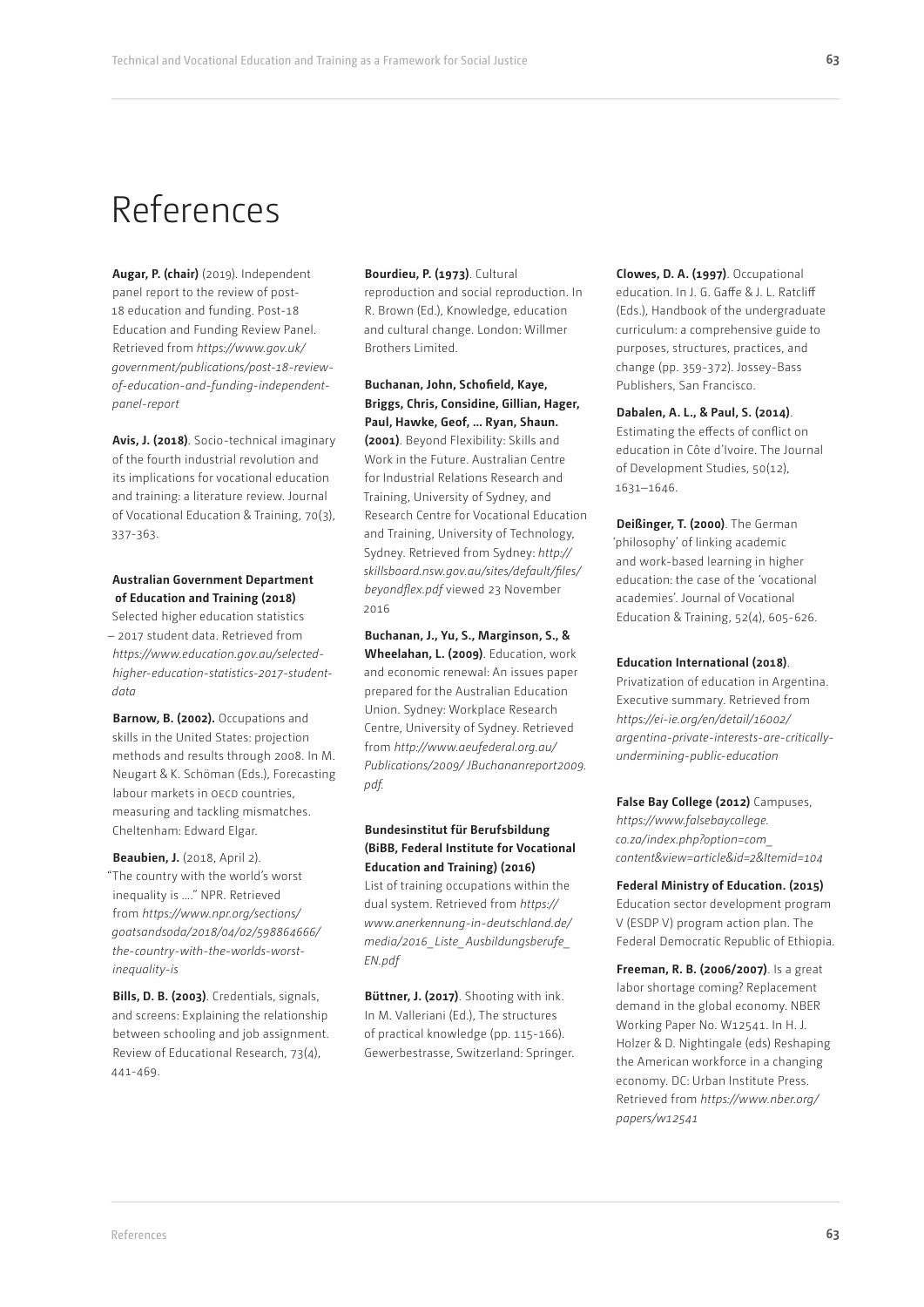<span id="page-63-0"></span>**Gallacher, J. (2011).** Enhancing the role of higher education in Scotland's colleges: a discussion paper. Glasgow Caledonian University Centre for Research in Lifelong Learning.

**Gallacher, J., Ingram, R., & Reeve, F. (2012)**. Are vocational qualifications vocational? In M. Pilz (Ed.), The future

of vocational education and training in a changing world (pp. 381-402). Wiesbaden: Springer VS.

#### **Gellert, C., & Rau, E. (1992)**.

Diversification and integration: The vocationalisation of the German higher education system. European Journal of Education, 27(1/2), 89-99.

**Grootaert, C. (1988)**. Cote d'Ivoire's vocational and technical education (English). Policy, Planning, and Research Department working papers no. WPS 19. Washington, DC: World Bank. *http://documents.worldbank.org/curated/ en/418091468744016701/Cote-dIvoiresvocational-and-technical-education*

**Gu, Q. (2017)**. Editorial: Integrating soft and hard infrastructures for inclusive development. Journal of Infrastructure, Policy and Development, 1(1), 1-3.

**Hall, P. A., & Soskice, D. (2001)** An introduction to varieties of capitalism. In P. A. Hall & D. Soskice (Eds.), Varieties of capitalism: the institutional foundations of comparative advantage (pp. 1-70). Oxford: Oxford University Press.

**Hamutuk, L. (no date)**. Civil society comments on infrastructure strategic sector. Retrieved from *https://www. laohamutuk.org/econ/14TLDPM/ InfraCSOen.pdf*

**Hilmer, F. (chair) (1993)**. National competition policy: report. Canberra: National Competition Policy Review Committee. Retrieved from *https://apo. org.au/node/30199*

**64**

#### **Hippach-Schneider, U., & Huismann,**

**A. (2019)**. Vocational education and training in Europe: Germany. Cedefop ReferNet vet in Europe reports 2018. Retrieved from *http://www.cedefop. europa.eu/en/publications-and-resources/ country-reports/vocational-educationand-training-europe-germany-2018*

**Hungerford, T., & Solon, G., (1987)**.

Sheepskin effects in the returns to education. The Review of Economics and Statistics, 69(1), 175-177.

#### **International Labour Conference**

**(2015, June 12)** Recommendation no. 204 concerning the transition from the informal to the formal economy. Geneva. *https://www.ilo.org/ilc/ILCSessions/104/ texts-adopted/WCMS\_377774/lang--en/ index.htm*

#### **International Labour Office (2018)**

Women and men in the informal economy: a statistical picture (third edition). Geneva: ILO. Retrieved from *https://ilo.userservices. exlibrisgroup.com/view/delivery/41ILO\_ INST/1252879760002676*

**International Labour Organization (1996-2019)** Informal employment. Retrieved from *https://data.worldbank. org/indicator/SL.ISV.IFRM.ZS?view=chart*

**International Labour Organization (2002)** General conference resolution concerning decent work and the informal economy. 90th Session. *https:// www.ilo.org/global/topics/dw4sd/themes/ informal-economy/WCMS\_080105/lang- -en/index.htm*

**International Labour Organization (2013a)**. Women and men in the informal economy: a statistical picture, second edition, International Labour Office, Geneva, retrieved from *http://www.ilo.org/stat/Publications/ WCMS\_234413/lang--en/index.htm*

#### **International Labour Organization**

**(2013b)** The informal economy and decent work: A policy resource guide supporting transitions to formality. Geneva: ILO. Retrieved from *http:// libguides.ilo.org/informal-economy-en*

#### **International Labour Organization**

**(2018)** Informality and non-standard forms of employment. Prepared for the G20 Employment Working Group meeting 20-22 February 2018, Buenos Aires. Retrieved from *https:// ilo.userservices.exlibrisgroup.com/view/ delivery/41ILO\_INST/1255489780002676*

**Keep, E. (2016b)**. Improving skills utilisation in the uk – some reflections on what, who and how? University of Oxford, SKOPE research paper number 124. Retrieved from http://www.skope. ox.ac.uk/?person=improving-skillsutilisation-in-the-uk-some-reflectionson-what-who-and-how

**King, K. (1989)**. Education, training and the informal sector: what have we learned in Africa? Population and Human Resources Department. Education and Employment Division background paper series no. PHREE 89 10. Washington, D.C.: The World Bank. *http://documents.worldbank.org/curated/ en/894721468742858855/Educationtraining-and-the-informal-sector-whathave-we-learned-in-Africa*

**Lange, T. (2012)**. German training revisited: an appraisal of corporatist governance. Education +Training, 54(1), 21-35.

**Lefèvre, W. (2017)**. Architectural knowledge. In M. Valleriani (Ed.), The structures of practical knowledge (pp. 247-269). Gewerbestrasse, Switzerland: Springer.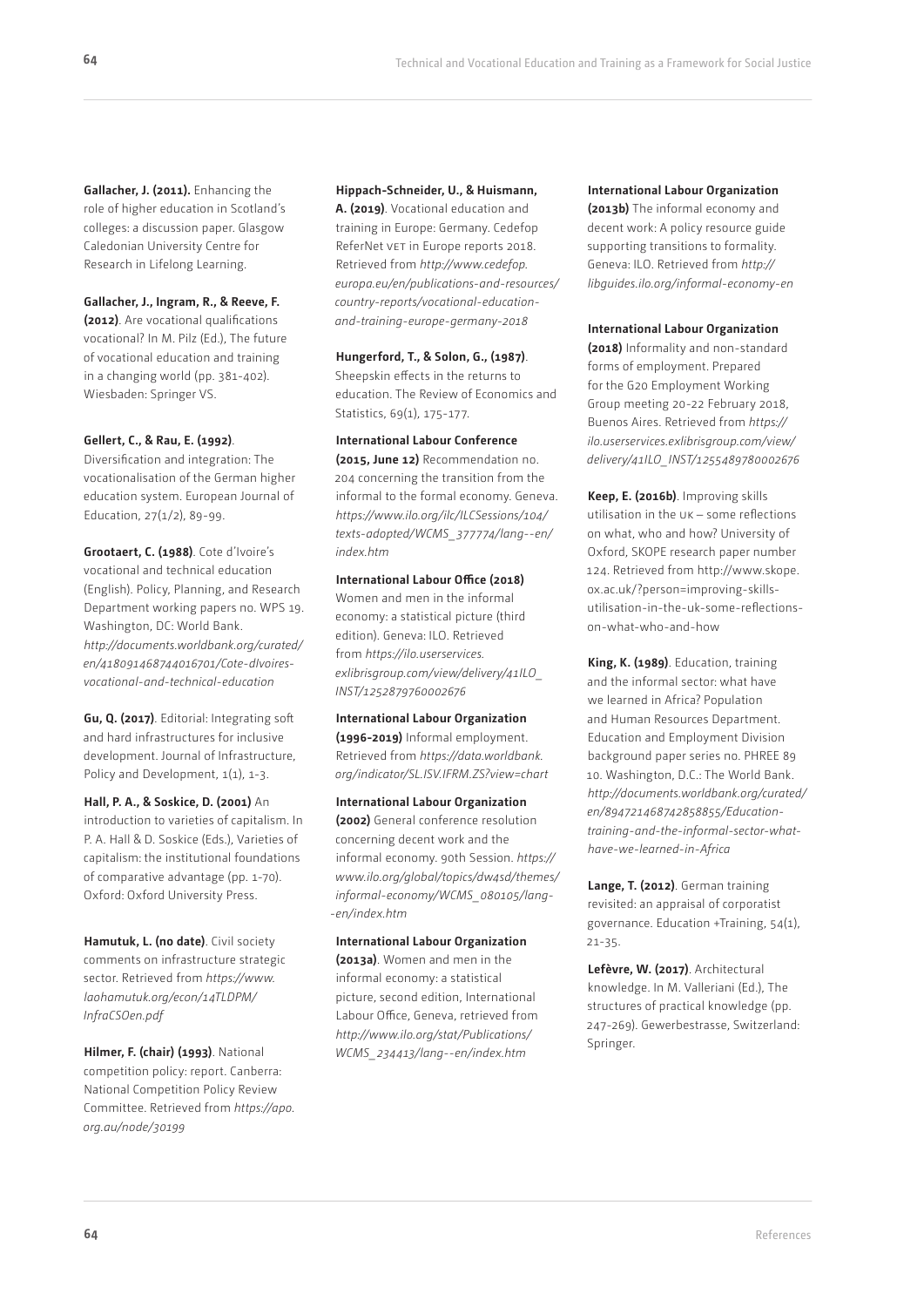#### **Lolwana, P., Ngcwangu, S., Jacinto, C., Millenaar, V., & Carton M. (2015)**.

Understanding barriers to accessing skills development and employment for youth in Argentina and South Africa: Synthesis report. Geneva, Switzerland: Norrag. Retrieved from *https://resources.norrag. org/resource/25/understanding-barriersto-accessing-skills-development-andemployment-for-youth-in-argentinaand-south-africa-synthesis-report*

**Melhuish, C. (2016, April 2)**. In urban development, universities can be better neighbours. Times Higher Education. Retrieved from *https://www. timeshighereducation.com/blog/urbandevelopment-universities-can-be-betterneighbours#survey-answer*

**Merrill, E. M. (2017)**. Pocket-size architectural notebooks and the codification of practical knowledge. In M. Valleriani (Ed.) The structures of practical knowledge (pp. 21-54). Gewerbestrasse, Switzerland: Springer.

**metfp. (2016)**. Réforme de l'enseignement technique et de la formation professionnelle 2016-2025 (p. 107). Abidjan, Côte d'Ivoire: Ministère de l'Enseignement Technique et de la Formation Professionnelle, République de Côte d'Ivoire.

**Montt, G. (2015)**. The causes and consequences of field-of study mismatch: an analysis using PIAAC. Paris: oeco social, employment and migration working papers, number 167, OECD Publishing. Retrieved from *http://dx.doi. org/10.1787/5jrxm4dhv9r2-en*

**Moodie, G. (2006)**. Vocational education institutions' role in national innovation. Research in Post-Compulsory Education, 11(2), 131-140.

**Moodie, G. (2017)**. Answers to questions for international vocational training experts on the topic of permeability. Gütersloh, Nordrhein-Westfalen: Bertelsmann Stiftung.

**Moodie, G., Fredman, N., Bexley, E., & Wheelahan, L. (2013)**. Vocational education's variable links to vocations. Adelaide: National Centre for Vocational Education Research. Retrieved from *https://www.ncver.edu.au/research-andstatistics/publications/all-publications/ vocational-educations-variable-links-tovocations*

**Moodie, G., Skolnik, M. L., Wheelahan, L., Liu, Q., Simpson, D., & Adam, E. G. (2018)**. How are 'applied degrees' applied in Ontario colleges of applied arts and technology? In J. Gallacher, & F. Reeve (eds.) New frontiers for college education. International perspectives. (pp. 137-147). London and New York: Routledge Taylor & Francis.

**Moodie, G., & Wheelahan, L. (2018, September 26)**. Implications of the human capability approach for relations between Australian vocational and higher education. Paper prepared for Monash Commission's designing the future seminar. Melbourne: Monash University. *https://commission.monash.edu/@ the-discussion/2018/10/19/1362822/ designing-for-the-future-working-groupresources*

**Moodie, G., Wheelahan, L., Lavigne, E., & Coppens, L. (2018)**. Case study of further education in England preliminary report. Brussels: Education International Retrieved from *https://issuu.com/ educationinternational/docs/2018\_ eiresearch\_tvet\_england\_preli*

**Mou, L., Lavigne, E., Rostamian, A., Moodie, G., & Wheelahan, L. (2018)**. tvet in Taiwan: Preliminary report. Brussels: Education International. Retrieved from *https://issuu.com/ educationinternational/docs/2018\_ eiresearch\_tvet\_taiwain\_preli*

**Muller, J. (2009)**. Forms of knowledge and curriculum coherence. Journal of Education and Work, 22(3), 205-226.

**National Centre for Vocational Education Research (NCVER) (2008)** Australian vocational education and

training statistics: students and courses 2007. Retrieved from *http://www.ncver. edu.au/statistic/publications/2019.html*

**ncver (2018)**. Australian vocational education and training statistics. Total vet students and courses 2017. Retrieved from *https://www.ncver.edu.au/ publications/publications/all-publications/ total-vet-students-and-courses-2017*

**Neuart, M., & Schömann, K. (2002).** Employment outlooks: why forecast the labour market and for whom? Discussion paper FS I 02-205. Berlin: Wissenschaftszentrum Berlin für Sozialforschung.

**Nussbaum, M. (2000)**. Women and human development: the capabilities approach. Cambridge: Cambridge University Press.

**oecd (2010)**. Learning for jobs - the OECD policy review of vocational education and training. Paris: OECD. Retrieved from *https://www.oecd.org/education/ innovation-education/learningforjobs. htm*

**oecd (2017)**. OECD economic surveys: Argentina 2017: Multi-dimensional economic survey. OECD Publishing, Paris. *http://dx.doi.org/10.1787/eco\_surveysarg-2017-en*

**oecd (2019a)**. OECD economic surveys: Argentina 2019. Paris: OECD Publishing. *https://doi.org/10.1787/0c7f002c-en*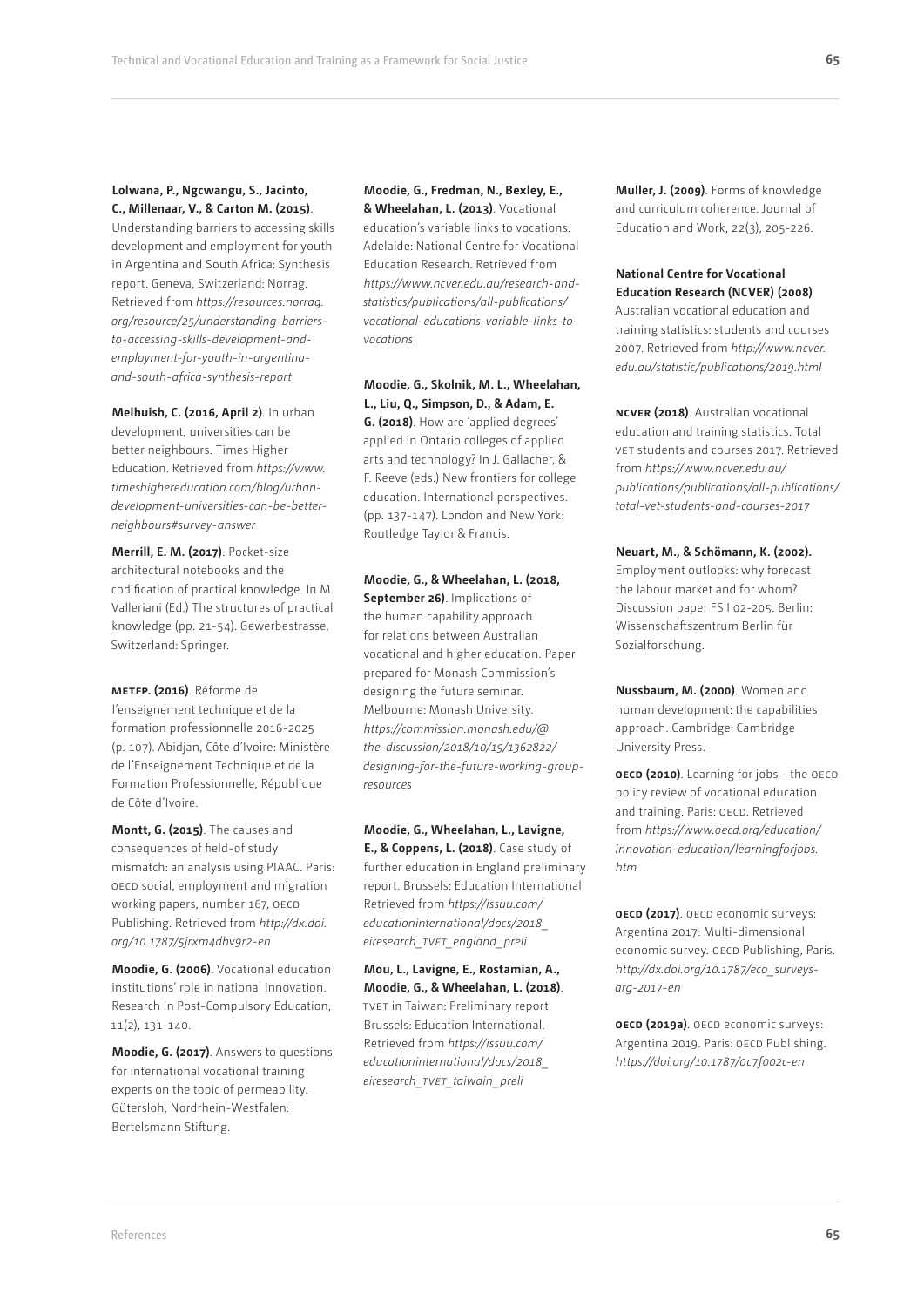**oecd (2019b)**. OECD integrity review of Argentina: Achieving systematic and sustained change. Paris: OECD Publishing. Retrieved from *https://www.oecd.org/ countries/argentina/oecd-integrityreview-of-argentina-g2g98ec3-en.htm*

**oecd** (no date) Competitive neutrality in competition policy. Retrieved from *http:// www.oecd.org/competition/competitiveneutrality.htm*

**Oketch, M. O. (2007)** To vocationalise or not to vocationalise? Perspectives on current trends and issues in technical and vocational education and training (tvet) in Africa. International Journal of Educational Development, 27(2), 220–234.

**O'Toole, J. O. (1977)**. Work, learning and the American future. San Francisco: Josey-Bass.

**Pahl, J.P. & Rauner, F. (2009)**. Research in the vocational disciplines. In F. Rauner & R. MacLean (Eds.) Handbook of technical and vocational education and training research (pp. 193-199). Springer.

**Paul, N. C. (2004, September 14)**. Beset by New Haven's ills, Yale revitalizes city. Christian Science Monitor. Retrieved from *http://www.csmonitor. com/2004/0914/p01s02-ussc.htm*

**Pilz, M. (2009)**. Why Abiturienten do an apprenticeship before going to university: the role of 'double qualifications' in Germany. Oxford Review of Education, 35(2),187-204.

**Powell, L., & McGrath, S. (2019)**. Skills for human development: transforming vocational education and training. Milton Park, Oxon: Routledge.

**Republic of South Africa Department of Higher Education and Training (2019)** Statistics on post-school education and training in South Africa: 2017. Pretoria: Department of Higher Education and Training, *http://www.dhet.gov.za/ SitePages/HRDPlanningNew.aspx*

**Richardson, S., & Tan, Y. (2007)**. Forecasting future demands: what we can and cannot know. Adelaide: ncver

**Romano, L. (2006, January 9)**. Urban colleges learn to be good neighbors. Washington Post. Retrieved from *http://www.washingtonpost.com/ wp-dyn/content/article/2006/01/08/ AR2006010801164\_pf.html*

**Rostamian, A., Lavigne, E., Moodie, G., & Wheelahan, L. (2019)**. TVET in Germany: A case study. Toronto: Ontario Institute for Studies in Education, University of Toronto.

**Schröer, R. (2015)**. Employability versus capability: European strategies for young people. In H.-U. Otto, R. Atzmüller, T. Berthet, L. Bifulco, J.-M. Bonvin, E. Chiappero-Martinetti, V. Egdell, B. Halleröd, C. Christrup Kjeldsen, M. Kwiek, R. Schröer, J. Vero, M. Zieleńska (Eds.), Facing trajectories from school to work: towards a capability-friendly youth policy in Europe, (pp. 361-385). Springer International Publishing.

**Sen, A. (2000)**. Development as freedom. New York: Anchor Books.

**Sen, A. (2005)**. Human rights and capabilities. Journal of Human Development, 6 (2): 151-166.

**Sexton, J. (2002)**. A review of occupational employment forecasting for Ireland. In M. Neugart & K. Schöman (Eds.), Forecasting labour markets in oecp countries, measuring and tackling mismatches. Cheltenham: Edward Elgar. **Smith, A. (1759)**. The theory of moral sentiments. Online resource: Wikisource. Retrieved from *https://en.wikisource.org/ wiki/The\_Theory \_of \_Moral\_Sentiments/ Part\_IV#Chap.\_I:\_Of \_the\_beauty \_which\_ the\_appearance\_of \_Utility \_bestows\_ upon\_all\_the\_productions\_of \_art,\_and\_ of \_the\_extensive\_influence\_of \_this\_ species\_of \_Beauty*

**Spence, M. (1973)**. Job market signaling. The Quarterly Journal of Economics, 87(3), 355-374.

**Stiglitz, J., & Weiss, A. (1990)**. Sorting out the differences between signalling and screening models. Technical working paper number 93, Cambridge, MA: National Bureau of Economic Research.

**Streeck, W., & Thelen, K. (2005).** Introduction: institutional change in advanced political economies. In W. Streeck & K. Thelen (Eds.), Beyond continuity: institutional change in advanced political economies (pages 1-39). Oxford: Oxford University Press.

**Sutherland, J. (2012)**. Qualifications mismatch and skills mismatch. Education + Training, 54(7), 619-632.

**Taylor, J, & Branley, A. (2015, April 30).**

ACCC expected to lay charges against unethical private training colleges to set example. ABC. Retrieved from *http:// www.abc.net.au/news/2015-04-30/acccto-lay-charges-against-unethical-privatetraining-colleges/6435210*

**Teferra, T., Asgedom, A., Oumer, J., W/hanna, T., Dalelo, A., & Assefa, B. (2018)**. Ethiopian education development roadmap (2018-30) an integrated executive summary. Retrieved from *http://planipolis.iiep.unesco. org/sites/planipolis/files/ressources/ ethiopia\_education\_development\_ roadmap\_2018-2030.pdf*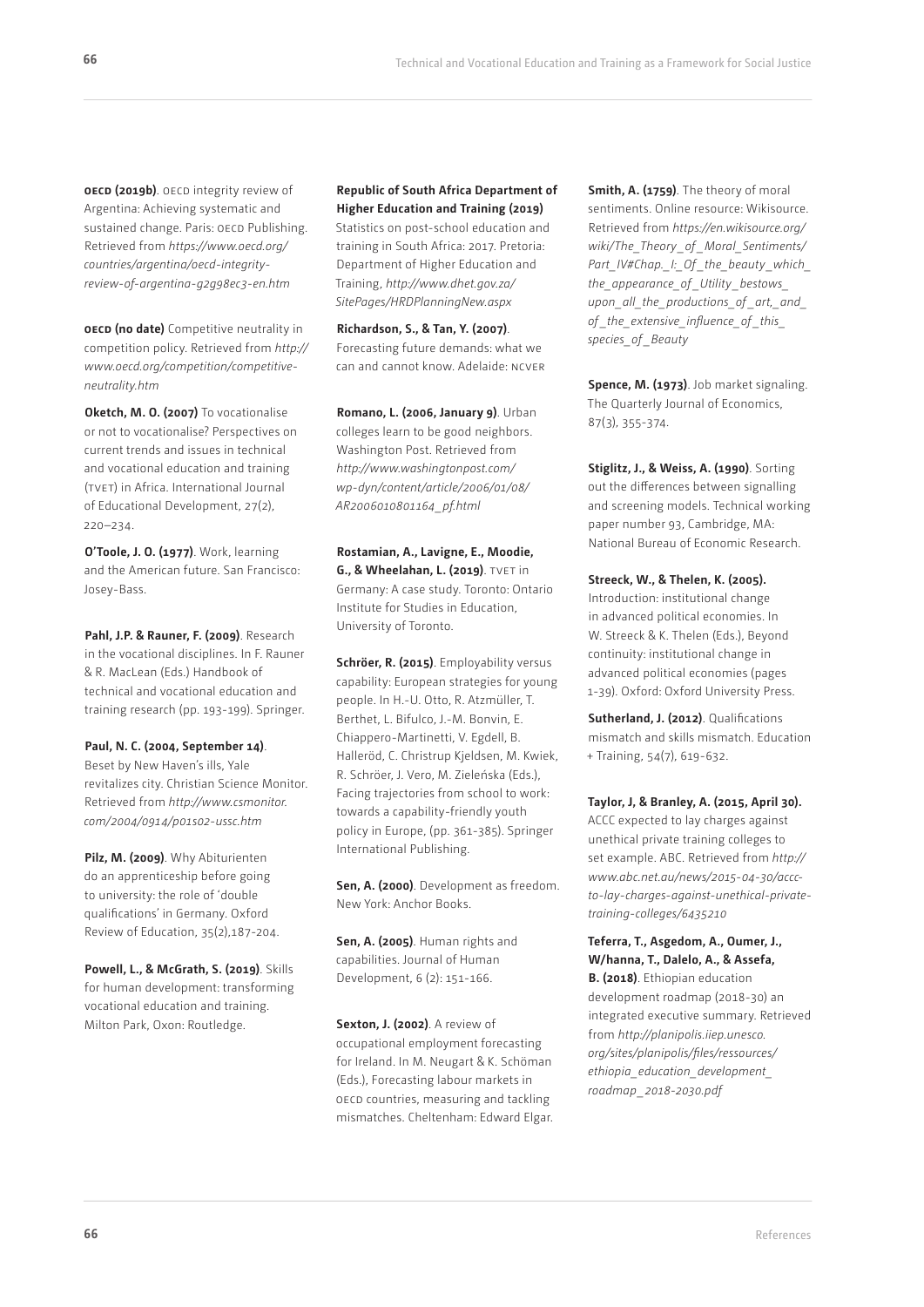#### **Transparency International (2018)**

Corruption perceptions index 2018. Retrieved from *https://www.transparency. org/cpi2018*

**United Nations Educational, Social and Cultural Organization (unesco) (2017b)**  unesco Institute for Statistics data on education. Retrieved from *http://data.uis. unesco.org/*

**United Nations Educational, Social and Cultural Organization (unesco) (2019)**  unesco Institute for Statistics data on education. Data extracted on 29 May 2019. Retrieved from *http://data.uis. unesco.org/*

#### **University and College Union (2009)**

Further and adult education: responding to a new economic and social climate. London: University and College Union. Retrieved from *https://www.ucu.org. uk/media/3179/Further-and-adulteducation-responding-to-a-neweconomic-and-social-climate-Mar-09/ pdf/fe\_manifesto\_mar09.pdf*

**Valleriani, M. (2017a)** Foreword. In M. Valleriani, Matteo (Ed.), The structures of practical knowledge (pp. v – viii). Gewerbestrasse, Switzerland: Springer.

**Valleriani, M. (2017b)**. The epistemology of practical knowledge. In M. Valleriani (Ed.), The structures of practical knowledge (pp. 1-19). Gewerbestrasse, Switzerland: Springer.

**Vinson, T. (2009)**. The origins, meaning, definition and economic implications of the concept of social inclusion/exclusion. Canberra: Australian Government Department of Education, Employment, and Workplace Relations.

#### **Walker, M., & Unterhalter, E. (2007)**.

Conclusion: Capabilities, social justice, and education. In Melanie Walker & Elaine Unterhalter (Eds.), Amartya Sen's capability approach and social justice in education (pp. 239-254). New York: Palgrave Macmillan

**Walther, R. (2017)**. From the educationtraining continuum to the educationtraining-work continuum: Prospects for future developments based on the analysis of schemes in 18 African countries. Retrieved from *http://www. adeanet.org/en/publications/fromthe-education-training-continuum-toeducation-training-work-continuumprospects*

**Wheelahan, L. (2017)** Vocational education in crisis: why we need a new social settlement, paper for the John Cain Foundation.

**Wheelahan, L. (2018)**. A policy framework to support a new social settlement in TAFE, paper for the John Cain Foundation.

**Wheelahan, L. (2019)**. A policy framework to support a new social settlement in TAFE: A paper commissioned by the John Cain Foundation.

**Wheelahan, L., & Moodie, G. (2016)**. Global trends in VET: a framework for social justice. A contribution by Education International. Brussels: Education International. doi: 10.13140/ RG.2.2.21452.82561.

**Wheelahan, L., Moodie, G., Lavigne, E., & Samji, F. (2018)**. Case study of TAfe and public vocational education in Australia. Brussels: Education International. Retrieved from *https:// issuu.com/educationinternational/ docs/2018\_eiresearch\_tvet\_australia\_ prel*

**Winch, C. (2013a)**. The attractiveness of tvet. In unesco-UNEVOC (Ed.), Revisiting global trends in tvet: Reflections on theory and practice (pp. 89 - 122). Bonn: unesco-UNEVOC International Centre for Technical and Vocational Education and Training. Retrieved from *http://www.unevoc. unesco.org/go.php?q=Revisiting%20 global%20trends%20 in%20tvet %20 Reflections%20on%20theory%20and%20 practice* 

**Wolf, A. (2019, June 5)**. Alison Wolf: The Augar Review takes productivity, industrial strategy and skills seriously. Will the new Prime Minister listen? Conservative Home. Retrieved from *https://www. conservativehome.com/platform/2019/06/ alison-wolf-in-defence-of-theaugur-review-it-takes-productivityindustrial-strategy-and-skills-seriouslywill-the-new-prime-minister-listen.html*

**Young, M. (2006)**. Reforming the further education and training curriculum: an international perspective curriculum. In M. Young & J. Gamble (Eds.), Knowledge, curriculum and qualifications for South African further education. Cape Town: Human Sciences Research Council, Cape Town. Retrieved from *http://www. hsrcpress.ac.za/, pages 46-63.*